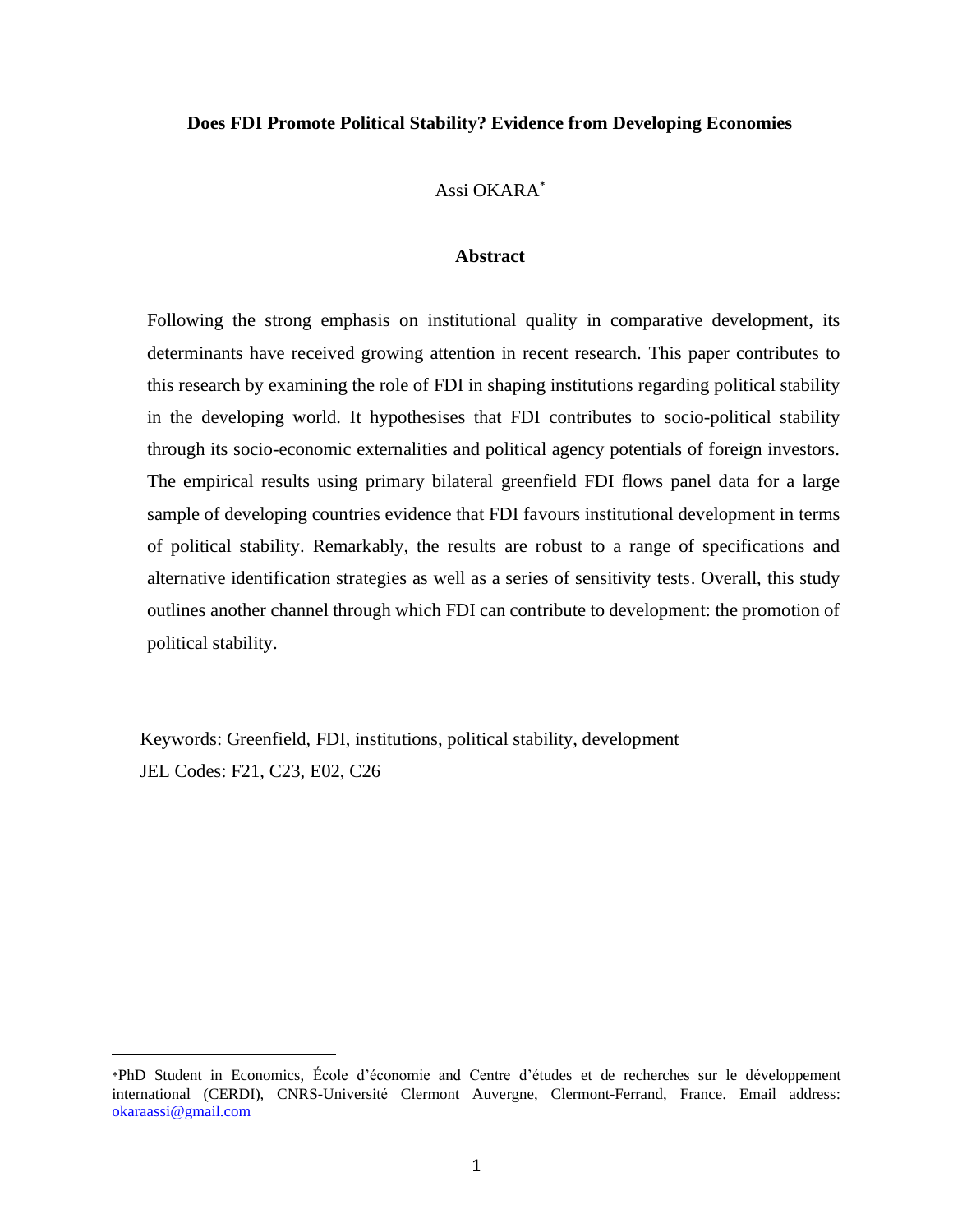#### 1) Introduction

Social and political stability is key to economic development. However, the world is still prone to political violence of different forms and manifestations. A quarter of the world's countries witnessed a dramatic surge in civil unrest in 2019 and that figure is predicted to rise to 40 % in 2020, Verisk Maplecroft has reported, while predicting the 2020s as the decade of rage, unrest and shifting geopolitical sands. Politically motivated violence has been common in many places in the world over the recent years. The Center for Systemic Peace's 2017 global report indicates an increase in the global magnitude of societal warfare<sup>1</sup> since 2011, after a declining trend from 1991. Similarly, Pettersson et al. (2019) documents that years from 2013 through 2018 have all recorded higher levels of non-state violence than any other year since 1989. Whether in the form of interrebel or state vs. rebels conflicts in Syria, communal conflicts in Ethiopia, political protests in Lebanon, cartel-related violence in Mexico, or terrorism attacks in Nigeria, turmoil remains pervasive in the developing world.

A growing body of research has investigated the causes of political instability and conflicts (Collier et al., 2008; Collier and Hoeffler, 2004, 1998; Elbadawi and Sambanis, 2002; Fearon and Laitin, 2003). Overall, determinants of political violence and instability are grouped into two main factors: political grievances and economic conditions. Political grievances refer to unfair, oppressing, or discriminating treatments facing groups of people and susceptible to lead them to revolt. In the view of economic conditions, poverty and bad economic prospects have been found to spark protests and conflicts. As pointed out by Acemoglu and Robinson (2012), roots of discontent in countries shaken by the Arab Spring lie in poverty. Likewise, terrorism ideology is thought to thrive in environments of despair and misery due to lacking economic opportunities. In this regard, factors with the potential to improve economic opportunities are expected to contribute to ensuring political stability by eliminating reasons for grievance and alleviating greed among people.

FDI is considered to be an important driver of growth for developing economies through various channels like technology transfer and productivity spillovers. It also generates significant social development opportunities through jobs creation and poverty reduction. In this respect, two

<sup>1</sup> Societal warfare includes civil, ethnic, and communal conflicts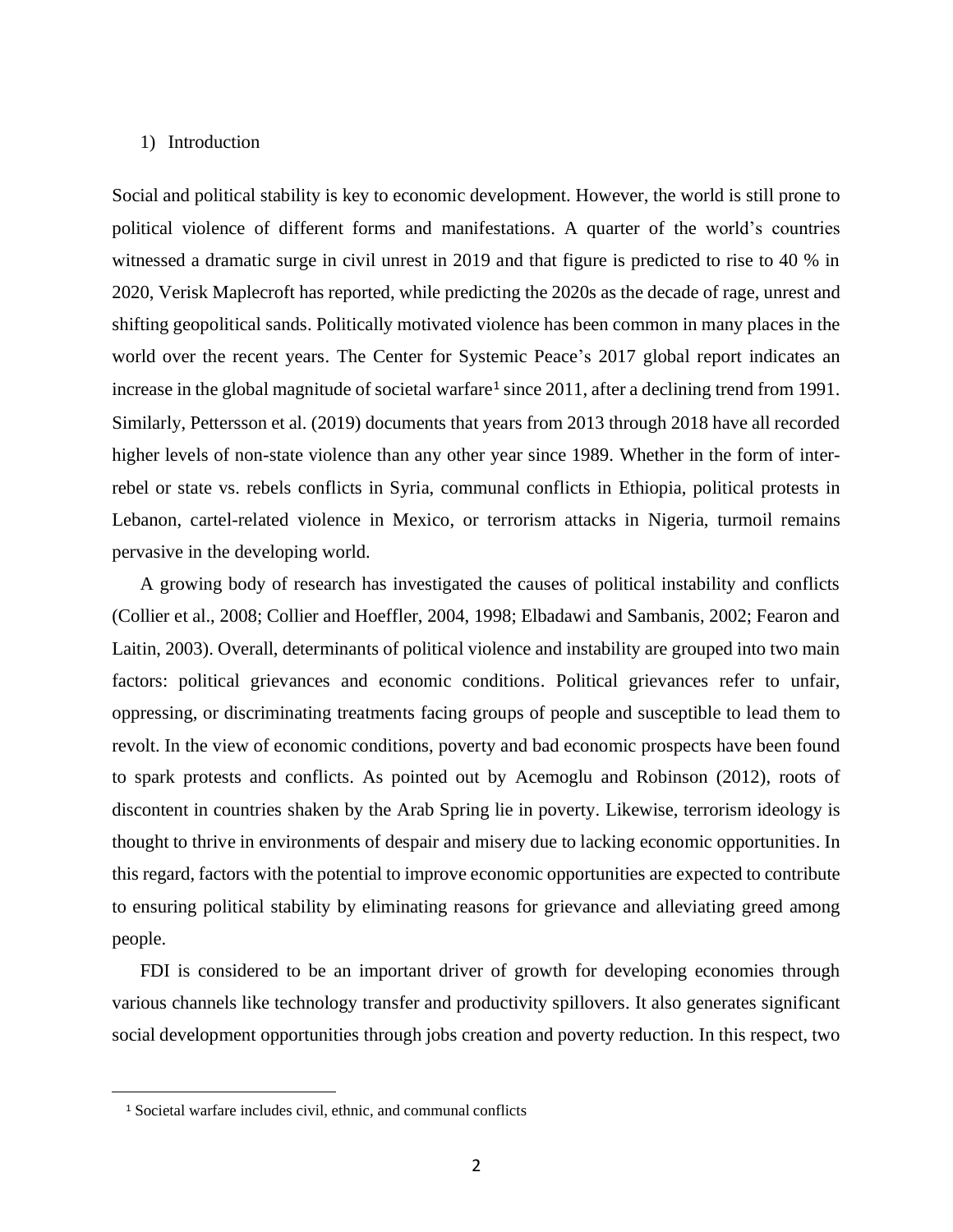types of FDI deserve a particular attention, greenfield investments, and the extension of existing capacity. In what follows, I refer to these two types as greenfield FDI, in line with the definition of the data source pertaining to this paper. By creating new capital assets and additional production capacity, greenfield FDI directly generates new economic activity and jobs2. From the population side, greenfield FDI can thus support social and political stability substantially, by improving economic conditions. From the government side, strengthening competitiveness to attract FDI has become a policy of great interest in many countries. In some cases, Investment Promotion Agencies (IPAs) are dedicated to this objective. As a result, there has been a global rush in many countries to promote a more favourable environment for foreign investors. In 2016 for example, 108 countries, including 106 developing countries adopted a total of 111 investment laws that promote investment (UNCTAD, 2017). Socio-political stability is key to the success of FDI-driven institutional reforms as a turbulent environment renders investment risky and uncertain to foreign investors. In consequence, by triggering institutional reforms, greenfield FDI can increase governments willingness to set up a still and peaceful environment and reduce political risk for foreign investors.

Fig. 2 (section 3.3.3) shows a close association between greenfield FDI inflows as a percent of GDP and the socio-political institutional environment as measured by the *political stability and absence of violence index* from the Worldwide Governance Indicators (WGI) database over the period 2003-2017 for the full set of the paper's sample developing countries. The overall continuous deterioration in political stability was accompanied by a corresponding decrease of FDI over the period. In line with the preceding arguments, it appears relevant to question whether this positive relationship between greenfield FDI and political stability can receive a causal interpretation.

This paper examines the impact of FDI on socio-political stability in developing countries. Literature on the institutional impact of FDI is relatively new and weakly explored. Some studies like Demir (2016) approached institutions from a global perspective using aggregate measures of institutions. Others focused on specific aspects of institutions including corruption, political and market institutions (e.g., Ali et al., 2011; Dang, 2013; Kwok and Tadesse, 2006; Larraín B. and

<sup>2</sup> Greenfield FDI consist of the creation of firms from scratch. Extension of existing capacity refers to an increase in the capital of already established foreign enterprises. The third type of FDI is mergers and acquisitions (M&A). Unlike the first two types, which I refer to as greenfield FDI, M&A does not imply an immediate increase in the capital stock and its impact on economic activity is less straightforward.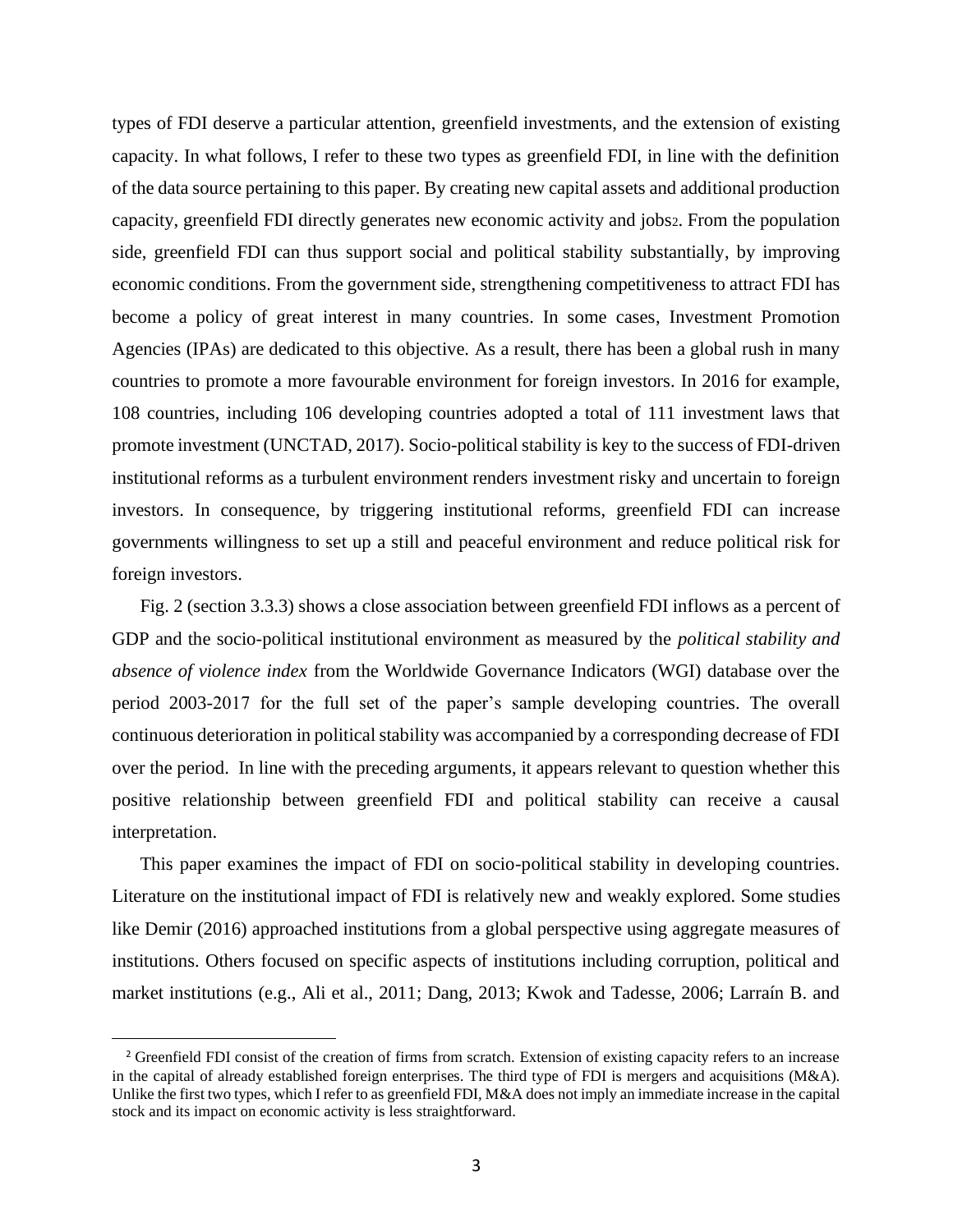Tavares, 2004; Long et al., 2015). The political stability aspect has not been explored per se. Following literature on the effects of globalization on conflicts, where the focus has been on trade, few studies such as Bussmann (2010) and Mihalache-O'Keef (2018) have investigated the particular role of FDI along with various measures of conflict (onset, occurrence, intensity…). This paper rather examines how FDI can shape the institutional environment of host countries in terms of its capacity to promote socio-political stability conditions and absence of violence (hereafter political stability). This includes not only low risk of armed conflicts, but also government instability, terrorist threat, protests and riots, violent demonstrations, and social unrest. Indeed, these factors also pose serious threats to development by preventing the economy from working effectively as they are associated with greater uncertainty, disruption of economic activity, loss of human life, infrastructure damage, and destruction of human capital, to name a few. In addition, these factors are also subject to the political agency of MNCs and FDI socioeconomic influences on greed and grievance. Accounting for them gives a more complete sense of the institutional change potential of FDI with regard to political stability.

The present study adds to the literature on the institutional impact of FDI in a number of aspects. First, it extends existing work by exploring the political stability aspect of institutions in the developing world. It thereby emphasizes the stability-related political institutional environment required to promote socio-economic development. Second, while all studies in this literature use global FDI, I depart from them by looking at greenfield FDI to better test my hypotheses. Not all types of FDI are equal in their capacity to generate economic opportunities and therefore to temper greed and grievance. I am interested in greenfield FDI as it has the most direct impact on economic growth and jobs creation. On the methodological side, addressing the endogeneity issue of FDI with respect to political stability is crucial for achieving the goal of this paper. Taking advantage of the bilateral structure of the greenfield FDI data used in this study, I develop a gravity-based instrumental variable approach a la Frankel and Romer (1999), never used before in this literature. I supplement this approach with the system Generalized Method of Moments (SYS-GMM) for comparison purpose and also to account for the potential inertia nature of political stability through a dynamic model. The results clearly evidence that FDI favours political stability and appear quite robust to various specifications and estimations methods, as well as a series of sensitivity tests.

The rest of the paper is organized as follows: the next section revisits the link between FDI and institutions with a focus on political stability. Section 3 introduces the empirical methodology and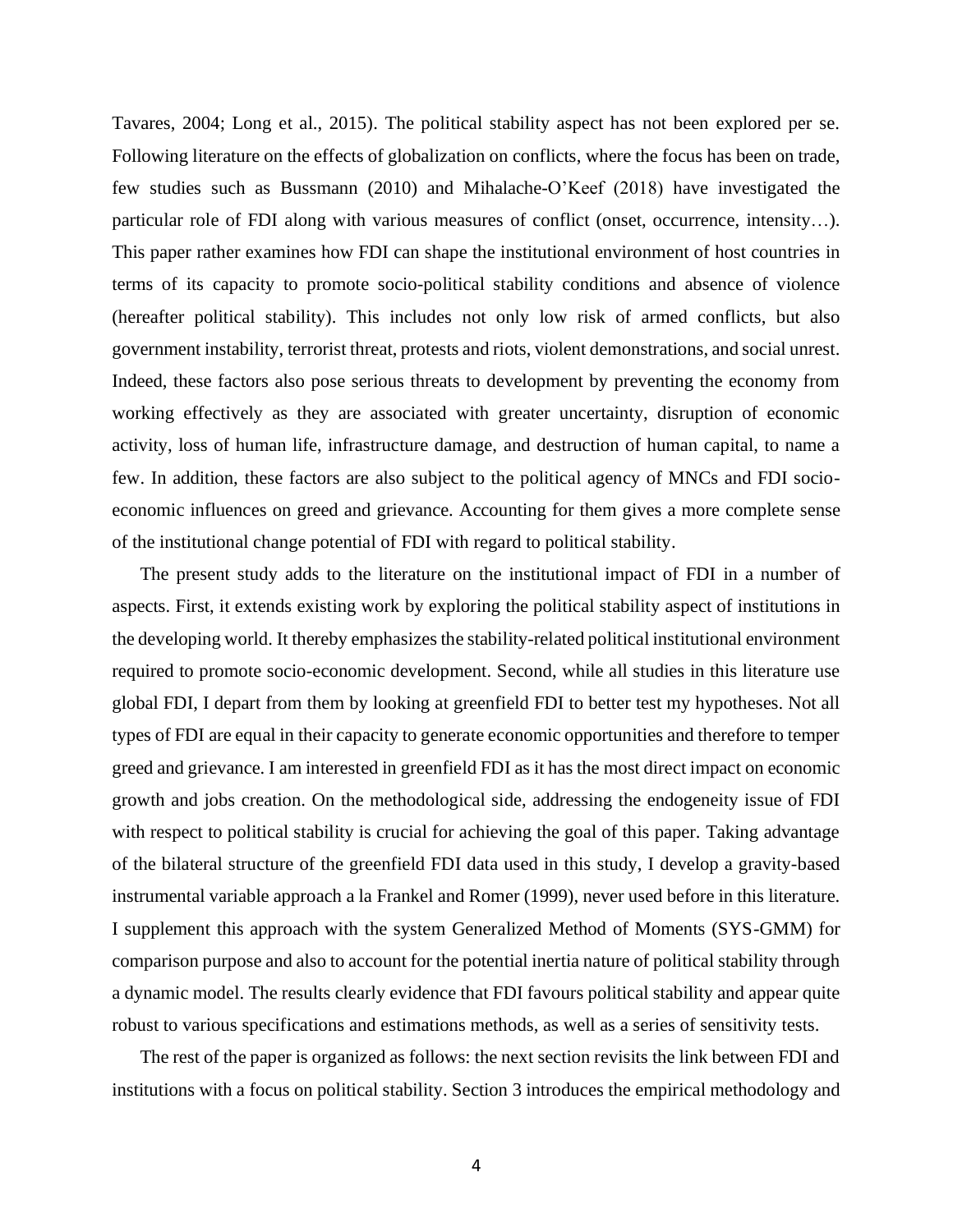describes the data. In section 4, I present and discuss the empirical results followed by robustness tests in section 5. The final section concludes.

#### 2) Literature review

The link between institutions and FDI has been the subject of a wide range of studies. As FDI was becoming an important source of capital formation in the world, scholars have been interested in factors strengthening countries' attractiveness. Attention was initially given to economic factors such as infrastructure, market size, exchange rates and labour costs (Bailey, 2018). Subsequently, Institutions have progressively been considered an equally important source of comparative advantage in FDI attractiveness since the work of North (1990) explaining how influential institutions and institutional change are on economic performance. This new consideration of FDI determinants has led to a series of papers exploring the effects of institutional variables on FDI inflows. Factors like democracy, rule of law, property rights, low levels of corruption, and political stability have been identified as positively associated with FDI.

As foreign direct investors have been intensifying their investments and becoming major actors in developing countries, a research interest has emerged in new aspects of FDI impact including the institutional dimension. As a matter of fact, looking at only one aspect of the linkage, namely the effect of institutions on FDI, as most studies did, has major limitations in analyzing interactions between FDI and institutions: (i) this implies that multinational corporations (MNCs) always adapt to the local institutional environment, thereby ignoring their potential for political agency according to the profit-maximizing environment they need, in particular in developing countries where they are known to have high bargaining power; (ii): FDI-induced institutional reforms in countries competing to attract FDI are overlooked; (iii): the possibility that FDI socio-economic effects can trigger institutional change is disclaimed.

In response to these limitations, some studies, albeit comparatively few, have explored the reverse causality by investigating how FDI impacts institutions in destination countries. A body of this research argues that MNCs engage in lobbying and pressure activities on investment countries' policy makers. Using firm-level data in China's regions, Long et al. (2015) found that FDI has improved institutional quality – measured with the quality of rule of law experienced by Chinese domestic firms – in host regions. They pointed out lobbying and negotiation by foreign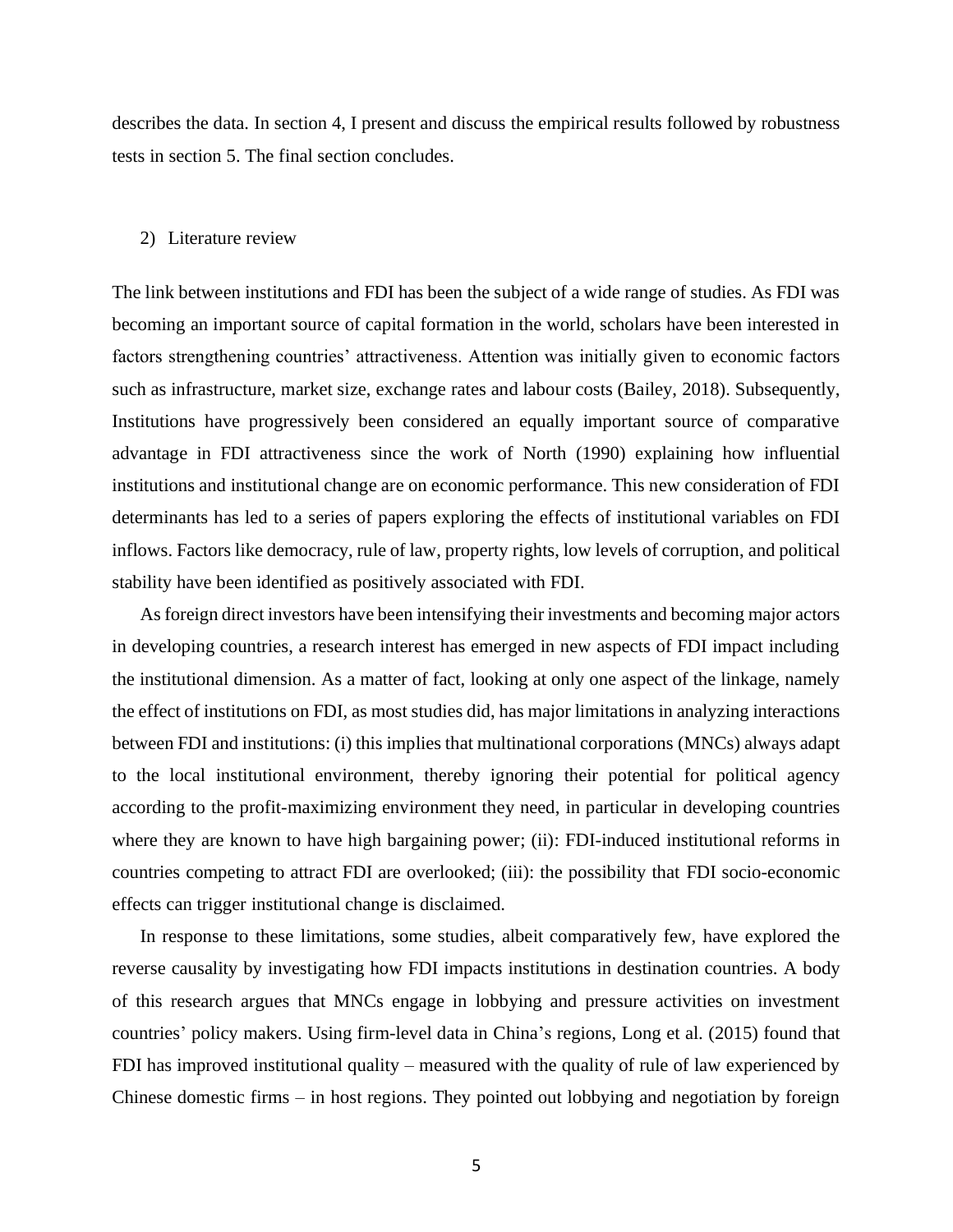investors to influence local governments as one potential channel through which this operates. Previous similar results with the same mechanisms were found by Dang (2013) in his study of FDI impact on institutional quality across Vietnam's provinces. Malesky (2009) also resorted to investor's lobbying efforts to demonstrate how FDI has contributed to shaping economic reforms in Eastern Europe. These empirical evidence follow prior political strategy analyses contending that investors can individually or collectively interact with government officials to reduce the risks they face (Hahn, 1999; Hillman and Hitt, 1999). If the main motive behind MNCs attempts to bring about institutional changes clearly appears to be the increase in profit margins, the outcome is however uncertain. As suggested by Hewko (2002), two mechanisms serve to predict if they can succeed or not in influencing prevailing institutions: (1) the ability to provide the local policymakers with information on laws and regulations in other countries; (2) and the ability to coerce them by threatening to leave for more hospitable investment environments.

Economic exchanges have the potential to generate institutional spillovers between economic partner countries (Bahar et al., 2014; Bergstrand and Egger, 2013; Cheong et al., 2015). The existence of these spillovers is another channel through which FDI impacts institutions. Naming it the demonstration effect, Kwok and Tadesse (2006) proposed this channel to demonstrate a significant negative effect of FDI on corruption in a large sample of host countries. His results echo Larraín B. and Tavares' (2004) assessment of the effect of openness on corruption who found that FDI is significantly associated with lower corruption levels. However, Webster and Piesse (2018) have recently found no difference in the behaviour of foreign-owned and domestic firms with respect to corrupt practices based on firm-level data in emerging countries.

Research on the effect of FDI on political instability has been limited to one dimension of instability: internal or interstate conflicts. This research follows the broader literature on globalization and conflicts with prominence given to trade. According to the liberal view, economic integration reduces the likelihood of international conflict as countries would avoid militarized disputes to secure their mutually benefiting economic exchanges. Economically integrated countries will then tend to give preference to peaceful solutions to disputes given the extensive exchange of goods, services and capital between their private economic agents (Russett and Oneal, 2001). With the exception of studies such as Magee and Massoud (2011), Sorens and Ruger (2014), and Olzak (2011) who find either the opposite effect or no significant effect, the liberal proposition has found massive empirical support of various kinds. Many of these studies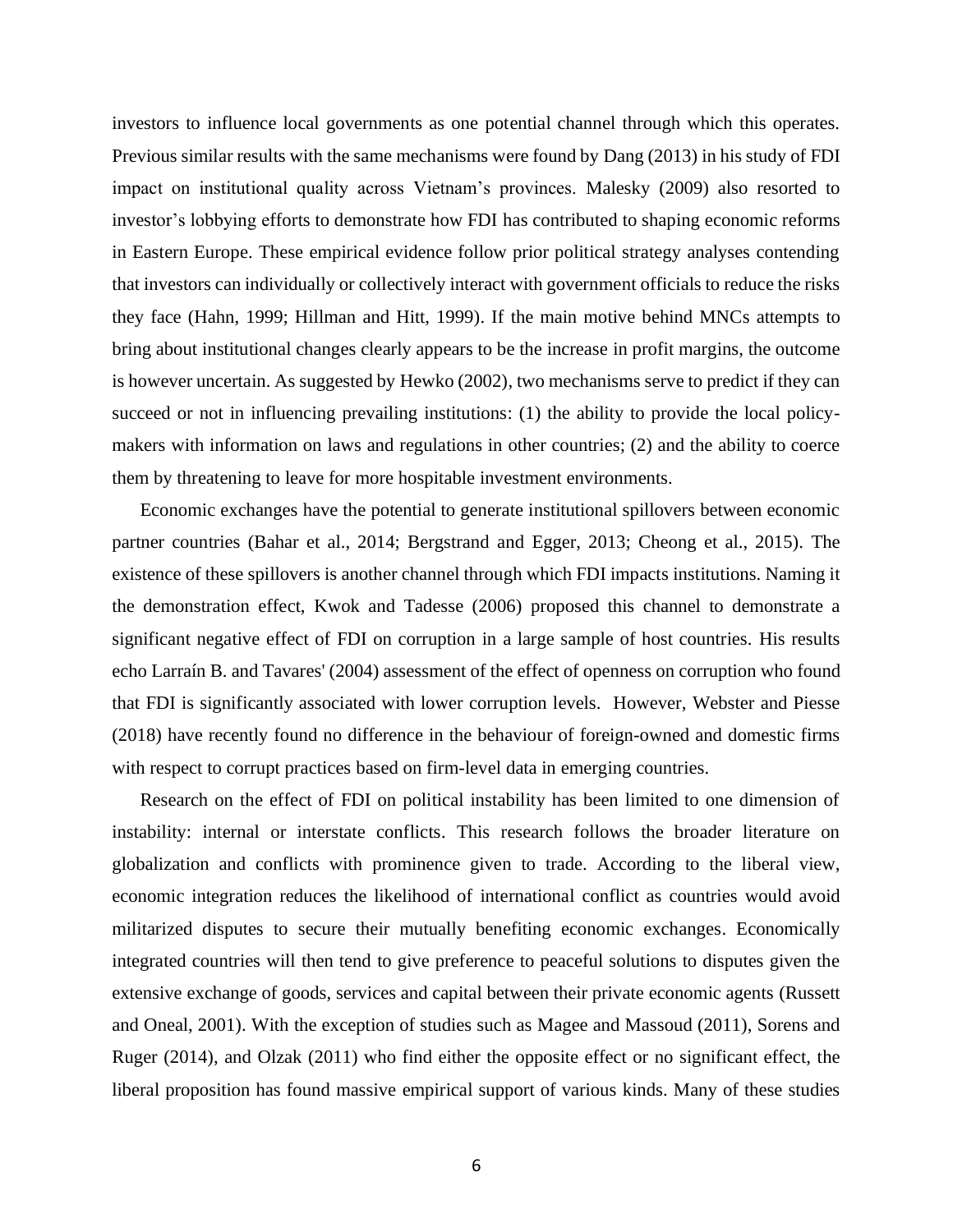have either focus on the trade component of globalization or resorted to a composite measure of globalization, (e.g., Barbieri and Reuveny, 2005; Blanton and Apodaca, 2007; Reed, 2003; Russett and Oneal, 2001). Only a few have examined the effect of FDI, either along with various indicators of globalization (Gartzke et al., 2001; Gartzke and Li, 2003) or as focus point (Bussmann, 2010) and tend to find a tempering effect of FDI on interstate conflicts. For instance, Bussmann (2010) found that inflows and stocks of FDI reduce the risk of an outbreak of a fatal dispute between countries based on data for the years 1890-2000 and using simultaneous equation models to address the endogenous character of the relationship.

The effect of globalization on civil conflicts has rather been analyzed in the light of its socioeconomic externalities and the political agency potential of foreign investors. In the socioeconomic externalities perspective, globalization affects civil strife through its socio-economic influences on greed and grievance, the two main determinants of internal conflict (Collier et al., 2008; Collier and Hoeffler, 2004; Miguel et al., 2004). Depending on its effects on economic opportunities, inequalities and welfare, globalization can either exacerbate or temper greed and grievance and subsequently feed or counter civil conflicts. From the liberal position, globalization is argued to favour economic growth, improve the efficiency of redistribution, and generate welfare for the entire population. Accordingly, it is expected to be a boon to domestic peace by eliminating reasons for grievance and alleviating greed among people (Mihalache-O'Keef, 2018). On the other hand, globalization critics, in particular the structuralist position, are sceptical as they point out globalization-driven opportunities to be associated with discriminative redistributive process, paving the way to discontent (e.g., Koubi and Böhmelt, 2014; Olzak, 2011). The empirical investigation of these two contradictory claims through the lens of FDI is very sparse. While Barbieri and Reuveny (2005), and Blanton and Apodaca (2007) found results consistent with the liberal position, Sorens and Ruger (2014) concluded that FDI has no effect on civil conflict. More recently, Mihalache-O'Keef (2018) argued that which position (liberal of structuralist) FDI's effect on intrastate conflict matches, depends on the sector of investment. Accounting for the sectoral distribution of FDI, he found that primary sector FDI exacerbates the risk of civil conflict while service sector FDI alleviates it.

The Political Agency perspective relates to the lobbying and pressure activities discussed earlier. FDI implies establishing a lasting interest by the direct investor in the host country through the control or a significant degree of influence over the management of the direct investment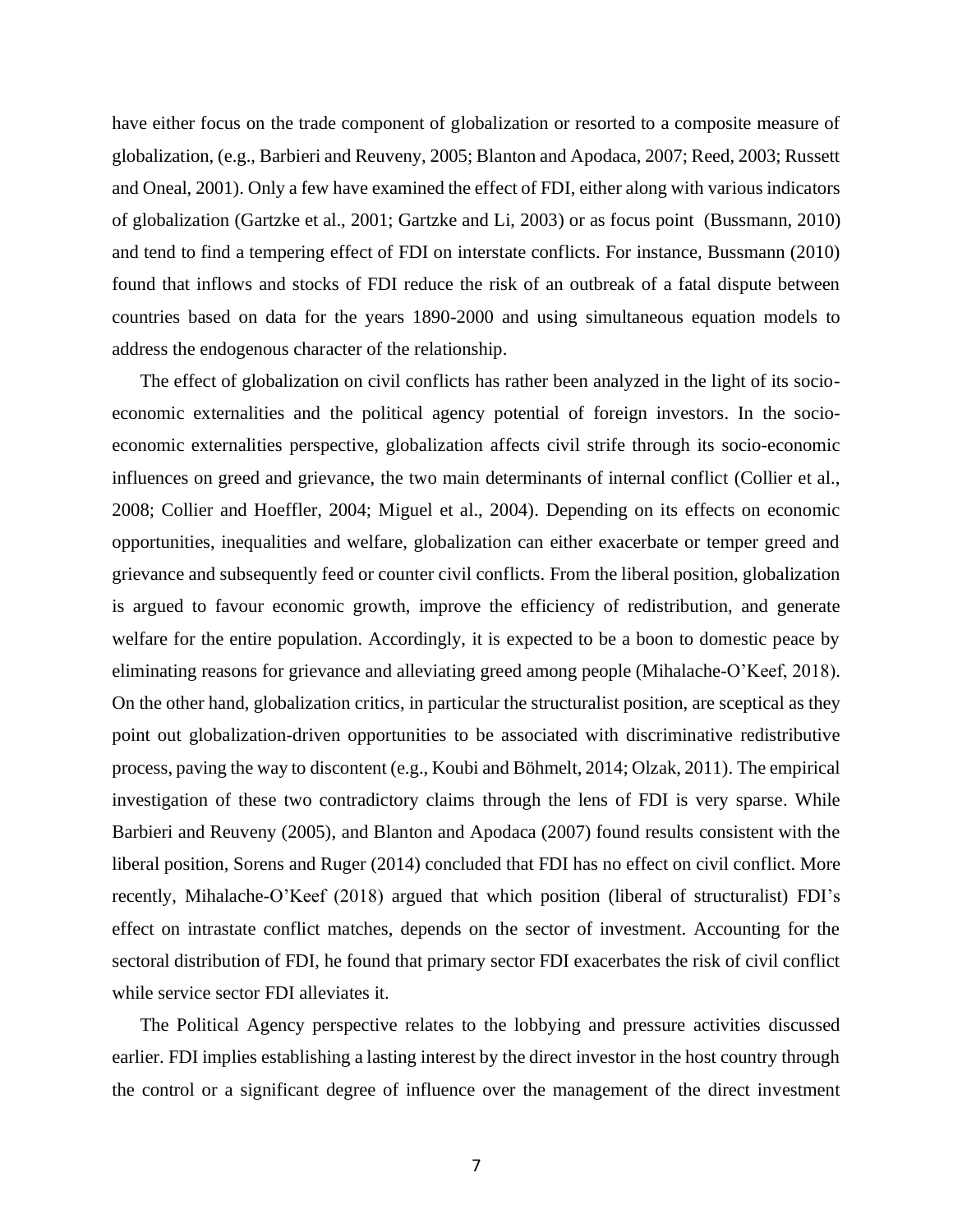enterprise<sup>3</sup> (IMF, 2009). This characteristics of FDI makes it particularly sensitive to the political environment of investment destinations. Cognizant of foreign investors' need for a stable environment, governments are pushed towards providing such an environment in order to attract and maintain foreign capital. The Watergate scandal that reported many American corporations as paying bribes to foreign officials has also revealed foreign investors to be strategic players with direct actions in the political sphere of host countries. This political agency potential was evidenced in studies including Dang (2013), Long et al. (2015) and Malesky (2009), following prior political strategy analyses contending that investors can individually or collectively interact with government officials to reduce the risks they face (Hahn, 1999; Hillman and Hitt, 1999). However, the stabilization role of FDI is sometimes questioned as allegations have been raised against MNCs that they have contributed to undermining local institutions in order to ensure control over local resources. An example of this is the financial and logistical support provided by the mining company AngloGold Ashanti in 2003-2004 to a rebel group operating in the gold-rich district of Ituri in DRC (Berman et al., 2017).

In the aftermath of dimensions of institutions such as corruption (Kwok and Tadesse, 2006; Larraín B. and Tavares, 2004; Webster and Piesse, 2018), rule of law (Long et al., 2015), market conditions (Malesky, 2009; Ali et al., 2011), this paper complements research on the institutional impact of FDI by examining the political stability dimension of institutions. It approaches political stability from an institutional perspective as an indicator of governance which goes beyond warfare and considers more dimensions including government (in)stability, terrorist threat, protests and riots, violent demonstrations, and social unrest. Indeed, these factors also pose serious threats to development by preventing the economy from working effectively as they are associated with greater uncertainty, disruption of economic activity, loss of human life, infrastructure damage, and destruction of human capital, to name a few. This approach thus relaxes the restrictive view of political stability with regard to the stability-related political institutional environment required to promote socio-economic development. In addition, these factors are also subject to the political agency of MNCs and FDI socio-economic influences on greed and grievance. Accounting for them

<sup>3</sup> As defined by the Balance of Payments and International Investment Position Manual: Sixth Edition (IMF, 2009) of the International Monetary Fund, FDI arises when a unit resident in one economy makes an investment that gives control or a significant degree of influence over the management of a company that is resident in another economy. This concept is operationalized where a direct investor owns equity that entitles it to 10 percent or more of the voting power (if it is incorporated, or the equivalent for an unincorporated company) in the direct investment enterprise.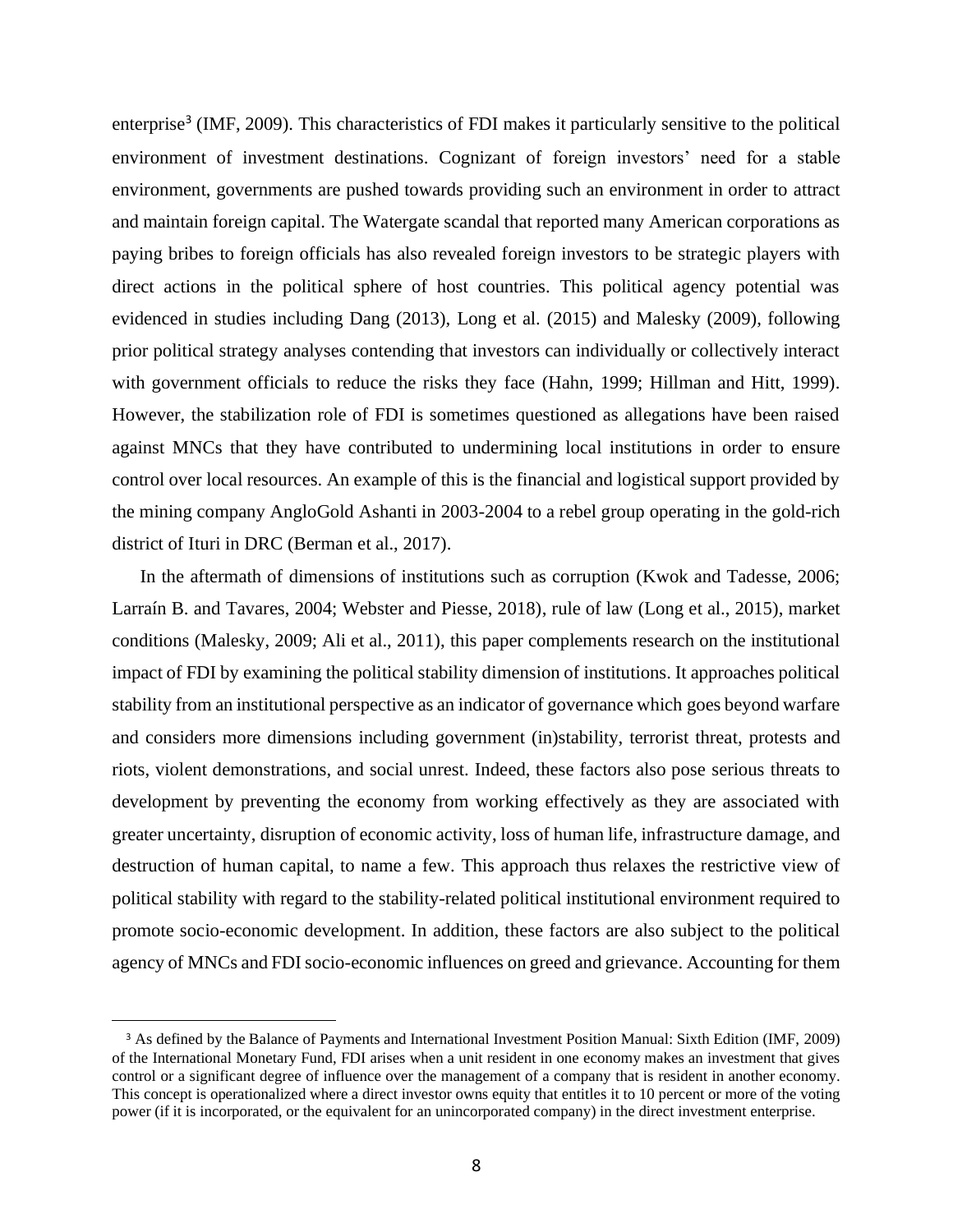gives a more complete sense of the institutional change potential of FDI with respect to political stability.

In the body of work on FDI and its institutional effects, there is a quasi-systematic resort to global FDI, comprising greenfield FDI, and Mergers and acquisitions. The framework of analysis in this paper aims to emphasize the socio-economic influences of FDI on greed and grievance as the dominant mechanism relating FDI to political (in)stability of the recent decades. Indeed, there has been little or no interstate warfare since 1991, the end of the cold war (Marshall and Elzinga-Marshall, 2017). Most of political instability of the recent decades have arisen in the forms of internal crises. However, not all types of FDI are equal in their capacity to generate economic opportunities and therefore influence greed and grievance. Consequently, I focus on greenfield FDI as it has the most direct impact on economic conditions through jobs creation and poverty reduction.

#### 3) Empirical methodology

In this section, I present the econometric approach guiding the empirical analysis of the effect of FDI on political stability. Section 3.1 introduces the model, followed by the identification strategy in section 3.2. And section 3.3 describes the data.

#### *3.1) The model*

To investigate the effect of FDI on developing countries' institutions in terms of socio-political stability, I use the following linear specification relating political stability to its determinants:

$$
Polstab_{it} = \alpha + \beta_1 FDI_{it} + \sum_{k=2} \beta_k X_{it} + \varepsilon_{it}
$$
\n
$$
\tag{1}
$$

where *i* and *t* refer to countries and time period respectively,  $Polstab_{it}$  is a measure of political stability,  $FDI_{it}$  is greenfield FDI inflows as a percent of GDP,  $\alpha$  a constant,  $\varepsilon_{it}$  represents the error term capturing omitted factors and noise, and  $X_{it}$  a vector of control variables reflecting the main time-varying determinants of political stability. These include:

The (log) real per capita GDP (*LogGDPPC*) controls for economic wealth. Lower per capita GDP has been found to be positively associated with civil conflict as worse income opportunities make people more likely to take up arms (Collier and Hoeffler, 1998, 2002, 2004; Miguel et al.,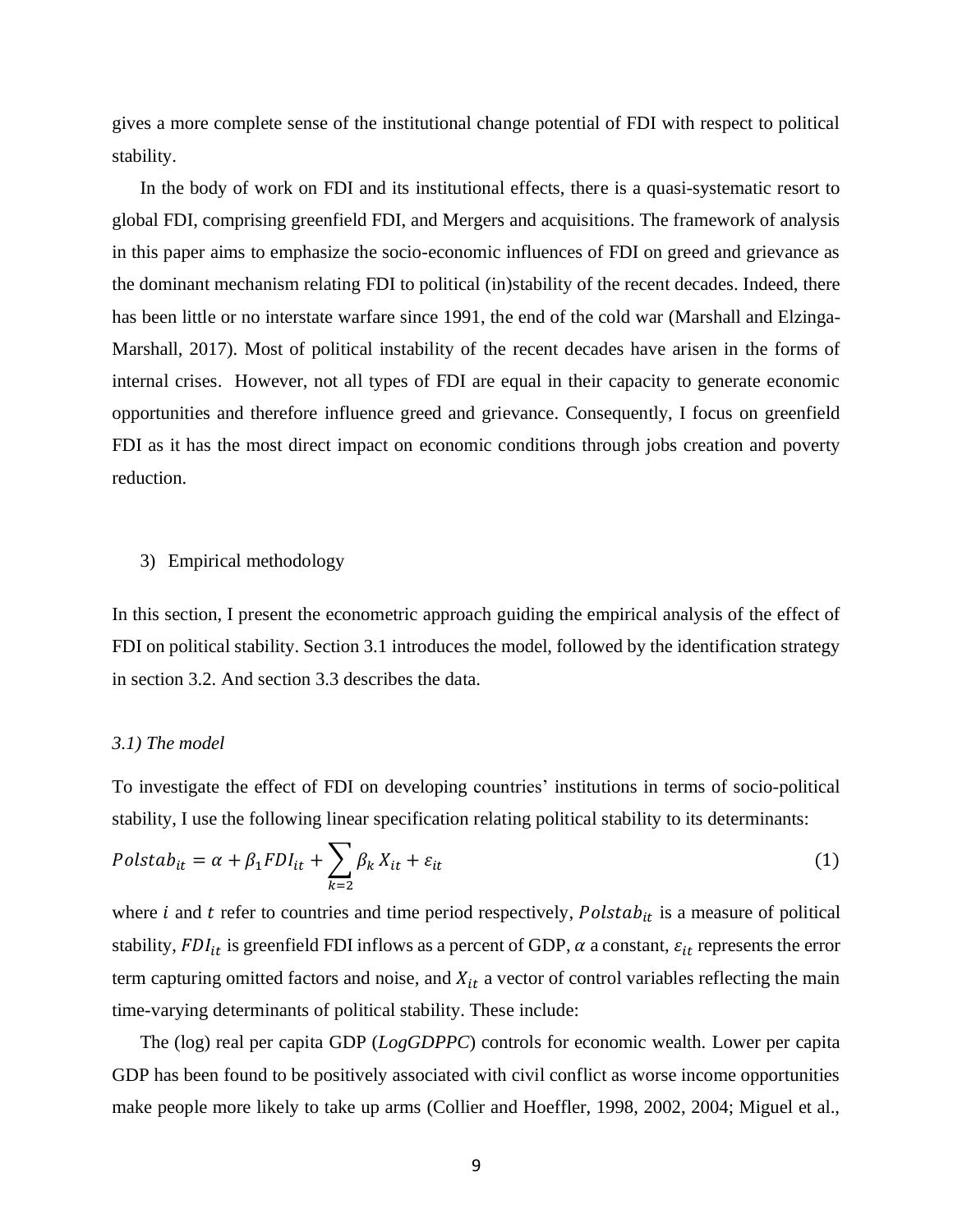2004). In addition, sufficiently centralized and powerful states with the real authority to sanction what anyone does are essential to good political institutions (Acemoglu and Robinson, 2012). And poor countries may face binding financial constraints in building such states.

The real per capita GDP growth rate (*Growth*) controls for the effects of income variations. Declining growth perceived as a negative income shock is disruptive to political stability as it makes easier recruitment of fighters from a growing pool of jobless people. It also may increase income inequality and generate tensions across social classes or with the state (Miguel et al., 2004).

Commodity exports as a percent of GDP in log *(LogCommod):* this variable relates to the resource curse literature pointing out how detrimental natural resources can be to institutions and development. Moreover, it is considered a common source of rebellion financing, matching the greed motive of conflicts (Collier and Hoeffler, 2004).

Unemployment *(Unemp)* captures in part economic opportunities*.* Jobless people constitute a potential pool for recruitment in armed groups and growing unemployment rates have traditionally been at the core of social protests.

Democracy *(Polity2)* is considered an inclusive political institution (Acemoglu and Robinson, 2012) and has the potential to prevent political exclusion and repression towards certain groups of the society, therefore limiting grievance-driven political instability.

Demographic pressures are captured by religious tensions (*Religion*) and ethnic tensions (*Ethnicity*). These tensions are likely to result from the size of the population as larger population countries are more likely to have higher religious and ethnic fragmentations, which may cause religious and ethnic tensions (Alesina and La Ferrara, 2005). Accordingly, I also include the (log) total population (*LogPop*) as an additional control.

Education*,* proxied with the (log) secondary school enrolment (*LogEduc*), may affect the risk of social unrest and conflict through changing attitudes*.* Collier and Hoeffler (2004) noted that conflict episodes started from lower school enrollment.

# *3.2) Identification strategy*

Eq (1) will be first estimated using OLS regressions. As it is not straightforward to interpret OLS estimates of  $\beta_1$  as a causal effect, addressing the endogeneity issue of FDI with respect to political stability is crucial for achieving the goal of this paper. Institutional quality is found to be a strong predictor of FDI location in the literature on FDI determinants. Countries with a better political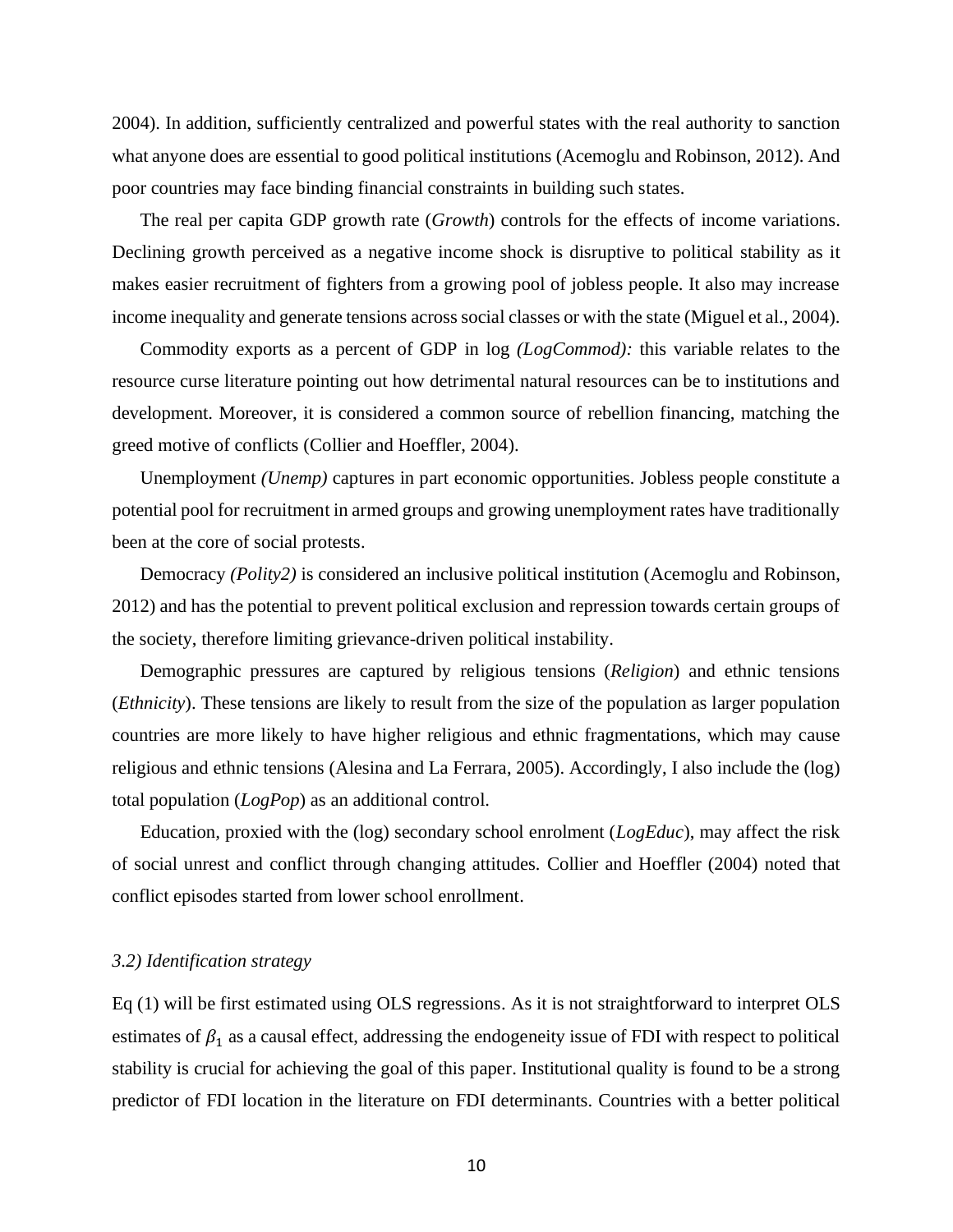environment in terms of political stability will appear more attractive to investors and will tend to be the top destinations of FDI. This means that the coefficient of FDI –  $\beta_1$  – can be driven by reverse causality. Another source of identification issue is omitted factors that could jointly affect the socio-political environment and FDI inflows and are not captured by the control variables. The challenge is then to formulate a strategy suitable for identifying the causal effect of FDI on political stability. That said, I rely on two alternative identification strategies: the Instrumental Variable Method (IV) and the System Generalized Method of Moments (SYS-GMM) in a dynamic framework. The SYS-GMM will also serve for comparison, following, among others, Murtin and Wacziarg (2014) and Docquier et al. (2016).

#### *3-2-1) The gravity-based instrumental variable approach*

Finding good instruments in a panel setting is a daunting task, especially that these instruments must vary over time. Pinto and Zhu (2016) in their analysis of the effect of FDI on corruption constructed an instrument for FDI using the sum of bilateral geographic distance between the host countries and the twenty wealthiest economies, weighted by their average real GDP per capita. They explain the logic of the instrument with these words: "on the one hand, investors are more likely to invest in those destinations that are close to their home country; and on the other hand, wealthier countries (those with higher GDP per capita) are more likely to be better endowed with capital and hence more likely to invest abroad". They actually drew on Larraín B. and Tavares (2004) who had developed the same instrument, adding cultural proximity to the construction of the variable. Taking note of these attempts to provide a reliable instrument for FDI and taking advantage of the bilateral structure of the greenfield FDI data used in this study, I adopt the Frankel and Romer's (1999) approach to construct a gravity-based instrumental variable for FDI.

The instrument is obtained in two steps. First, I construct gravity-based predicted bilateral FDI flows by regressing actual bilateral FDI on exogenous variables which are unlikely to directly affect political stability (see Eq. (2) below). Second, the fitted bilateral FDI are aggregated by time period and host country to obtain the exogenous component of host countries' total FDI in every time period. The instrument for aggregate actual FDI as a percent of GDP in Eq. (1) is the aggregate predicted FDI inflows expressed as a percent of destination countries' GDP. Following Frankel and Romer (1999), the gravity-based instrumental variable method has been extended in numbers of studies, especially in the trade and migration literature, among which Alesina et al. (2016), and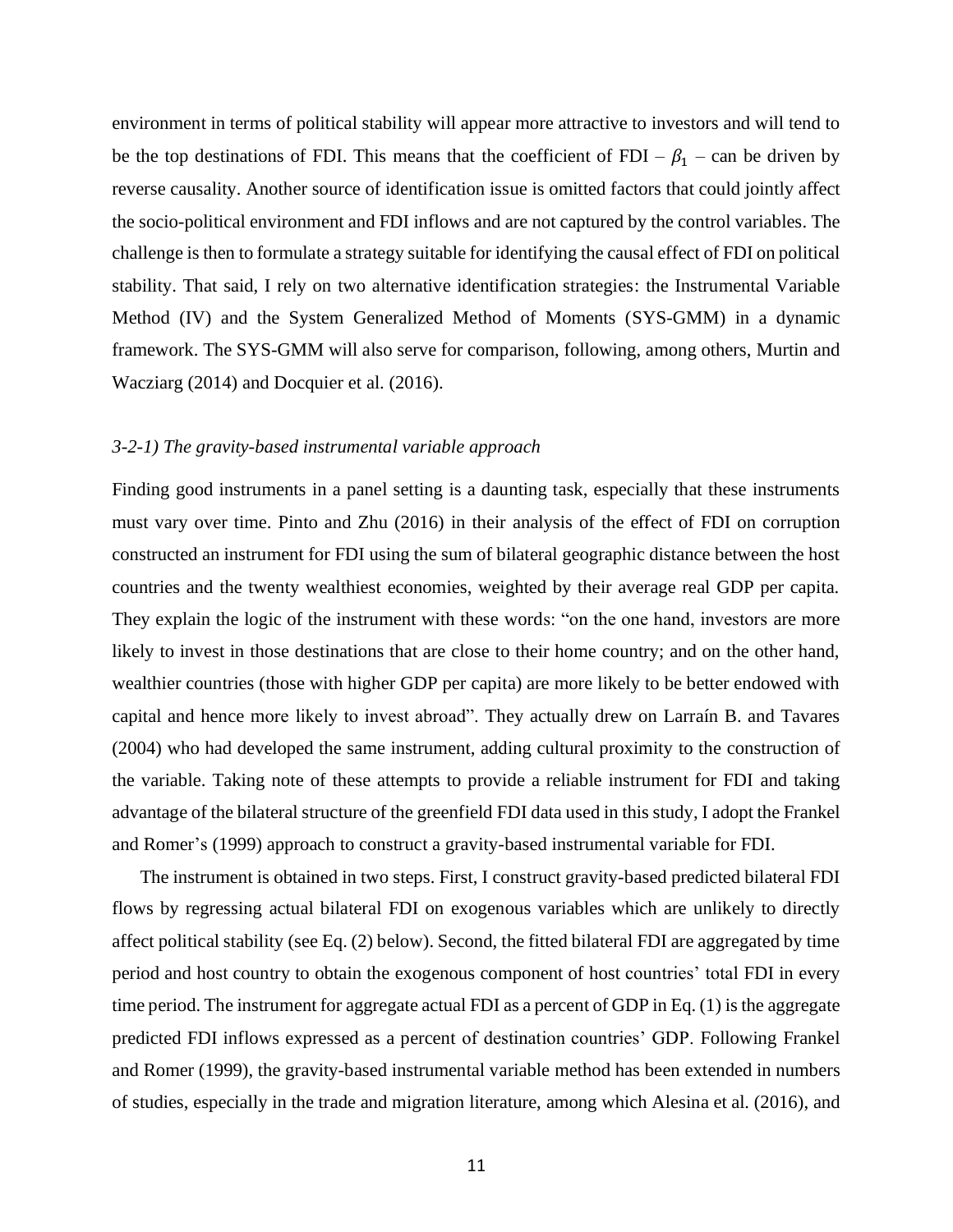Ortega and Peri (2014). To my knowledge, this is the first time this approach has been used to study the effects of FDI. The "pseudo" gravity equation from which the predicted FDI are computed is given by:

$$
Log(FDI_{ijt}) = \alpha_0 + \alpha_j + \alpha_t + \beta_1 Lang_{ij} + \beta_2 Log(GDP_{jt}) + \beta_3 \alpha_t Log(Dist_{ij}) + \varepsilon_{ijt} \quad (2)
$$

where  $Log(FDI_{ijt})$  is the natural logarithm of greenfield FDI received by host country *i* from investing country  $j$  at time  $t$ ;  $Lang_{ij}$  measures language links between both countries: a common language shared by two countries is expected to ease their transborder investments;  $Log(GDP_{it})$ represents the natural logarithm of GDP<sup>4</sup> of the investing country as richer countries are more likely to invest abroad;  $Log(Dist_{ij})$  is the natural logarithm of the geographical distance between both countries which I interact with time period dummies  $(\alpha_t)$ : beyond the logic behind Pinto and Zhu (2016) and Larraín B. and Tavares's (2004) instrument that outflows from a country are negatively related to its distance from partner countries, the interaction of distance with time dummies accounts for common shocks in communication and technologies which have alleviated physical distance barriers to transborder investment over time. While all these independent variables have been commonly used in studies on FDI determinants based on a gravity model, including Bergstrand and Egger (2013), di Giovanni (2005), Head and Ries (2008), and Stein and Daude (2007), there is no reason to believe that they could affect (at least directly) political stability.  $\alpha_0$  is a constant,  $\alpha_t$  a time fixed effect, and  $\alpha_j$  an origin country fixed effect. Following Docquier et al. (2016), I do not include recipient country fixed effect because it could capture the influence of host countries' institutions on foreign investors' investment decisions.

#### *3-2-2) The System Generalized Method of Moments (SYS-GMM)*

For comparison purpose and also to account for the potential persistence in most institutional factors, I supplement the gravity-based instrumental variable approach with the SYS-GMM proposed by Blundell and Bond (1998) using a dynamic specification (i.e., adding the lagged dependent to the set of regressors in Eq (1)). The SYS-GMM estimator has the property to address the so-called Nickell bias (Nickell, 1981) which arises from including the lagged dependent

<sup>4</sup> FDI and GDP values are expressed in nominal terms. They are effectively deflated by the multilateral resistance terms. Deflating them by some factor such as the CPI or the GDP deflator to express them in real terms could produce misleading results.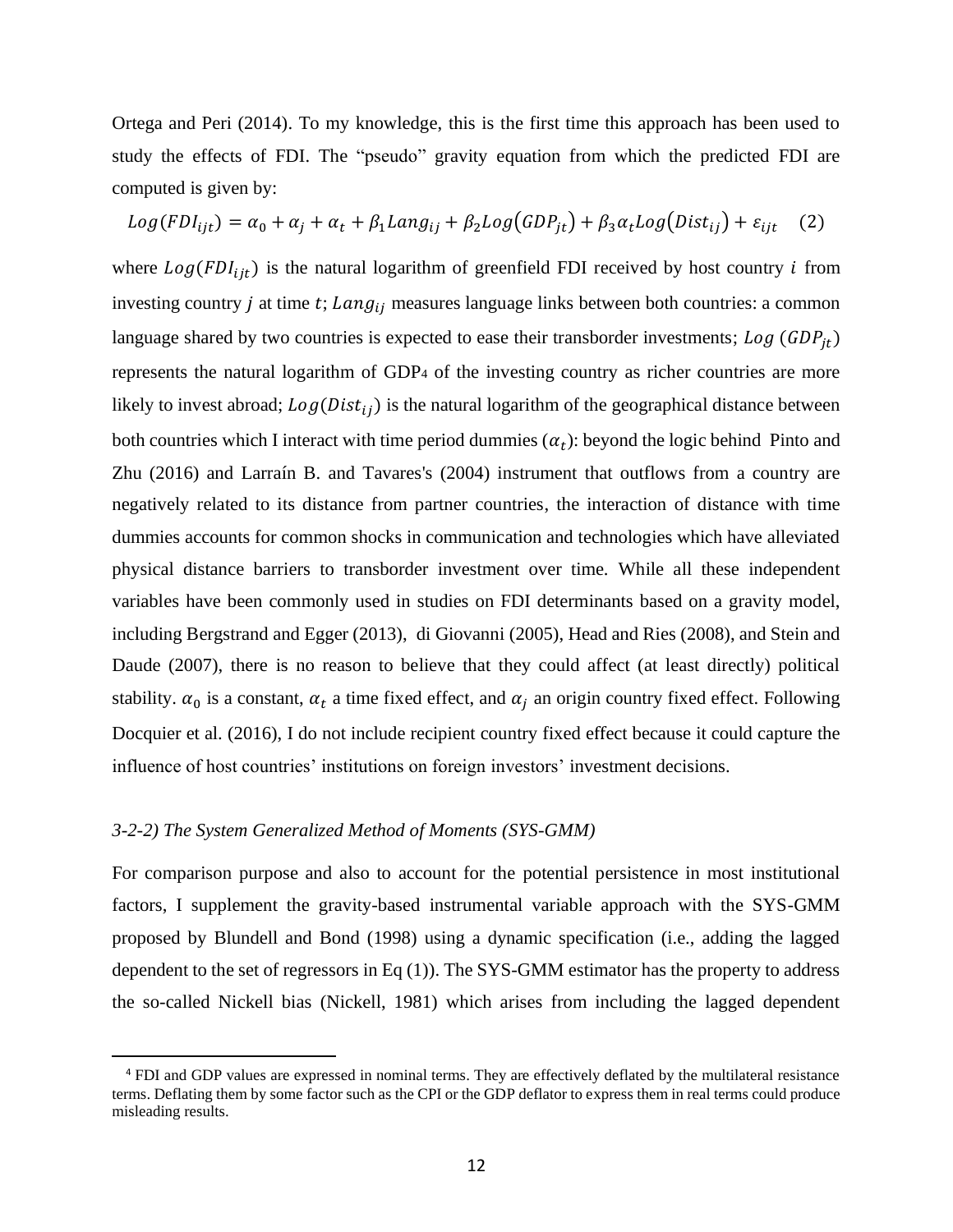variable as a regressor in a fixed effects regression, and also to account for potential endogeneity of the controls. The SYS-GMM technique combines the equation in first differences with the equation in levels in a system. Under the assumption that lagged variables are not reacting to current changes, it instruments for the equation in levels with first differences of variables and for the equation in first differences with lagged levels of variables. The first set of estimations rely only on internal instruments. Then, I introduce the gravity-based instrument as external instrument for FDI.

#### *3.3) Data and Sample*

The investigation of FDI impact on political stability is based on a sample of 116 developing economies. The gravity model is estimated on these 116 countries (host countries) and 158 home countries (developing and developed countries)<sup>5</sup>. The data span the period between  $2003$  – the first year for which greenfield FDI data are provided – and 2017, allowing to focus on the underpinning factors of trends in political stability of recent years. Given the relatively little variation over time of the institutional quality variable, I use three-year averages of the data, resulting in five time periods. The selected countries as well as the time period respond to the data availability. The full sample of countries is provided in appendix, tables 9 and 10.

# *3.3.1) Data for the gravity model (Eq. 2)*

The bilateral FDI data are obtained from the fDi markets database of the Financial Times. The database provides information on greenfield FDI worldwide, including source market, destination market, and capital investment. The values are expressed in current US dollars. The sample dataset comprises 4,204 country pairs from 116 developing destination countries and 158 source countries. Data on language and geographical distance are taken from the CEPII database. The former is a dummy variable equaling to 1 if a language is spoken by at least 9% of the population in both investing and recipient countries. The latter measures the simple distance between the most

<sup>5</sup> Developed countries are Australia, Austria, Belgium, Canada, Switzerland, Cyprus, Germany, Denmark, Spain, Finland, France, Greece, Hong Kong, Ireland, Iceland, Israel, Italy, Japan, Luxemburg, Netherlands, Norway, New Zealand, Portugal, Sweden, United Kingdom, and the USA. The rest of the sample concerns developing countries (based on the UNCTAD classification).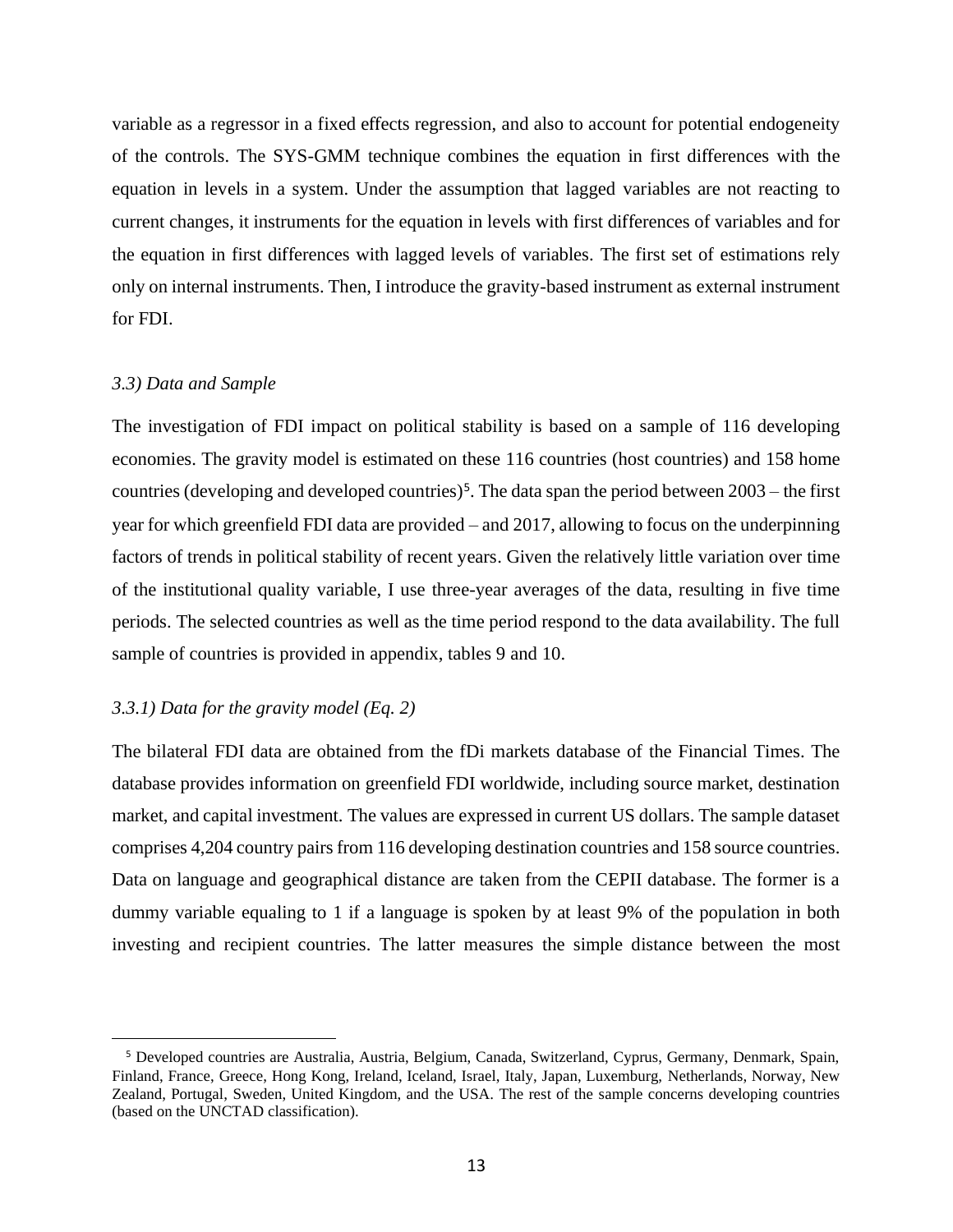populated cities of the country pairs, in kilometre. The source country's GDP data are from the World Development Indicators (WDI) of the World Bank, in current USD.

# *3.3.2) Data for the baseline model (Eq. 1)*

Political stability is measured with the political stability and absence of violence index of the Worldwide Governance Indicators (WGI). This is one of the six dimensions of governance reported by the WGI capturing the institutional environment in terms of perceptions of the likelihood of political instability and/or politically motivated violence. The dimensions of (in)stability captured by the index include, among others, armed conflicts, government stability, terrorism, international tensions, protests and riots, violent demonstrations and social unrest<sup>6</sup>. The index is generated in such a way that it approximately ranges from -2.5 to 2.5, with higher values corresponding to better institutions. For the econometric estimations, I rescale the index so that it lies between 0 and 1, with 1 reflecting the highest political stability for the purpose of this study. The WGI have become widely used by academics (recent papers include Alquist et al., 2019; Batista and Vicente, 2011; Deng et al., 2018) and policymakers (for example, the Millennium Challenge Corporation relies on four of the WGI measures for determining country eligibility<sup>7</sup>), and its index of political stability appears to closely match the goal of this study. As a robustness check, I alternatively construct another index of political stability from three indicators of the International Country Risk Guide (ICRG) 8 , namely government stability, internal conflict and external conflict, each with a minimum score of 0 and a maximum score of 12. Following the ICRG methodology, the index is computed as the sum of the three indicators**.** As previously, I transform the scores so that they range between 0 and 1 for the econometric estimations.

FDI inflows as a percent of GDP: for a given year and from the bilateral FDI flows presented above, I compute total FDI received by a country from all source countries to obtain the aggregate FDI inflows for that country and year. The aggregate FDI is then expressed as a percent of the host country's current GDP using WDI data. In order to explore possible heterogeneity regarding the

<sup>6</sup> For the methodology and list of the individual variables as well as data sources used to construct the index, see <https://info.worldbank.org/governance/wgi/Home/Documents>

<sup>7</sup> Se[e https://www.mcc.gov/resources/doc/report-selection-criteria-methodology-fy19](https://www.mcc.gov/resources/doc/report-selection-criteria-methodology-fy19) for details

<sup>8</sup> For details on the variables, se[e https://www.prsgroup.com/wp-content/uploads/2012/11/icrgmethodology.pdf](https://www.prsgroup.com/wp-content/uploads/2012/11/icrgmethodology.pdf)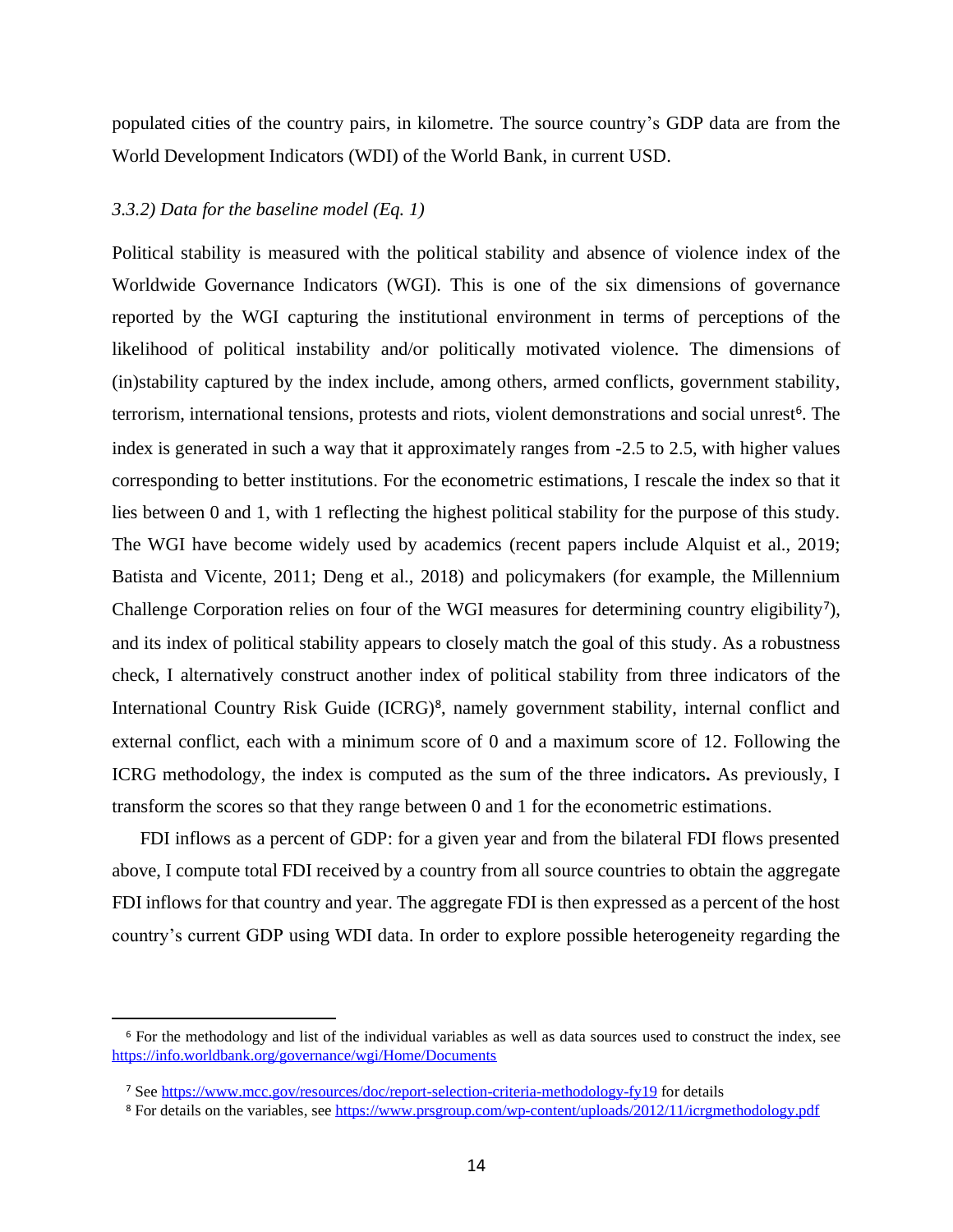type of source country, I also distinguish between flows from developed countries and flows from developing countries.

Real per capita GDP, Real per capita GDP growth, Commodity exports as a percent of GDP, Unemployment (rate), Population size, and Education (measured with the gross enrolment rate in secondary education) data are all obtained from the WDI. Democracy is measured with the Polity2 variable of the POLITY IV dataset. Widely used in literature, it ranges between -10 and +10, with +10 equating to very democratic institutions. Religious tensions and ethnic tensions are taken from the ICRG. Ranging from 0 to 6, higher ratings are given to countries where tensions are minimal. For ease of interpretation, I rename them religious cohesion, and ethnic cohesion*,* respectively.

#### *3.3.3) Some descriptive statistics*

During the period analyzed, the developing countries sample registered total greenfield FDI inflows fluctuating around \$ 500 billion apart from the 2008 level which jumped to over \$ 895 billion. The surge observed in 2008 demonstrates the importance of the developing region as host for FDI during the 2007-2008 global financial crisis (UNCTAD, 2010). Developed economies have remained the largest source of FDI to developing countries, but with a declining share as South-South FDI has been growing over time (Fig.1). For example, while the share of greenfield FDI from developing economies in total FDI was 24 % over the first three years, it almost doubled over the last three years (44.2 %), virtually equally important as flows from developed economies. This growing role of developing countries as new sources of investment within the developing world is driven by outflows from Asia with China<sup>9</sup>, Republic of Korea, Singapore, India, and Malaysia accounting for over 50% of greenfield FDI outflows over the period<sup>10</sup>.

Greenfield FDI inflows within the developing region are unevenly distributed. The top 10 largest recipients account for more than half the total inflows during the period, with China taking the lead. Most of them are emerging or high-income economies<sup>11</sup>. In particular, all BRIC countries are among the top 5 FDI destinations. In contrast, the bottom countries are generally low-income countries, most of them from Sub-Sahara Africa.

<sup>9</sup> Here China includes Taiwan

<sup>10</sup> Other countries such as the United Arab Emirates, Russia, and South Africa are also major investors

<sup>11</sup> Based on the World Bank income group classification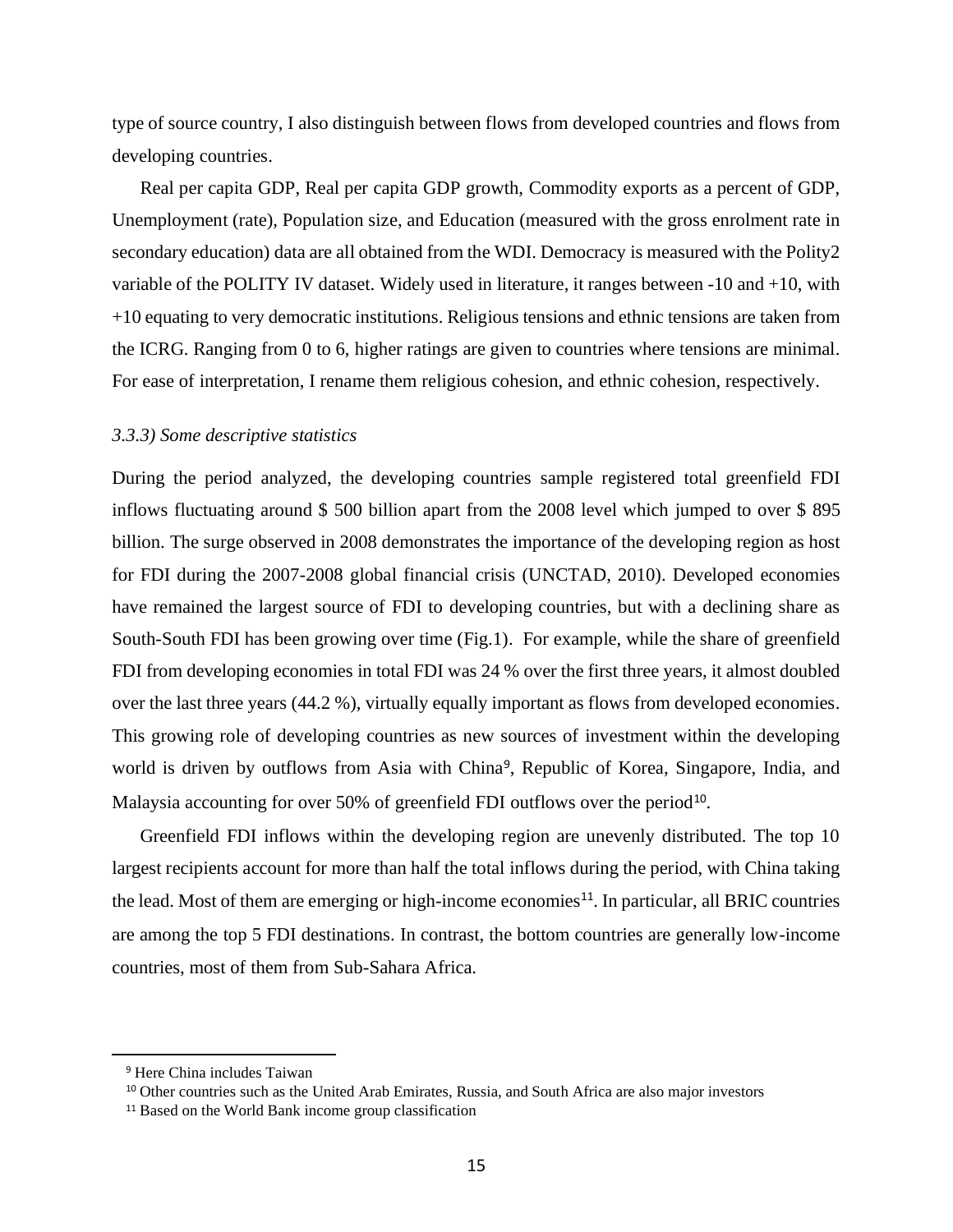

Figure 1*: Greenfield FDI inflows dynamics.* 

However, the picture is quite different with inflows as a percent of GDP. Greenfield FDI represented a big share of GDP for small economies with countries such as Mozambique, Liberia and Mongolia where average FDI over the period was more than 20% of GDP, outperforming China with average FDI less than 3% of GDP. While Sub-Saharan Africa was the smallest recipient of FDI in absolute terms, the region turned to be the second-largest host for FDI as a percent of GDP (almost 6%). Like the evolution of current inflows, the share of greenfield FDI in GDP was instable along the period, but with an overall downwards trend, especially from 2008 (Fig. 1).

Turning to the developing countries' institutions, the data indicate that political stability went deteriorating along years with 2014 registering the lowest score of -0.4 on a worldwide approximate scale from -2.5 to 2.5 (Fig. 2). In spite of some improvements in years such as 2006 and 2015, the developing countries sample have never witnessed a political environment more stable than that of the beginning of the period. While the highest level of institutional quality in terms of political stability was in Europe & Central Asia, the most unstable environment was observed in South Asia, with a score of -1.7, far below the sample average of -0.37. The data point out a greater scope for substantial improvement in developing countries institutions in terms of political stability. As a first step towards exploring the possible contribution of FDI in achieving this, Fig. 3 shows that greenfield FDI is positively correlated with political stability. Finally, table 1 provides summary statistics on the variables used in the regression analysis.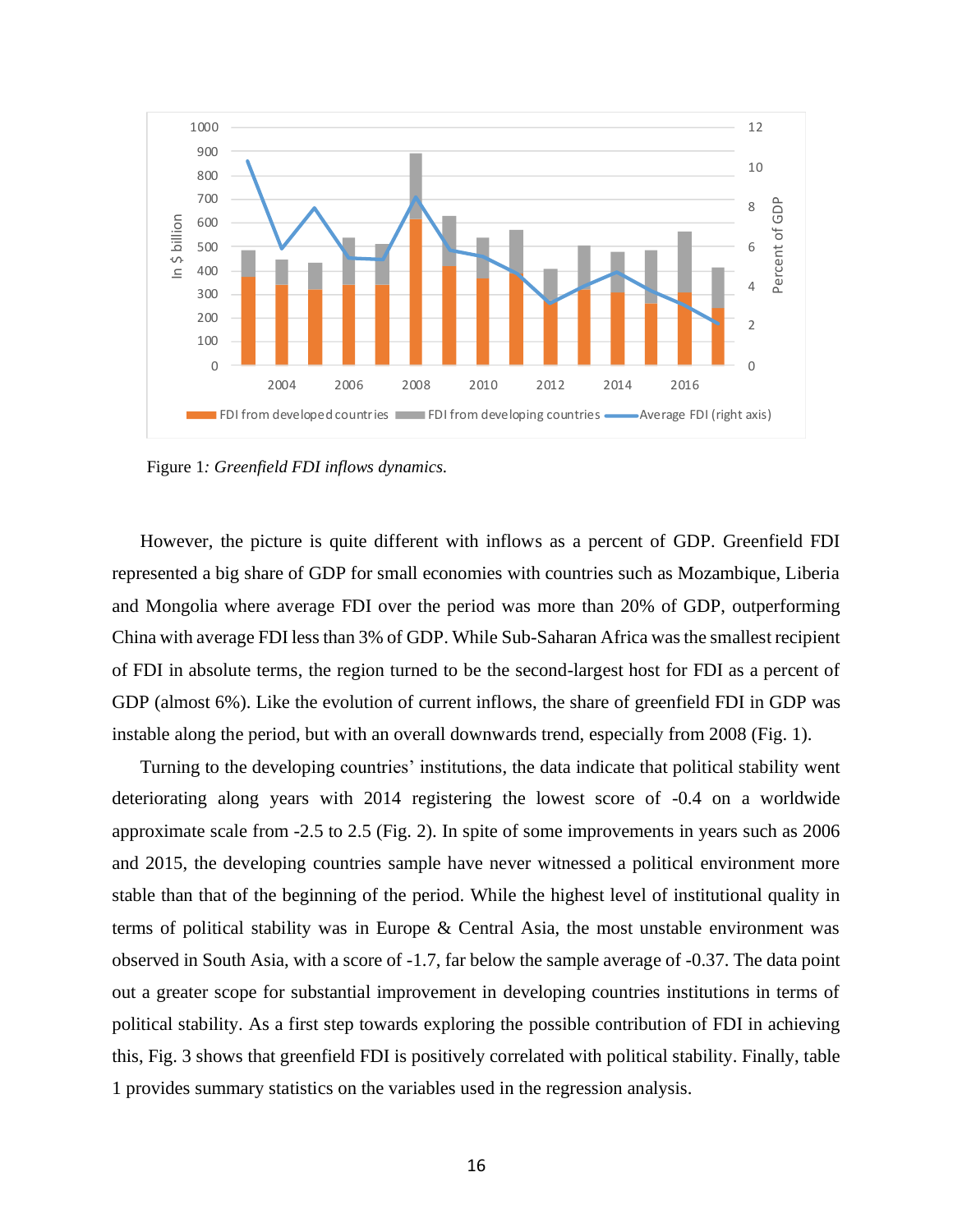

Figure 2*: Political stability and Greenfield FDI inflows (as a percent of GDP) dynamics.* 



Figure 3*: Political stability vs. FDI. Notes: The political stability index is rescaled between 0 and 1. One point represents a country's average over the period.*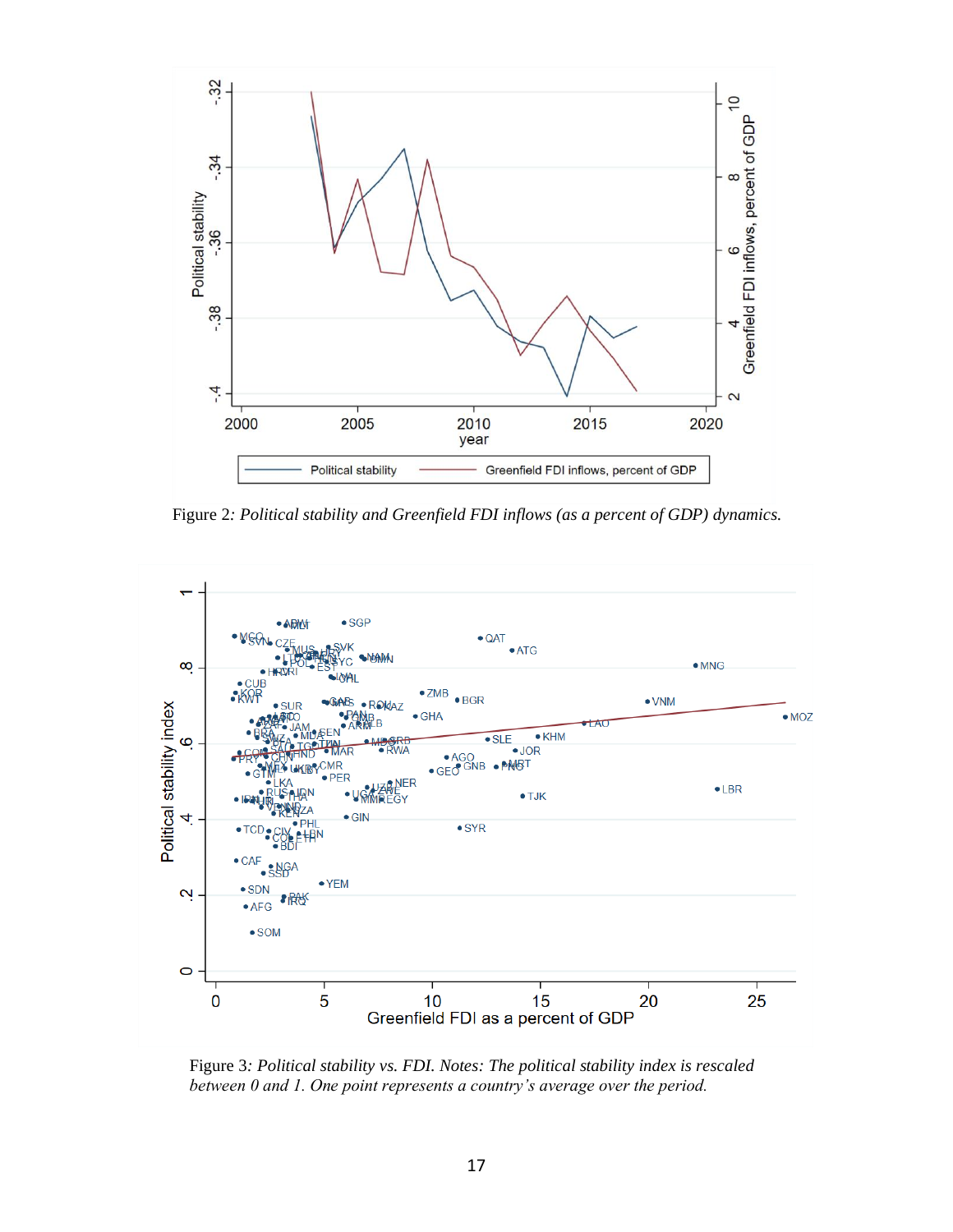| Variable             | Obs | Mean   | Std. Dev. | Min            | Max    |
|----------------------|-----|--------|-----------|----------------|--------|
| Polstab              | 588 | 0.605  | 0.206     | $\overline{0}$ | 1      |
| FDI (total)          | 577 | 5.321  | 7.368     | $\overline{0}$ | 59.189 |
| FDI (from the North) | 577 | 3.071  | 5.035     | $\overline{0}$ | 45.329 |
| FDI (from the South) | 577 | 2.250  | 4.422     | $\overline{0}$ | 54.349 |
| LogGDPPC             | 571 | 8.094  | 1.360     | 5.364          | 11.879 |
| Growth               | 584 | 2.748  | 3.748     | $-20.148$      | 27.736 |
| LogCommod            | 487 | 1.135  | 2.056     | $-10.673$      | 4.232  |
| Unemp                | 570 | 7.734  | 5.707     | 0.147          | 32.989 |
| Polity2              | 558 | 3.025  | 6.092     | $-10$          | 10     |
| Religion             | 485 | 4.348  | 1.327     | 1              | 6      |
| Ethnicity            | 485 | 3.864  | 1.236     |                | 6      |
| LogPop               | 595 | 16.105 | 1.803     | 10.415         | 21.044 |
| LogEduc              | 472 | 4.154  | 0.548     | 1.786          | 4.825  |

Table 1*. Summary Statistics*

#### 4) Estimations results

The results are organized in two main sections. I first estimate the gravity model of Eq (2) that will serve for deriving the instrumental variable for FDI inflows. Second, I investigate the link between FDI and political stability using OLS method and the two identification methods, namely the IV-2SLS and the SYS-GMM.

# 4.1) PPML estimates of the gravity equation

Given the large number of zeros in the bilateral migration data, OLS estimates of the gravity equation parameters are very likely to be inconsistent. The Poisson regression by pseudo maximum likelihood appears to be the most appropriate method to estimate the above gravity model. More precisely, I rely on the Stata PPML command based on the method of Silva and Tenreyro (2011) to identify and drop regressors that may cause the nonexistence of the (pseudo) maximum likelihood estimates. The results are given in table 2 with robust standard errors (clustered by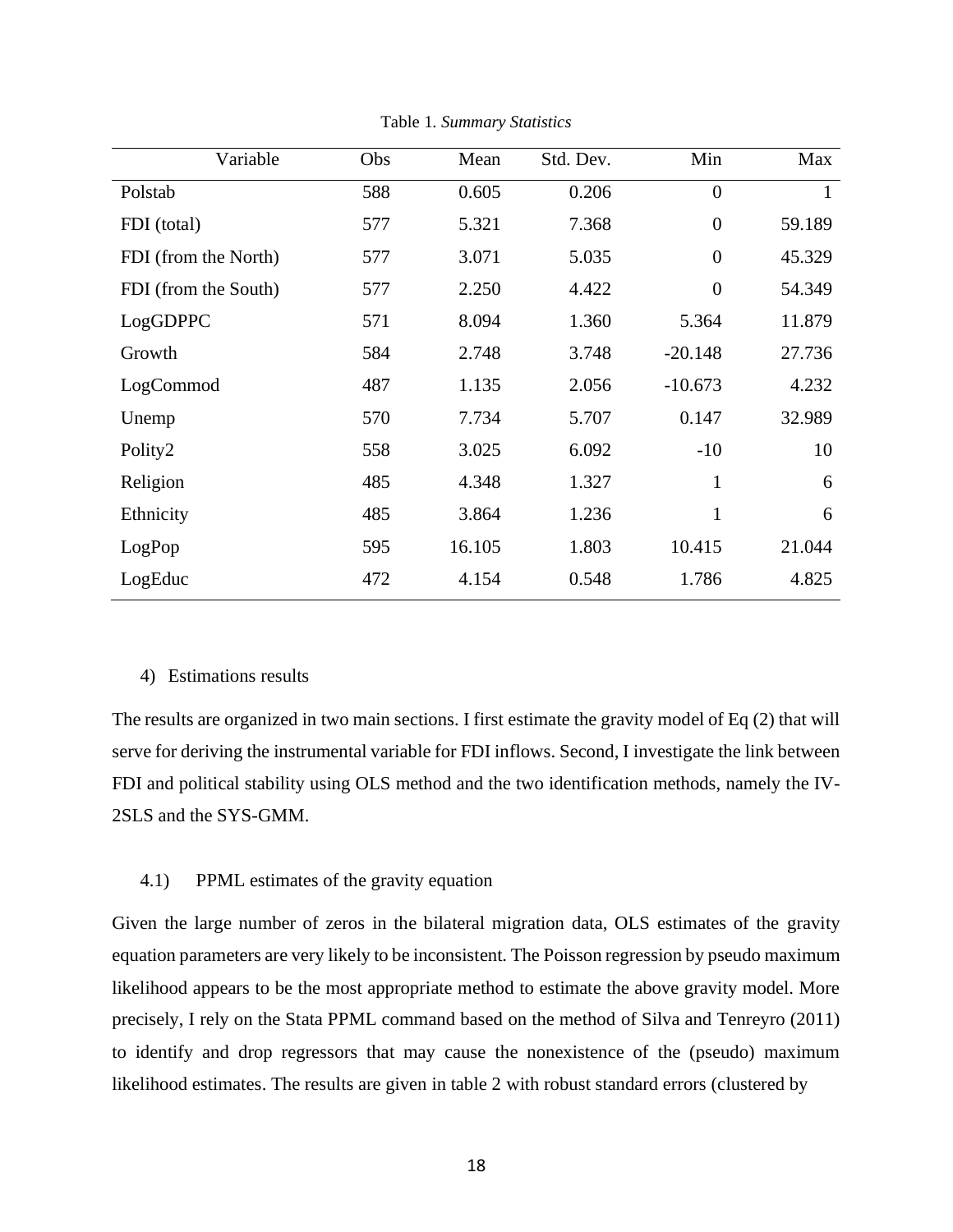| <b>Bilateral Greenfield FDI flows</b> |             |  |  |  |  |  |
|---------------------------------------|-------------|--|--|--|--|--|
|                                       |             |  |  |  |  |  |
| Language                              | $0.360**$   |  |  |  |  |  |
|                                       | (0.183)     |  |  |  |  |  |
| LogGDP_origin                         | $0.803***$  |  |  |  |  |  |
|                                       | (0.135)     |  |  |  |  |  |
| LogDist x Period1                     | $-0.334***$ |  |  |  |  |  |
|                                       | (0.118)     |  |  |  |  |  |
| LogDist x Period2                     | $-0.529***$ |  |  |  |  |  |
|                                       | (0.0794)    |  |  |  |  |  |
| LogDist x Period3                     | $-0.361***$ |  |  |  |  |  |
|                                       | (0.0933)    |  |  |  |  |  |
| LogDist x Period4                     | $-0.343***$ |  |  |  |  |  |
|                                       | (0.0883)    |  |  |  |  |  |
| LogDist x Period5                     | $-0.413***$ |  |  |  |  |  |
|                                       | (0.0856)    |  |  |  |  |  |
| Constant                              | $-1.455$    |  |  |  |  |  |
|                                       | (3.197)     |  |  |  |  |  |
| Observations                          | 20,839      |  |  |  |  |  |
| <b>Destination FE</b>                 | Yes         |  |  |  |  |  |
| Time FE                               | Yes         |  |  |  |  |  |

Table 2*. PPML estimates of the pseudo-gravity equation*

Notes: \*\*\* p<0.01, \*\* p<0.05, \* p<0.1. The sample includes 116 destination countries and 158 developing and developed source countries. Robust standard errors clustered by country pairs are in parentheses.

country pairs). Overall, the regressors are strong predictors of bilateral FDI flows as all coefficients are highly significant. In addition, the coefficients have the expected signs: language links favour greenfield projects, countries tend to receive more investments from richer economies, and countries invest less in more remote destinations, everything else being equal. These results are consistent with findings of previous studies including Bergstrand and Egger (2013), di Giovanni (2005), Head and Ries (2008), and Stein and Daude (2007). Table 11 (in appendix) reports the first-stage regression results of the IV-2SLS estimation of political stability using the baseline specifications. The results show that the predicted FDI obtained from the PPML estimation of the gravity model is a strong predictor of actual FDI as the coefficients are all positive and highly significant. In addition, Fig. 4 (in appendix) displays a strong positive correlation between the FDI variable and its instrument with a correlation coefficient of 0.34.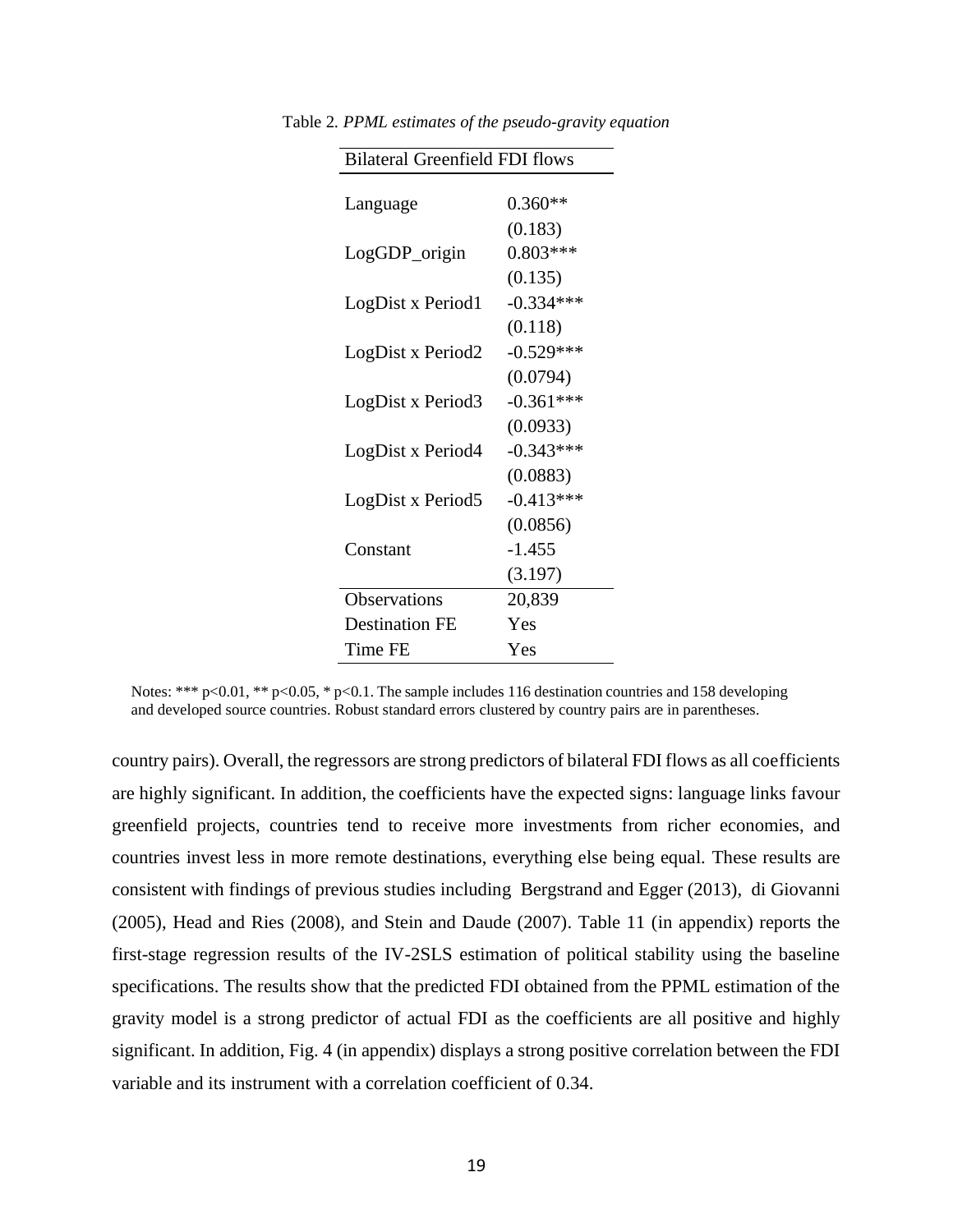#### 4.2) Investigating the effect of FDI on political stability

The panel structure of the data allows to explore the effect of greenfield FDI on political stability using its time-varying determinants only as time-invariant factors are captured by country fixed effects (FE). The model is first estimated with OLS regressions. 2SLS and SYS-GMM are then employed to address possible endogeneity of FDI in specific manners discussed earlier.

#### 4.2.1) OLS estimates

Table 3 reports OLS estimates of the political stability model. I start by relating political stability to economic variables only, in columns (1) and (2), as they proved to be more important determinants of socio-political instability than measures of political grievance (Collier and Hoeffler, 1998, 2002, 2004; Fearon and Latin, 2003; Miguel et al., 2004). The results indicate that FDI is positively and significantly related to political stability. On average, a 100 point increase in FDI inflows as a percent of GDP is associated with an improvement of institutions of about 0.2. Higher income as well as a positive shock to income favour stability as Per capita GDP and its growth rate have the expected signs and are highly significant, except growth in column (2). The negative coefficient of commodity exports is consistent with the "resource curse" hypothesis and the greed motive of instability. However, it is not statistically significant. Unemployment is significant with the expected sign: higher rates of unemployment breed political instability.

From column (3) through column (12), I gradually add the non-economic determinants of political stability. FDI remains positively associated with institutional quality. The coefficient becomes insignificant only in columns (9), (10) and (11) after adding the population and education variables as final additional controls. Overall, the link of the economic variables with political stability is robust to the inclusion of the non-economic variables. They tend to keep their sign and statistical significance as in columns (1) and (2). Turning to the non-economic variables, democracy has a positive association with political stability, although not significant. Religious cohesion and ethnic cohesion have the expected signs with statistical significance at conventional levels. Population has a negative coefficient, and significant in specifications without time FE, suggesting that larger populations increase the risk of political instability. Education is negatively and significantly related to institutions: educated people might be more demanding of the government and resort to protests to get things changed.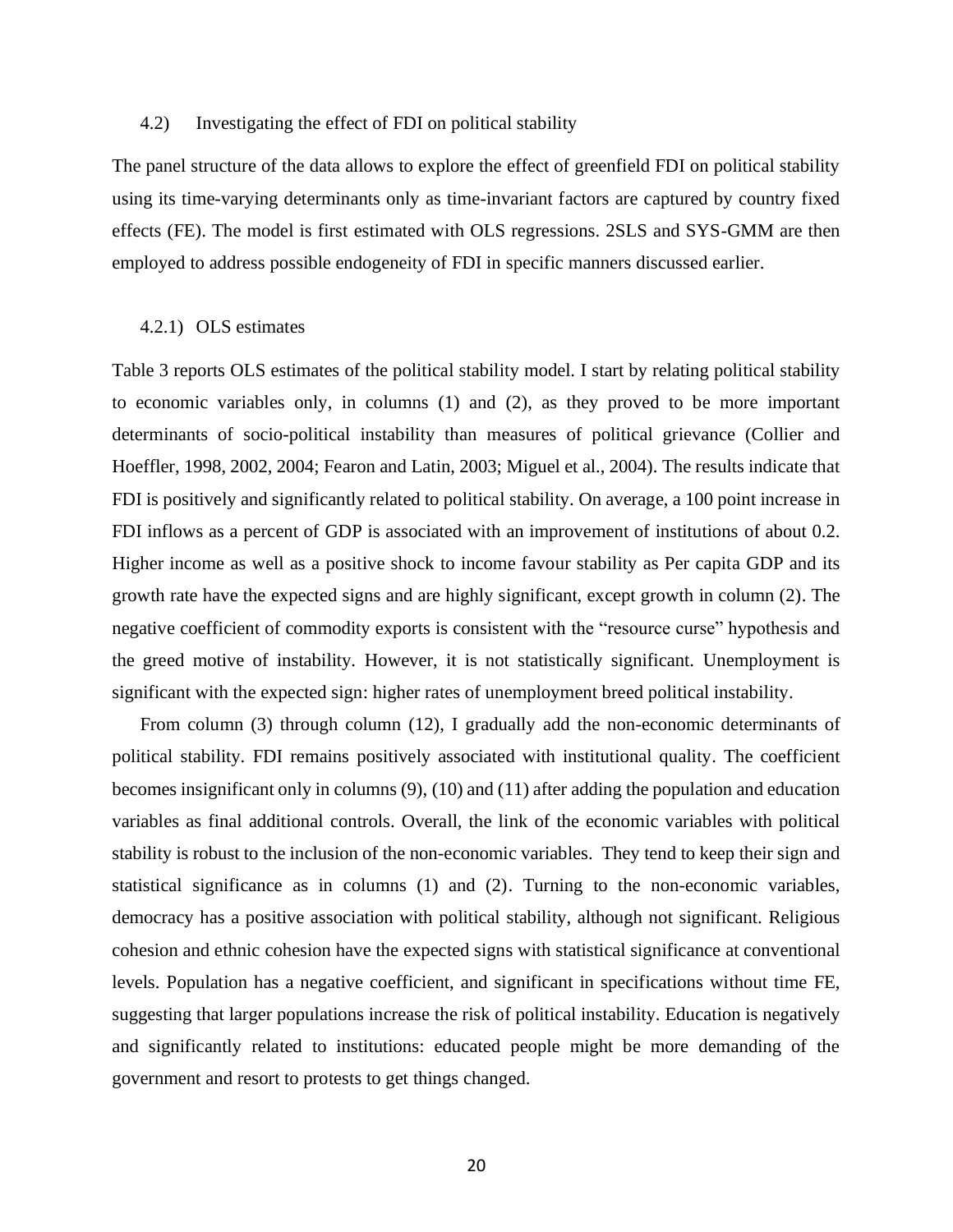|                   | (1)          | (2)          | (3)          | (4)            | (5)            | (6)                 | (7)            | (8)          | (9)            | (10)          | (11)           | (12)         |
|-------------------|--------------|--------------|--------------|----------------|----------------|---------------------|----------------|--------------|----------------|---------------|----------------|--------------|
|                   |              |              |              |                |                | Political stability |                |              |                |               |                |              |
|                   |              |              |              |                |                |                     |                |              |                |               |                |              |
| <b>FDI</b>        | $0.00243***$ | $0.00190**$  | $0.00247***$ | $0.00191**$    | $0.00234***$   | $0.00163*$          | $0.00230***$   | $0.00158*$   | 0.00129        | 0.00143       | 0.00155        | $0.00165*$   |
|                   | (0.000796)   | (0.000801)   | (0.000800)   | (0.000806)     | (0.000840)     | (0.000862)          | (0.000864)     | (0.000877)   | (0.000917)     | (0.000901)    | (0.000971)     | (0.000978)   |
| LogGDPPC          | $0.0798***$  | $0.177***$   | $0.0764***$  | $0.175***$     | $0.0680***$    | $0.176***$          | $0.0703***$    | $0.179***$   | $0.0891***$    | $0.167***$    | $0.111***$     | $0.170***$   |
|                   | (0.0270)     | (0.0389)     | (0.0271)     | (0.0395)       | (0.0257)       | (0.0396)            | (0.0256)       | (0.0379)     | (0.0248)       | (0.0419)      | (0.0340)       | (0.0401)     |
| Growth            | $0.00259***$ | 0.00116      | $0.00255**$  | 0.000864       | $0.00220**$    | 0.000449            | $0.00210**$    | 0.000344     | $0.00184*$     | 0.000574      | 0.000576       | $-0.000806$  |
|                   | (0.000946)   | (0.00119)    | (0.00103)    | (0.00127)      | (0.00108)      | (0.00133)           | (0.00103)      | (0.00129)    | (0.00108)      | (0.00123)     | (0.00118)      | (0.00163)    |
| LogCommod         | $-0.00355$   | $-0.00545$   | $-0.00262$   | $-0.00460$     | $-0.00495$     | $-0.00696$          | $-0.00588$     | $-0.00791$   | $-0.00777*$    | $-0.00791$    | $-0.00414$     | $-0.00369$   |
|                   | (0.00453)    | (0.00413)    | (0.00479)    | (0.00449)      | (0.00553)      | (0.00529)           | (0.00556)      | (0.00529)    | (0.00455)      | (0.00509)     | (0.00326)      | (0.00399)    |
| Unemp             | $-0.00435**$ | $-0.00550**$ | $-0.00460**$ | $-0.00590$ *** | $-0.00463**$   | $-0.00585***$       | $-0.00422**$   | $-0.00546**$ | $-0.00484**$   | $-0.00559***$ | $-0.00423**$   | $-0.00525**$ |
|                   | (0.00204)    | (0.00214)    | (0.00193)    | (0.00205)      | (0.00191)      | (0.00207)           | (0.00194)      | (0.00209)    | (0.00191)      | (0.00203)     | (0.00208)      | (0.00225)    |
| Polity2           |              |              | 0.00156      | 0.00333        | 0.00121        | 0.00303             | 0.00145        | 0.00329      | 0.00270        | 0.00334       | 0.00169        | 0.00211      |
|                   |              |              | (0.00489)    | (0.00489)      | (0.00466)      | (0.00477)           | (0.00444)      | (0.00455)    | (0.00452)      | (0.00457)     | (0.00483)      | (0.00485)    |
| Religion          |              |              |              |                | $0.0488***$    | $0.0543***$         | $0.0398**$     | $0.0451***$  | $0.0432**$     | $0.0457***$   | $0.0363*$      | $0.0399**$   |
|                   |              |              |              |                | (0.0150)       | (0.0141)            | (0.0166)       | (0.0159)     | (0.0165)       | (0.0160)      | (0.0194)       | (0.0188)     |
| Ethnicity         |              |              |              |                |                |                     | 0.0287         | $0.0297*$    | $0.0284*$      | $0.0294*$     | $0.0289*$      | $0.0271*$    |
|                   |              |              |              |                |                |                     | (0.0176)       | (0.0155)     | (0.0167)       | (0.0155)      | (0.0157)       | (0.0147)     |
| LogPop            |              |              |              |                |                |                     |                |              | $-0.125**$     | $-0.0413$     | $-0.113*$      | $-0.0655$    |
|                   |              |              |              |                |                |                     |                |              | (0.0534)       | (0.0604)      | (0.0628)       | (0.0623)     |
| LogEduc           |              |              |              |                |                |                     |                |              |                |               | $-0.112**$     | $-0.0963*$   |
|                   |              |              |              |                |                |                     |                |              |                |               | (0.0502)       | (0.0496)     |
| Constant          | $-0.0188$    | $-0.760**$   | 0.00459      | $-0.752**$     | $-0.138$       | $-1.004***$         | $-0.232$       | $-1.108***$  | 1.687*         | $-0.325$      | 1.794*         | 0.477        |
|                   | (0.227)      | (0.311)      | (0.224)      | (0.317)        | (0.228)        | (0.335)             | (0.240)        | (0.336)      | (0.868)        | (1.180)       | (1.007)        | (1.126)      |
| Observations      | 472          | 472          | 465          | 465            | 415            | 415                 | 415            | 415          | 415            | 415           | 346            | 346          |
| R-squared         | 0.096        | 0.151        | 0.098        | 0.156          | 0.121          | 0.189               | 0.140          | 0.209        | 0.179          | 0.212         | 0.238          | 0.263        |
| <b>Country FE</b> | Yes          | Yes          | Yes          | Yes            | Yes            | Yes                 | Yes            | Yes          | Yes            | Yes           | Yes            | Yes          |
| Time FE           | No           | Yes          | No           | Yes            | N <sub>0</sub> | Yes                 | N <sub>0</sub> | Yes          | N <sub>0</sub> | Yes           | N <sub>0</sub> | Yes          |

Table 3*: OLS estimates of the political stability model*

Notes: \*\*\* p<0.01, \*\* p<0.05, \* p<0.1. All standard errors (in parenthesis) are heteroskedasticity robust. Political stability is measured with the "political stability and absence of violence index" index of the WGI rescaled between 0 and 1. FDI represents greenfield FDI inflows as a percent of GDP. The first two columns include only economic determinants. The following columns add progressively the other determinants.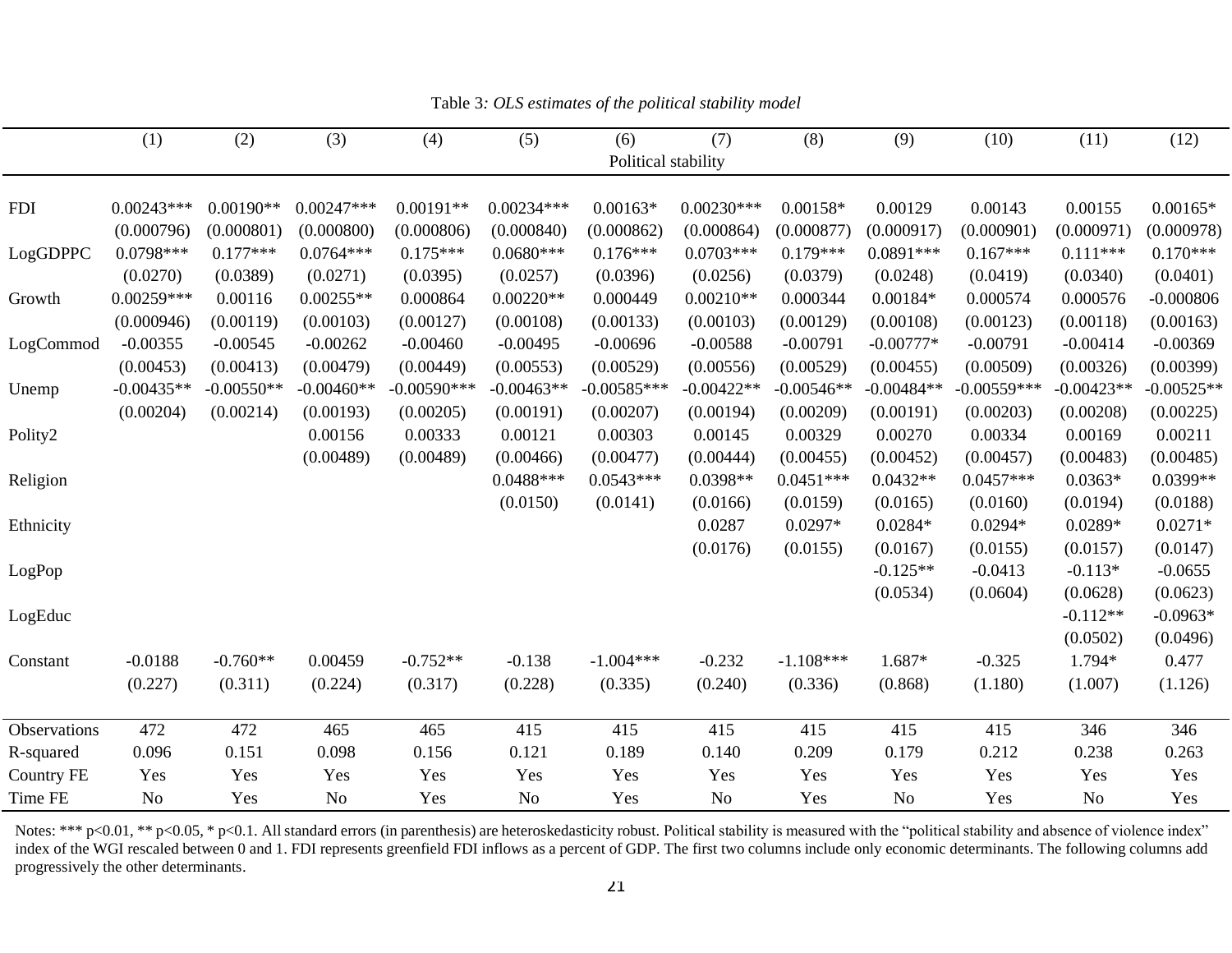The previous regressions excluded two major factors of resentment, poverty and inequality, because of too many missing observations (using WDI data on the poverty headcount ratio at \$1.90 and the Gini index, respectively). In table 12 in appendix, I disregard this concern and extend the last two specifications by adding them. Including these two variables almost halves the observations. This extension does not affect the relationship between FDI and political stability as the coefficient remains positive, albeit insignificant. In the following estimations, I then use models from columns (7) and (8) of table 3 as preferred specification, including both economic and political grievance-related predictors of political stability. I can also build on them to add the population and education variables, but no further addition to include poverty and inequality measures for the reasons exposed above.

#### 4.2.2) 2SLS estimations

In table 4, I re-estimate the preferred specification by 2SLS using the gravity-based instrument. The Kleibergen-Paap Wald F statistic (KP) for weak identification is always very large in the baseline model from columns (1) and (2), at least 22.73, far above the most demanding Stock-Yogo critical value of 16.38. The KP in columns (3) and (4) is above the critical value of 8.96 for 15% maximum IV size. Overall, the KP statistics thus suggest that the instrument is quite strong and performs well in the second stage.

Previous results from OLS estimations are confirmed by the IV-2SLS estimations regarding the effect of greenfield FDI on institutional quality in terms of political stability. In all columns except column (2), greenfield FDI as a percent of GDP exerts a significant and positive influence on political stability. The effect is about 0.8-point increase in the score of the institutional quality index for a 100 percentage-point increase in FDI inflows. This coefficient is much larger compared to that of table 3, suggesting that the OLS coefficients were downwards biased. With the exception of per capita GDP growth and population which become insignificant, the other predictors follow their patterns of earlier results: GDP per capita, religious cohesion and ethnic cohesion have a positive and significant association with the institutional index; the link is negative and significant for unemployment and education; commodity exports and democracy are insignificant with expected signs (negative for the former and positive for the latter). Globally, table 4 is suggestive of a causal and strong impact of greenfield FDI on political stability.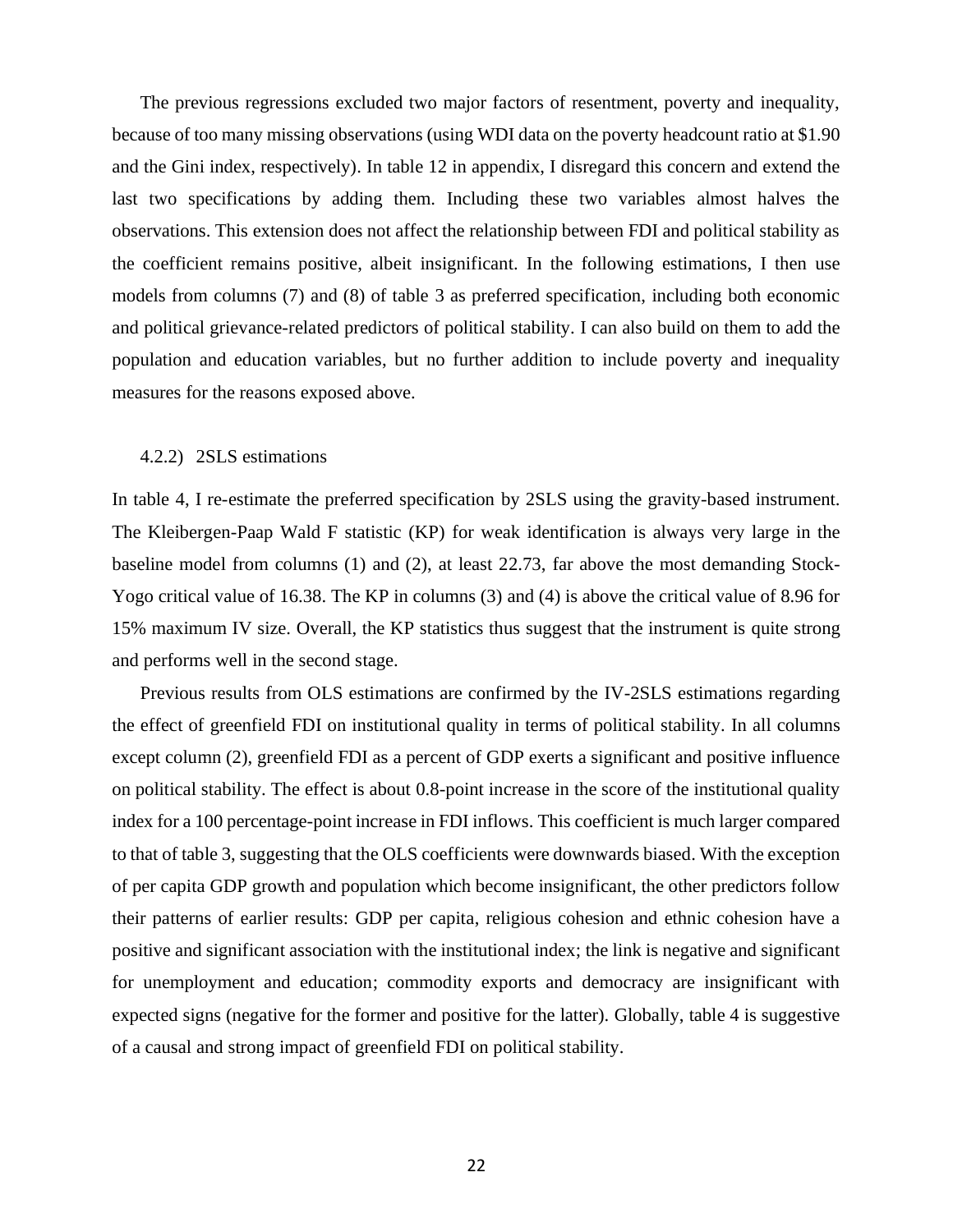|                      | (1)            | (2)                       | (3)            | (4)            |
|----------------------|----------------|---------------------------|----------------|----------------|
|                      |                | Political stability index |                |                |
|                      |                |                           |                |                |
| <b>FDI</b>           | $0.00769***$   | 0.00464                   | $0.00832*$     | 0.00799*       |
|                      | (0.00276)      | (0.00298)                 | (0.00472)      | (0.00475)      |
| LogGDPPC             | $0.0987***$    | $0.173***$                | $0.135***$     | $0.177***$     |
|                      | (0.0288)       | (0.0313)                  | (0.0412)       | (0.0447)       |
| Growth               | 0.000157       | $-0.000248$               | $-0.00162$     | $-0.00208$     |
|                      | (0.00136)      | (0.00125)                 | (0.00177)      | (0.00174)      |
| LogCommod            | $-0.00681$     | $-0.00755$                | $-0.00181$     | $-0.00117$     |
|                      | (0.00523)      | (0.00507)                 | (0.00549)      | (0.00601)      |
| Unemp                | $-0.00543***$  | $-0.00626***$             | $-0.00500**$   | $-0.00641$ *** |
|                      | (0.00197)      | (0.00201)                 | (0.00215)      | (0.00228)      |
| Polity2              | 0.00171        | 0.00296                   | 0.000967       | 0.00120        |
|                      | (0.00305)      | (0.00300)                 | (0.00321)      | (0.00325)      |
| Religion             | $0.0391***$    | $0.0446***$               | $0.0286*$      | $0.0338**$     |
|                      | (0.0127)       | (0.0126)                  | (0.0164)       | (0.0165)       |
| Ethny                | $0.0270*$      | $0.0288**$                | $0.0311**$     | $0.0292**$     |
|                      | (0.0162)       | (0.0138)                  | (0.0146)       | (0.0134)       |
| LogPop               |                |                           | 0.00114        | 0.0227         |
|                      |                |                           | (0.144)        | (0.143)        |
| LogEduc              |                |                           | $-0.151**$     | $-0.143**$     |
|                      |                |                           | (0.0706)       | (0.0718)       |
|                      |                |                           |                |                |
| Kleibergen-Paap stat | 23.45          | 22.73                     | 10.60          | 11.19          |
| Observations         | 414            | 414                       | 340            | 340            |
| <b>Country FE</b>    | Yes            | Yes                       | Yes            | Yes            |
| Time FE              | N <sub>o</sub> | Yes                       | N <sub>o</sub> | Yes            |

Table 4*: 2SLS estimates of the political stability model*

Notes: \*\*\* p<0.01, \*\* p<0.05, \* p<0.1. Standard errors (in parenthesis) are heteroskedasticity robust. The excluded instrument is the fitted FDI as a percent of GDP. Political stability is measured with the "political stability and absence of violence" index of the WGI, rescaled between 0 and 1. FDI represents greenfield FDI inflows as a percent of GDP. The Kleibergen-Paap statistics to be compared with the Stock-Yogo critical values to test the instrument's strength.

# 4-2-3) SYS-GMM estimations

Tables 5 reports SYS-GMM estimates for comparison purpose and also to account for the potential persistence in political stability through a dynamic specification by adding the lagged institutional index to set of regressors in Eq (1). The results are based on the preferred specification.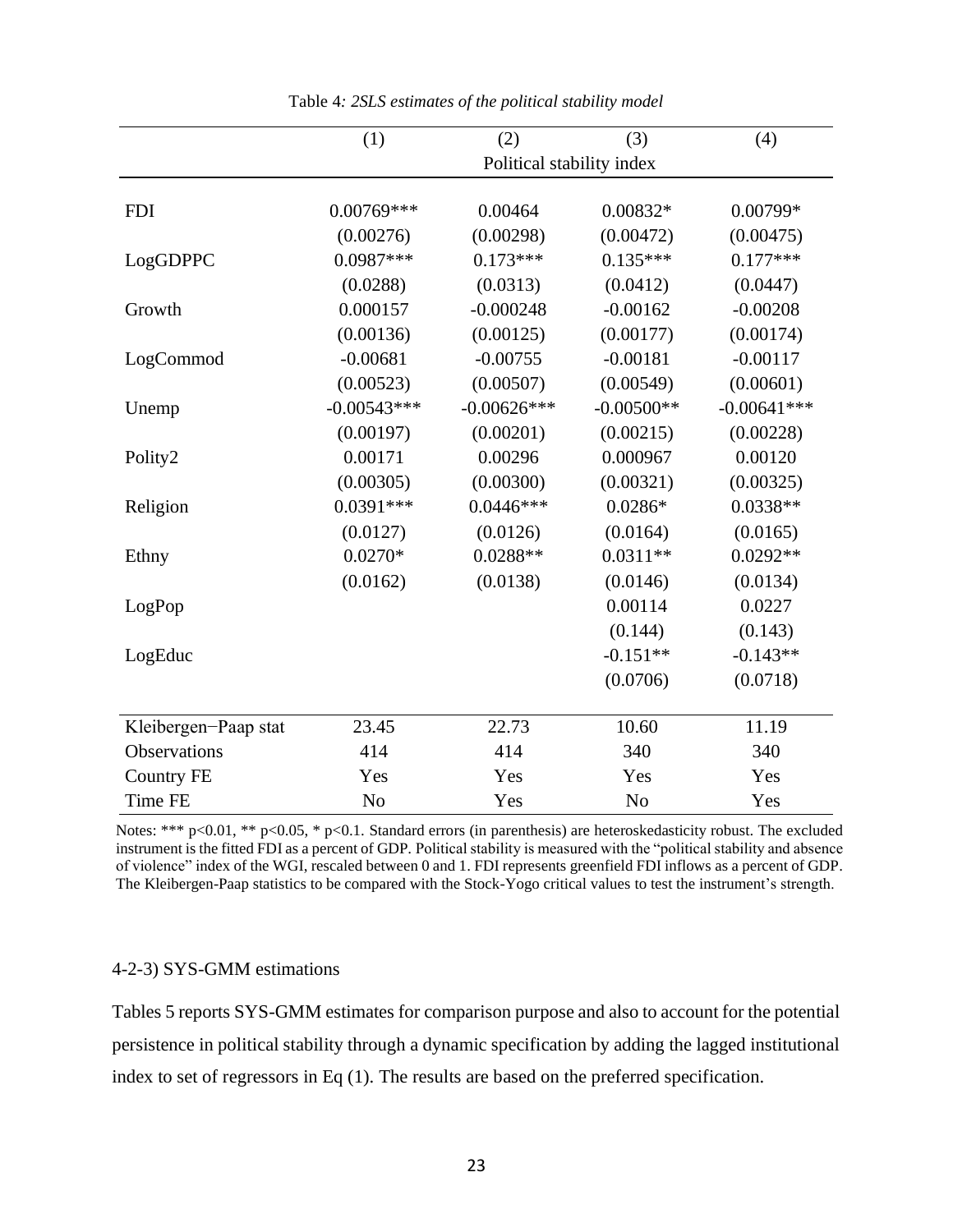|                     | (1)                  | (2)         | (3)            | (4)                |
|---------------------|----------------------|-------------|----------------|--------------------|
|                     | Internal instruments |             |                | Gravity instrument |
|                     |                      |             |                |                    |
| <b>FDI</b>          | 0.00288              | $0.00517**$ | $0.00340*$     | $0.00584**$        |
|                     | (0.00188)            | (0.00243)   | (0.00198)      | (0.00257)          |
| Growth              | 0.00370              | $0.00458*$  | 0.00317        | 0.00424            |
|                     | (0.00232)            | (0.00270)   | (0.00237)      | (0.00277)          |
| LogGDPPC            | 0.0102               | 0.0113      | 0.00537        | 0.00790            |
|                     | (0.00794)            | (0.00880)   | (0.00817)      | (0.00936)          |
| LogCommod           | 0.00816              | 0.00784     | 0.00665        | 0.00717            |
|                     | (0.00746)            | (0.00744)   | (0.00720)      | (0.00717)          |
| Unemp               | $-0.00186$           | $-0.00181$  | $-0.00112$     | $-0.00134$         |
|                     | (0.00266)            | (0.00289)   | (0.00256)      | (0.00286)          |
| Polity2             | $0.00602***$         | $0.00600**$ | $0.00518**$    | $0.00543**$        |
|                     | (0.00224)            | (0.00233)   | (0.00219)      | (0.00229)          |
| Religion            | $-0.0135$            | $-0.0172$   | $-0.0103$      | $-0.0146$          |
|                     | (0.0132)             | (0.0147)    | (0.0126)       | (0.0147)           |
| Ethnicity           | 0.0161               | $0.0218**$  | 0.0140         | $0.0202*$          |
|                     | (0.0100)             | (0.0110)    | (0.00908)      | (0.0105)           |
| Polstabt-1          | $0.891***$           | $0.904***$  | $0.918***$     | $0.923***$         |
|                     | (0.0844)             | (0.0917)    | (0.0859)       | (0.0950)           |
|                     |                      |             |                |                    |
| <b>Observations</b> | 331                  | 331         | 331            | 331                |
| AR(1)               | 0.0254               | 0.0283      | 0.0227         | 0.0268             |
| AR(2)               | 0.156                | 0.178       | 0.217          | 0.238              |
| Hansen              | 0.391                | 0.505       | 0.302          | 0.519              |
| <b>Country FE</b>   | Yes                  | Yes         | Yes            | Yes                |
| Time FE             | N <sub>o</sub>       | Yes         | N <sub>o</sub> | Yes                |

Table 5*: SYS-GMM estimates of the dynamic political stability model*

Notes: \*\*\* p<0.01, \*\* p<0.05, \* p<0.1. Standard errors (in parenthesis) are heteroskedasticity robust. AR(1) and AR(2): p-values of Arellano-Bond test for serial correlations. Hansen: p-values for the null hypothesis of instrument validity. Columns (1) and (2) rely on internal instruments only. Columns (3) and (4) use the gravity-based instrument for FDI.

Columns (1) and (2) rely on internal instruments only. Columns (3) and (4) use the gravity-based instrument for FDI. The AR(1) and AR(2) p-values of Arellano-Bond test for serial correlation and Hansen J test statistics suggest that the SYS-GMM is correctly specified in all estimations. The SYS-GMM estimates confirm the results obtained with the 2SLS method. FDI keeps having a positive impact on political stability with statistical significance at usual levels, except for column (1). The magnitudes varying about between 0.3 and 0.6 for a 100 point increase in FDI as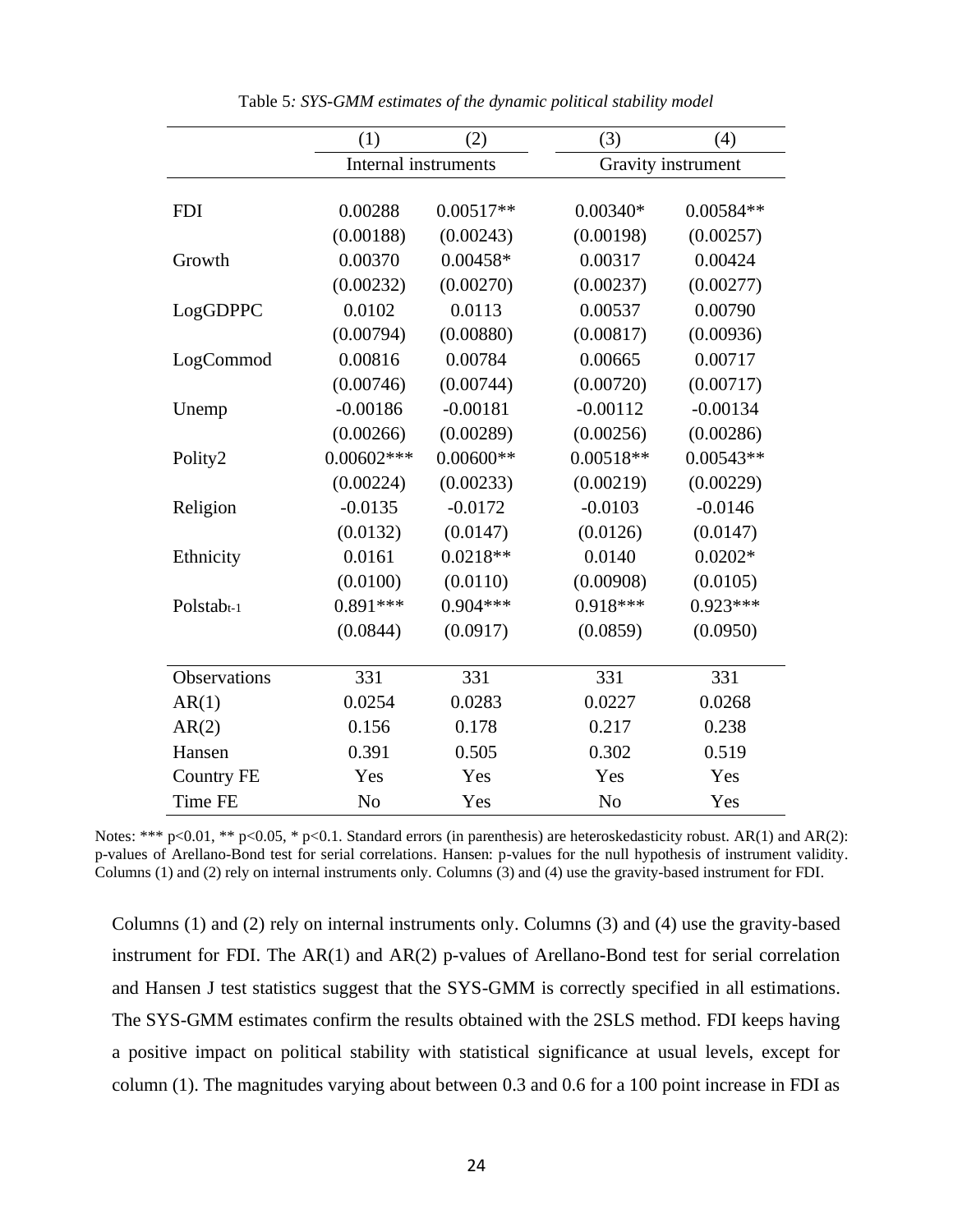a percent of GDP are smaller than the 2SLS estimates but remain larger than OLS estimates, thereby confirming the downwards bias of OLS estimates.

Regarding the control variables, the positive and significant coefficient of the lagged dependent suggests an inertia in political stability in the developing world. Per capita GDP, its growth rate, unemployment, democracy and ethnic cohesion have the expected signs, although they lose significance in some specifications. Religious cohesion and commodity exports fail to significantly affect political stability.

#### 5) Sensitivity checks

This section conducts a series of robustness tests to explore the sensitivity of the main results. First, the results discussed above are based on the measure of institutional quality as provided by WGI political stability and absence of violence index. As I noted earlier, this measure is a composite index of a range of indicators of socio-political stability from various sources. In table 6, I repeat the 2SLS and SYS-GMM estimations of the baseline specification using an alternative measure of political stability obtained from three indicators of the International Country Risk Guide (ICRG)<sup>13</sup>, namely government stability, internal conflict and external conflict, in the way discussed in section 3.3. The results support the previous findings. While 2SLS estimation in column (2) fails to detect a statistically significant effect of FDI on political stability, column (1) shows that FDI contributes to institutional development in terms of political stability. Results from the SYS-GMM estimations are more compelling. The effect is positive and highly significant in all specifications, whether based on internal instruments only or using the gravity instrument as external instrument for FDI. Moreover, the KP statistics indicates that the instrument is strong enough, the AR(1), AR(2), and Hansen statistics suggest that the SYS-GMM model is well specified.

Next, following Demir (2016), I explore whether there is any differential impact of FDI on institutions depending on the origin of investments: developed countries (North) vs. developing countries (South), given allegations raised against Southern investors of undermining developed country achievements in improving institutional quality in the developing world. In table 7, I

<sup>&</sup>lt;sup>13</sup> For details on the variables, se[e https://www.prsgroup.com/wp-content/uploads/2012/11/icrgmethodology.pdf](https://www.prsgroup.com/wp-content/uploads/2012/11/icrgmethodology.pdf)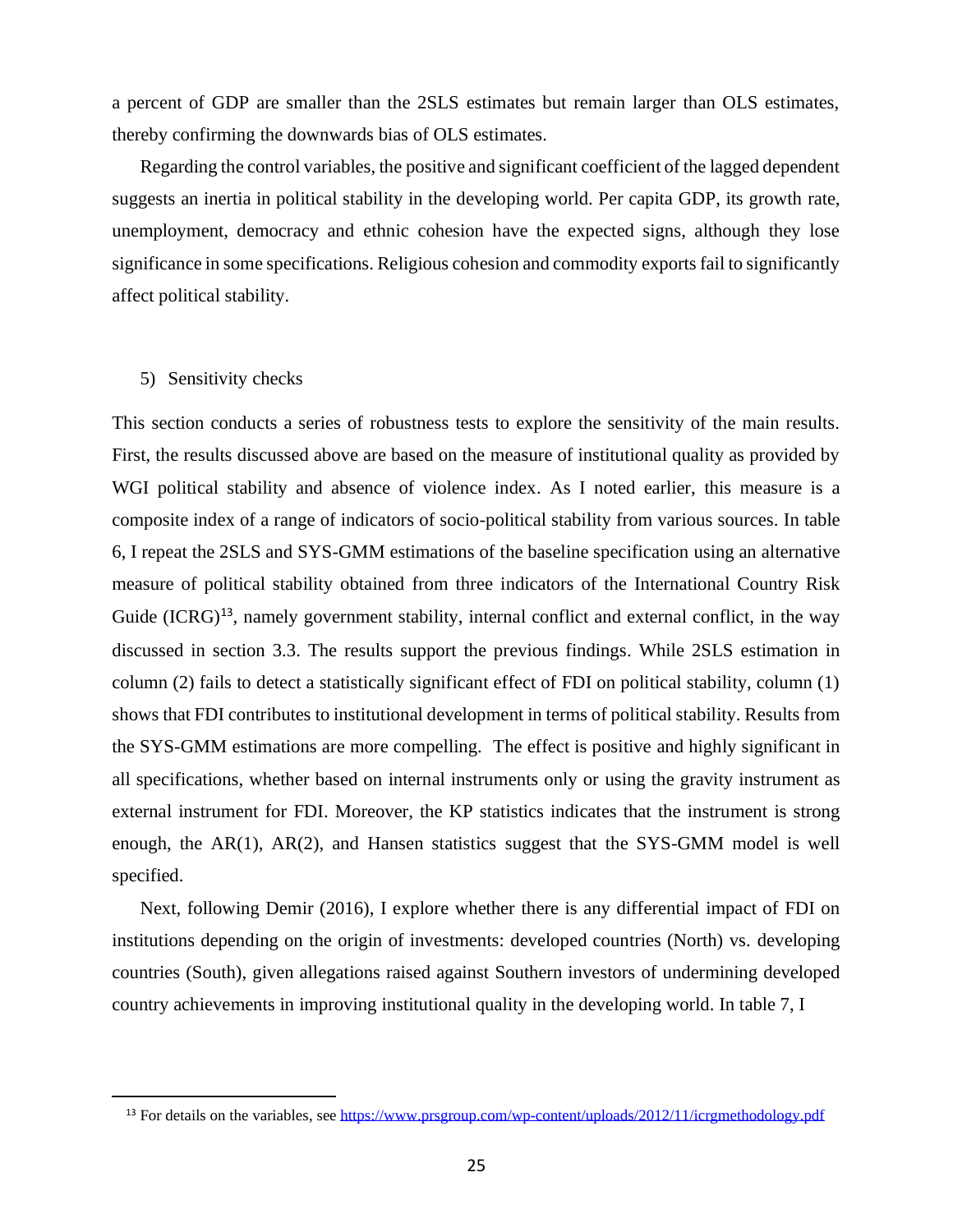|                   | (1)            | (2)          | (3)         | (4)                 | (5)            | (6)                |
|-------------------|----------------|--------------|-------------|---------------------|----------------|--------------------|
|                   |                | $IV-2SLS$    |             |                     | SYS-GMM        |                    |
|                   |                |              |             | Internal instrument |                | Gravity instrument |
|                   |                |              |             |                     |                |                    |
| <b>FDI</b>        | $0.00913**$    | $-0.00655$   | $0.0118***$ | $0.00713**$         | $0.0121***$    | $0.00767**$        |
|                   | (0.00420)      | (0.00421)    | (0.00347)   | (0.00331)           | (0.00352)      | (0.00336)          |
| LogGDPPC          | $-0.137***$    | $0.138***$   | 0.0146      | 0.00441             | 0.0123         | 0.00136            |
|                   | (0.0415)       | (0.0467)     | (0.0121)    | (0.0108)            | (0.0122)       | (0.0109)           |
| Growth            | $0.00621***$   | $0.00529***$ | $-8.61e-05$ | 0.00188             | $-0.000456$    | 0.00138            |
|                   | (0.00226)      | (0.00170)    | (0.00291)   | (0.00260)           | (0.00295)      | (0.00263)          |
| LogCommod         | $0.0152**$     | 0.00814      | $0.0176*$   | $0.0180**$          | 0.0174         | $0.0177**$         |
|                   | (0.00741)      | (0.00604)    | (0.0104)    | (0.00740)           | (0.0106)       | (0.00771)          |
| Unemp             | $-0.00526*$    | $-0.00330$   | $-0.00129$  | $-0.00100$          | $-0.000938$    | $-0.000570$        |
|                   | (0.00285)      | (0.00264)    | (0.00276)   | (0.00224)           | (0.00285)      | (0.00236)          |
| Polity2           | $-0.00662**$   | $-0.000510$  | 0.00289     | $0.00307*$          | 0.00281        | 0.00299            |
|                   | (0.00310)      | (0.00298)    | (0.00225)   | (0.00182)           | (0.00229)      | (0.00188)          |
| Religion          | $0.0429*$      | $0.0510***$  | 0.00938     | 0.00718             | 0.0117         | 0.0104             |
|                   | (0.0236)       | (0.0181)     | (0.0123)    | (0.0101)            | (0.0118)       | (0.0102)           |
| Ethnicity         | $0.0284*$      | $0.0343**$   | 0.00452     | 0.0103              | 0.00452        | 0.0101             |
|                   | (0.0166)       | (0.0133)     | (0.0137)    | (0.0124)            | (0.0141)       | (0.0129)           |
| Polstabt-1        |                |              | $0.581***$  | $0.687***$          | $0.574***$     | $0.679***$         |
|                   |                |              | (0.0794)    | (0.0773)            | (0.0818)       | (0.0791)           |
|                   |                |              |             |                     |                |                    |
| Observations      | 414            | 414          | 331         | 331                 | 331            | 331                |
| <b>KP</b>         | 23.45          | 22.73        |             |                     |                |                    |
| AR(1)             |                |              | 0.000620    | 0.000175            | 0.000772       | 0.000266           |
| AR(2)             |                |              | 0.296       | 0.734               | 0.278          | 0.674              |
| Hansen            |                |              | 0.139       | 0.118               | 0.155          | 0.147              |
| <b>Country FE</b> | Yes            | Yes          | Yes         | Yes                 | Yes            | Yes                |
| Time FE           | N <sub>o</sub> | Yes          | No          | Yes                 | N <sub>o</sub> | Yes                |

| Table 6: 2SLS and SYS-GMM estimates using an alternative measure of political stability |  |  |  |
|-----------------------------------------------------------------------------------------|--|--|--|
|                                                                                         |  |  |  |

Notes: \*\*\* p<0.01, \*\* p<0.05, \* p<0.1. Standard errors (in parenthesis) are heteroskedasticity robust. Polstab is measured using ICRG indicators (see section 3.3). KP statistics to be compared with the Stock-Yogo critical values to test the instrument's strength. AR(1) and AR(2): p-values of Arellano-Bond test for serial correlations. Hansen: p-values for the null hypothesis of instrument validity. SYS-GMM in columns (3) and (4) rely on internal instruments, columns (5) and (6) use the gravity-based instrument for FDI.

replicate 2SLS and SYS-GMM estimations after splitting the source countries into North and South to distinguish between greenfield FDI from the North and greenfield FDI from the South<sup>14</sup>. Columns (1) through (4) report the 2SLS estimates; columns (5) to (12) display the SYS-GMM estimates with internal instruments only (the first four columns) and gravity-based instrument for

<sup>&</sup>lt;sup>14</sup> The gravity-based instruments for each provenance are obtained from the estimation of the gravity model for each subsample (FDI flows from the North and FDI flows from the South). The results are available upon request.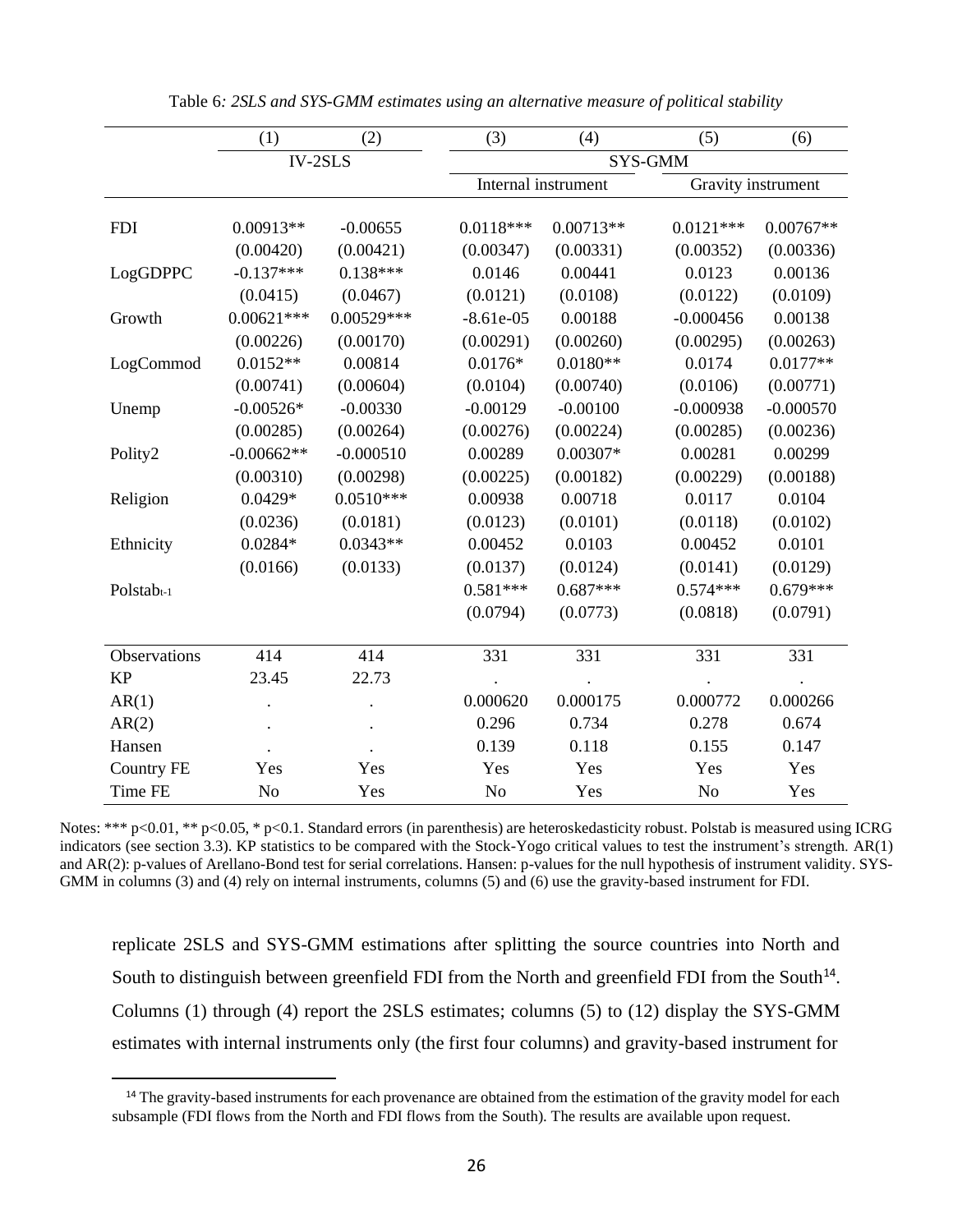|                   | (1)            | (2)           | (3)            | (4)           | (5)            | (6)         | (7)                 | (8)         | (9)            | (10)        | (11)               | (12)        |
|-------------------|----------------|---------------|----------------|---------------|----------------|-------------|---------------------|-------------|----------------|-------------|--------------------|-------------|
|                   |                |               | $IV-2SLS$      |               |                |             |                     |             | SYS-GMM        |             |                    |             |
|                   |                |               |                |               |                |             | Internal instrument |             |                |             | Gravity instrument |             |
| FDInorth          | $0.0125***$    | 0.00793       |                |               | 0.000638       | 0.00336     | 0.00181             | 0.00494     |                |             |                    |             |
|                   | (0.00431)      | (0.00503)     |                |               | (0.00286)      | (0.00402)   | (0.00289)           | (0.00401)   |                |             |                    |             |
| FDIsouth          |                |               | 0.00590        | 0.00413       |                |             |                     |             | $0.00637*$     | 0.00572     | $0.00657*$         | 0.00576     |
|                   |                |               | (0.00574)      | (0.00606)     |                |             |                     |             | (0.00363)      | (0.00356)   | (0.00386)          | (0.00385)   |
| LogGDPPC          | $0.122***$     | $0.175***$    | $0.0589**$     | $0.178***$    | 0.00523        | 0.00545     | $-0.000931$         | $-8.75e-05$ | 0.0108         | 0.00891     | 0.00988            | 0.00874     |
|                   | (0.0321)       | (0.0327)      | (0.0230)       | (0.0317)      | (0.00790)      | (0.00863)   | (0.00791)           | (0.00897)   | (0.00840)      | (0.00830)   | (0.00836)          | (0.00816)   |
| Growth            | 0.000223       | 6.41e-06      | $0.00208*$     | 0.000186      | $0.00546**$    | $0.00627**$ | $0.00463**$         | $0.00557**$ | 0.00326        | $0.00470*$  | 0.00318            | $0.00469*$  |
|                   | (0.00142)      | (0.00126)     | (0.00119)      | (0.00121)     | (0.00212)      | (0.00252)   | (0.00220)           | (0.00254)   | (0.00218)      | (0.00250)   | (0.00219)          | (0.00252)   |
| LogCommod         | $-0.00651$     | $-0.00743$    | $-0.00601$     | $-0.00796$    | 0.00955        | 0.00852     | 0.00736             | 0.00691     | 0.00816        | 0.00700     | 0.00801            | 0.00700     |
|                   | (0.00525)      | (0.00525)     | (0.00540)      | (0.00489)     | (0.00773)      | (0.00752)   | (0.00745)           | (0.00713)   | (0.00738)      | (0.00732)   | (0.00727)          | (0.00730)   |
| Unemp             | $-0.00502**$   | $-0.00586***$ | $-0.00441**$   | $-0.00570***$ | $-0.00144$     | $-0.00120$  | $-0.000525$         | $-0.000453$ | $-0.00221$     | $-0.00190$  | $-0.00208$         | $-0.00188$  |
|                   | (0.00214)      | (0.00203)     | (0.00183)      | (0.00205)     | (0.00272)      | (0.00293)   | (0.00258)           | (0.00284)   | (0.00278)      | (0.00287)   | (0.00272)          | (0.00280)   |
| Polity2           | 0.00216        | 0.00303       | 0.00124        | 0.00324       | $0.00529**$    | $0.00527**$ | $0.00420**$         | $0.00432**$ | $0.00656***$   | $0.00604**$ | $0.00647***$       | $0.00603**$ |
|                   | (0.00315)      | (0.00307)     | (0.00309)      | (0.00302)     | (0.00210)      | (0.00219)   | (0.00199)           | (0.00208)   | (0.00250)      | (0.00260)   | (0.00242)          | (0.00252)   |
| Religion          | $0.0373***$    | $0.0424***$   | $0.0407***$    | $0.0462***$   | $-0.0138$      | $-0.0175$   | $-0.00780$          | $-0.0115$   | $-0.00442$     | $-0.00814$  | $-0.00428$         | $-0.00811$  |
|                   | (0.0133)       | (0.0134)      | (0.0127)       | (0.0125)      | (0.0129)       | (0.0138)    | (0.0123)            | (0.0135)    | (0.0121)       | (0.0117)    | (0.0120)           | (0.0117)    |
| Ethnicity         | $0.0337**$     | $0.0329**$    | 0.0256         | $0.0275**$    | $0.0190*$      | $0.0232**$  | $0.0154*$           | $0.0199**$  | $0.0172*$      | $0.0242***$ | $0.0171**$         | $0.0241***$ |
|                   | (0.0160)       | (0.0143)      | (0.0159)       | (0.0136)      | (0.0101)       | (0.0104)    | (0.00913)           | (0.00972)   | (0.00889)      | (0.00867)   | (0.00867)          | (0.00861)   |
| PolStabt-1        |                |               |                |               | $0.925***$     | $0.932***$  | $0.948***$          | $0.950***$  | $0.848***$     | $0.880***$  | $0.854***$         | $0.881***$  |
|                   |                |               |                |               | (0.0834)       | (0.0864)    | (0.0827)            | (0.0878)    | (0.0909)       | (0.0933)    | (0.0900)           | (0.0925)    |
| Observations      | 414            | 414           | 414            | 414           | 331            | 331         | 331                 | 331         | 331            | 331         | 331                | 331         |
| <b>KP</b>         | 26.62          | 13.62         | 4.895          | 3.633         |                |             |                     |             |                |             |                    |             |
| AR(1)             |                |               | $\bullet$      |               | 0.0147         | 0.0198      | 0.0145              | 0.0224      | 0.0272         | 0.0178      | 0.0214             | 0.0152      |
| AR(2)             |                |               |                |               | 0.0762         | 0.0739      | 0.116               | 0.113       | 0.268          | 0.140       | 0.284              | 0.141       |
| Hansen            |                |               |                |               | 0.402          | 0.538       | 0.305               | 0.522       | 0.346          | 0.307       | 0.314              | 0.309       |
| <b>Country FE</b> | Yes            | Yes           | Yes            | Yes           | Yes            | Yes         | Yes                 | Yes         | Yes            | Yes         | Yes                | Yes         |
| Time FE           | N <sub>o</sub> | Yes           | N <sub>o</sub> | Yes           | N <sub>o</sub> | Yes         | N <sub>0</sub>      | Yes         | N <sub>o</sub> | Yes         | N <sub>o</sub>     | Yes         |

Table 7*: Effects of FDI on political stability: flows from the North vs. flows from the South*

Yogo critical values to test the instrument's strength. AR(1) and AR(2): p-values of Arellano-Bond test for serial correlations. Hansen: p-values for the null hypothesis of instrument validity. Notes: \*\*\* p<0.01, \*\* p<0.05, \* p<0.1. Standard errors (in parenthesis) are heteroskedasticity robust. PolStab is measured with the "political stability and absence of violence" index of the WGI, rescaled between 0 and 1. FDInorth and FDIsouth represent greenfield FDI flows as a percent of GDP from the North and the South, respectively. KP statistics to be compared with the Stock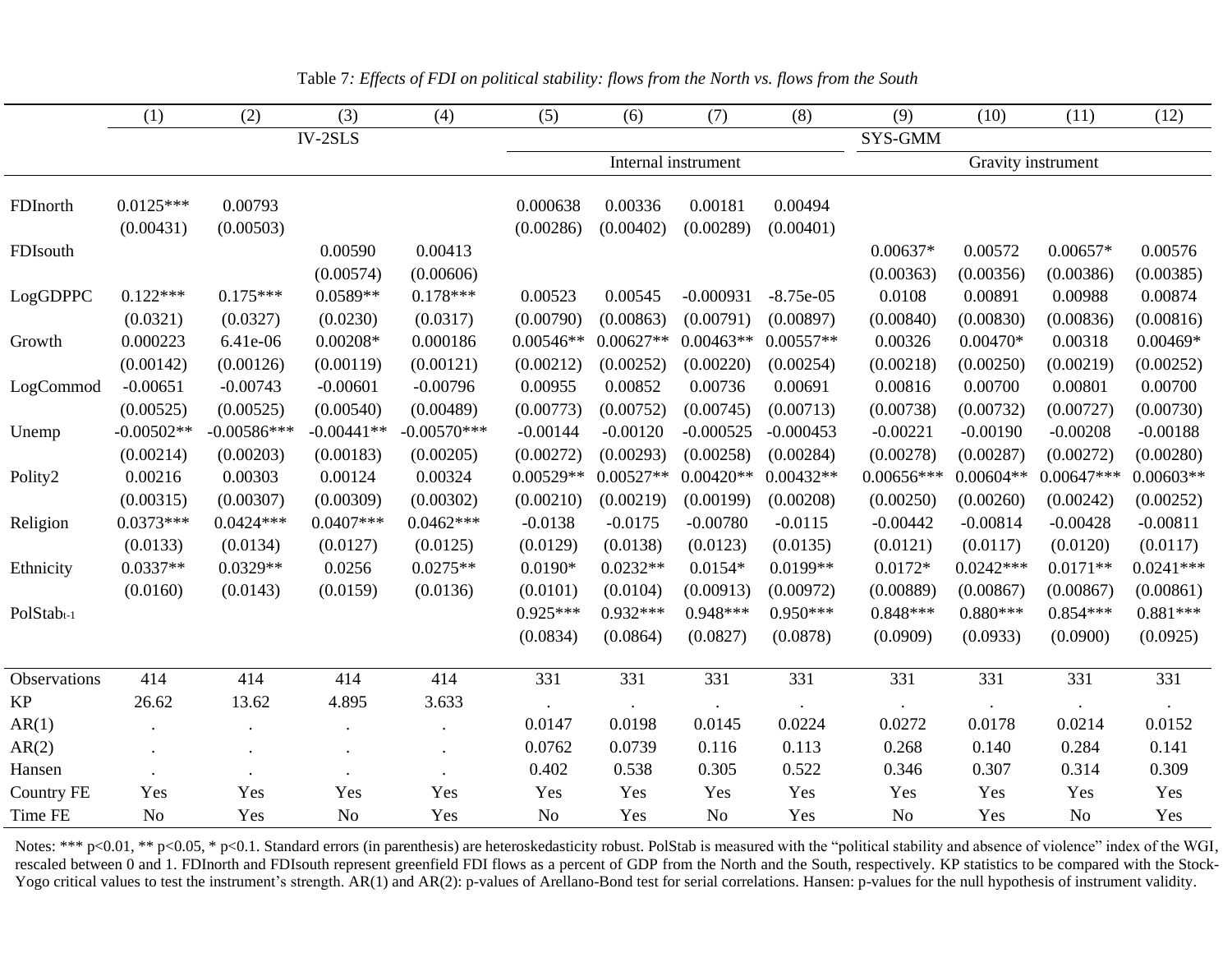FDI (the last four columns). The results do not suggest any particular differential effect according to the provenance of FDI flows, thereby resonating with previous findings by Demir (2016). Like the main results, the coefficient of FDI is positive no matter where FDI originates from and can be significant in either subsample.

Third, I investigate whether the positive effect of FDI could be driven by non-oil exporting countries as oil exports are argued to generate institutional gaps (see Ross, 2001; Tsui, 2011). Likewise, Mihalache-O'Keef (2018) found that FDI in the primary sector particularly exacerbates the risk of civil conflict as opposed to service sector FDI. To this end, I repeat the main previous regressions on the sample of oil-exporting countries<sup>15</sup> only. It is worth noticing that oil-exporting countries exhibit an average institutional index of -0.64, far below the mean for non-oil-exporting sample  $(-0.31)$  and the full sample mean of  $-0.37<sup>16</sup>$ . The statistics tests from the estimations do not meet the requirements (KP very low,  $AR(1)$  and  $AR(2)$  not satisfied). Even if the results – available upon request – are not compelling, they show that FDI remains positively related to political stability.

Then, I investigate whether the results are conditional on income level by excluding uppermiddle and high-income countries, based on the World Bank classification. While they witnessed the weakest institutional development, low income and low-middle income countries registered the largest greenfield FDI inflows as a percent of GDP during the period of study<sup>17</sup>. The 2SLS estimates given by table 8 show that the results are robust to the exclusion of upper-middle and high-income countries. The effect is positive in both models and statistically significant in model (1). The data for the subsample sample of low and low-middle income countries do not fit the SYS-GMM estimations as the statistics tests are indicative of model misspecifications. However, FDI coefficients remain positive, although not significant.

Last but not least, given that the instrument used throughout the paper is obtained from predicted values, I question the robustness of the FDI coefficients significance by testing their sensitivity to bootstrap wherever the instrumental variable was used in the baseline specification. The results, which are available upon request, give support to the robustness of the statistical significance of the FDI coefficients.

<sup>15</sup> The distinction between oil-exporting and non-oil exporting countries is based on the IMF (2018) countries classification. Economies are categorized oil-exporting when fuel was their main source of export earnings and exceeded 50 percent of total exports on average between 2012 and 2016 (IMF, 2018)

<sup>16</sup> The values are based on the initial index values (before rescaling)

<sup>17</sup> Average FDI: 6.7 % for low income, 6.6% for low middle income, 4.1 % for upper middle income, and 4.2 % for high income. Average political stability index:  $-1.02$  for low income,  $-0.64$  for low middle income,  $-0.42$  for upper middle income, and 0.71 for high income.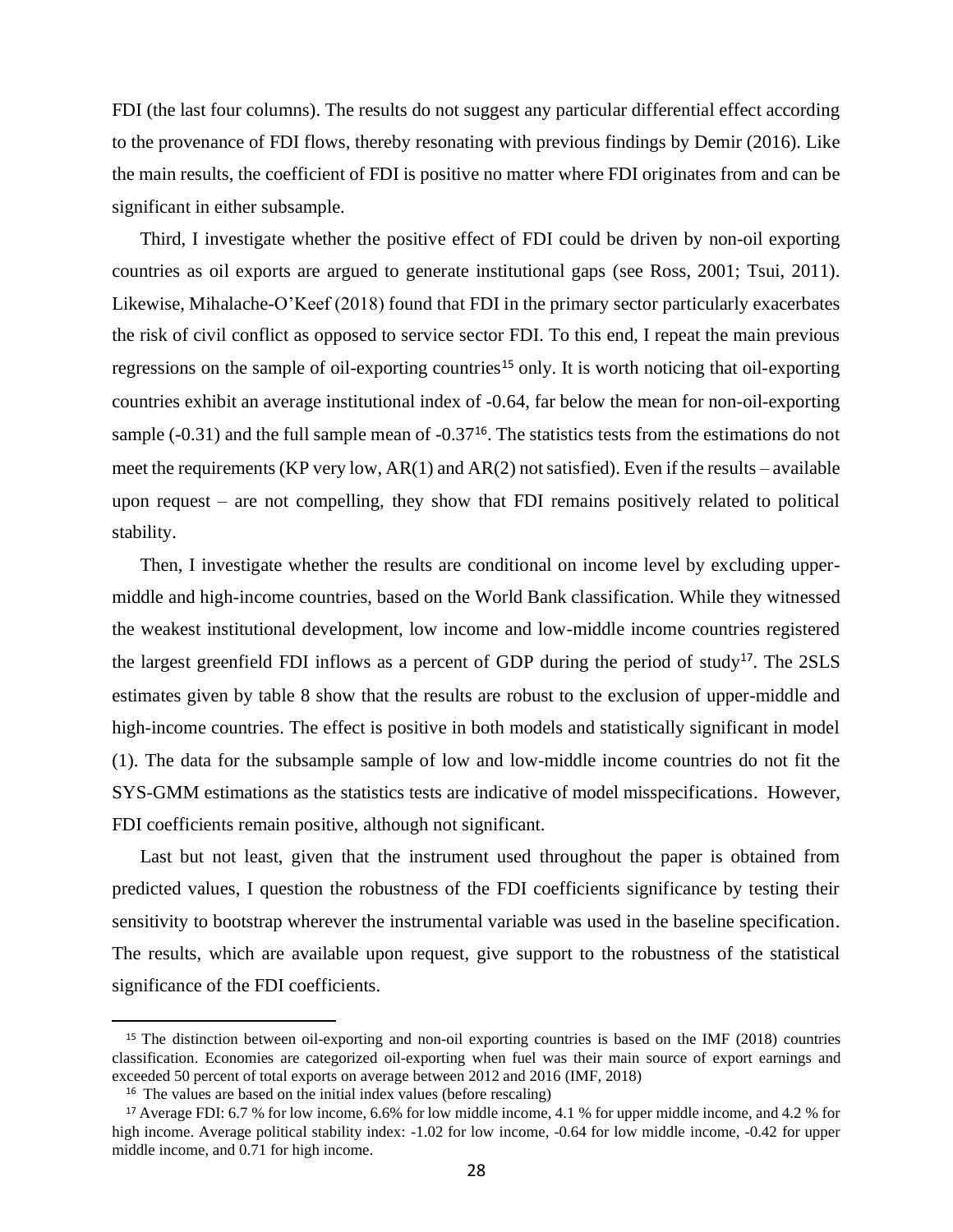|                   | (1)            | (2)          | (3)                 | (4)        | (5)            | (6)                |
|-------------------|----------------|--------------|---------------------|------------|----------------|--------------------|
|                   |                | $IV-2SLS$    |                     |            | SYS-GMM        |                    |
|                   |                |              | Internal instrument |            |                | Gravity instrument |
| <b>FDI</b>        | $0.0109**$     | 0.00239      | 0.00254             | 0.00385    | 0.00306        | 0.00397            |
|                   | (0.00447)      | (0.00386)    | (0.00190)           | (0.00361)  | (0.00263)      | (0.00314)          |
| LogGDPPC          | 0.0630         | $0.259***$   | $-0.00215$          | 0.000588   | $-0.0104$      | $-0.0104$          |
|                   | (0.0461)       | (0.0627)     | (0.0207)            | (0.0426)   | (0.0224)       | (0.0339)           |
| Growth            | 0.00278        | 0.00229      | 0.00837**           | 0.00648    | 0.00676        | 0.00609            |
|                   | (0.00291)      | (0.00236)    | (0.00394)           | (0.00545)  | (0.00492)      | (0.00501)          |
| LogCommod         | $-0.00987$     | $-0.0199***$ | 0.00437             | 0.0116     | 0.00433        | 0.01000            |
|                   | (0.00796)      | (0.00701)    | (0.00927)           | (0.0156)   | (0.0109)       | (0.0128)           |
| Unemp             | $-0.0154**$    | $-0.0122**$  | $-0.000508$         | $-0.00382$ | 0.00250        | $-0.00192$         |
|                   | (0.00661)      | (0.00593)    | (0.00337)           | (0.00854)  | (0.00676)      | (0.00722)          |
| Polity2           | 0.00242        | 0.00832*     | 0.00304             | 0.00788    | 0.00384        | $0.00761*$         |
|                   | (0.00458)      | (0.00456)    | (0.00208)           | (0.00563)  | (0.00608)      | (0.00448)          |
| Religion          | $0.0470*$      | $0.0544**$   | $-0.0118$           | $-0.0415$  | $-0.00502$     | $-0.0182$          |
|                   | (0.0273)       | (0.0237)     | (0.0121)            | (0.0442)   | (0.0253)       | (0.0278)           |
| Ethnicity         | 0.0164         | 0.0217       | 0.000336            | 0.0434     | $-0.0502$      | 0.0110             |
|                   | (0.0334)       | (0.0255)     | (0.0126)            | (0.0590)   | (0.0560)       | (0.0444)           |
| Polstabt-1        |                |              | $0.997***$          | $1.110***$ | $1.106***$     | 1.111***           |
|                   |                |              | (0.0732)            | (0.162)    | (0.142)        | (0.137)            |
| Observations      | 167            | 167          | 135                 | 135        | 135            | 135                |
| <b>KP</b>         | 20.658         | 16.663       |                     |            |                |                    |
| AR(1)             |                |              | 0.133               | 0.213      | 0.115          | 0.183              |
| AR(2)             |                |              | 0.0800              | 0.0661     | 0.0780         | 0.0671             |
| Hansen            |                |              | 0.998               | 0.157      | 0.355          | 0.110              |
| <b>Country FE</b> | Yes            | Yes          | Yes                 | Yes        | Yes            | Yes                |
| Time FE           | N <sub>o</sub> | Yes          | N <sub>o</sub>      | Yes        | N <sub>o</sub> | Yes                |

Table 8: *Effects of FDI on political stability on the subsample of low-income countries*

Notes: \*\*\* p<0.01, \*\* p<0.05, \* p<0.1. Standard errors (in parenthesis) are heteroskedasticity robust. Polstab is the "political stability and absence of violence" index of the WGI, rescaled between 0 and 1. FDI represents greenfield FDI flows as a percent of GDP. KP statistics to be compared with the Stock-Yogo critical values to test the instrument's strength. AR(1) and AR(2): p-values of Arellano-Bond test for serial correlations. Hansen: p-values for the null hypothesis of instrument validity.

# 6) Conclusion

The institutional environment of developing countries in terms of socio-political stability has been subject to major movements over the recent decades. Countries have been shaken by sociopolitical instability of different forms and manifestations and identifying factors susceptible to promote sustainable institutional quality regarding political stability is key to development. This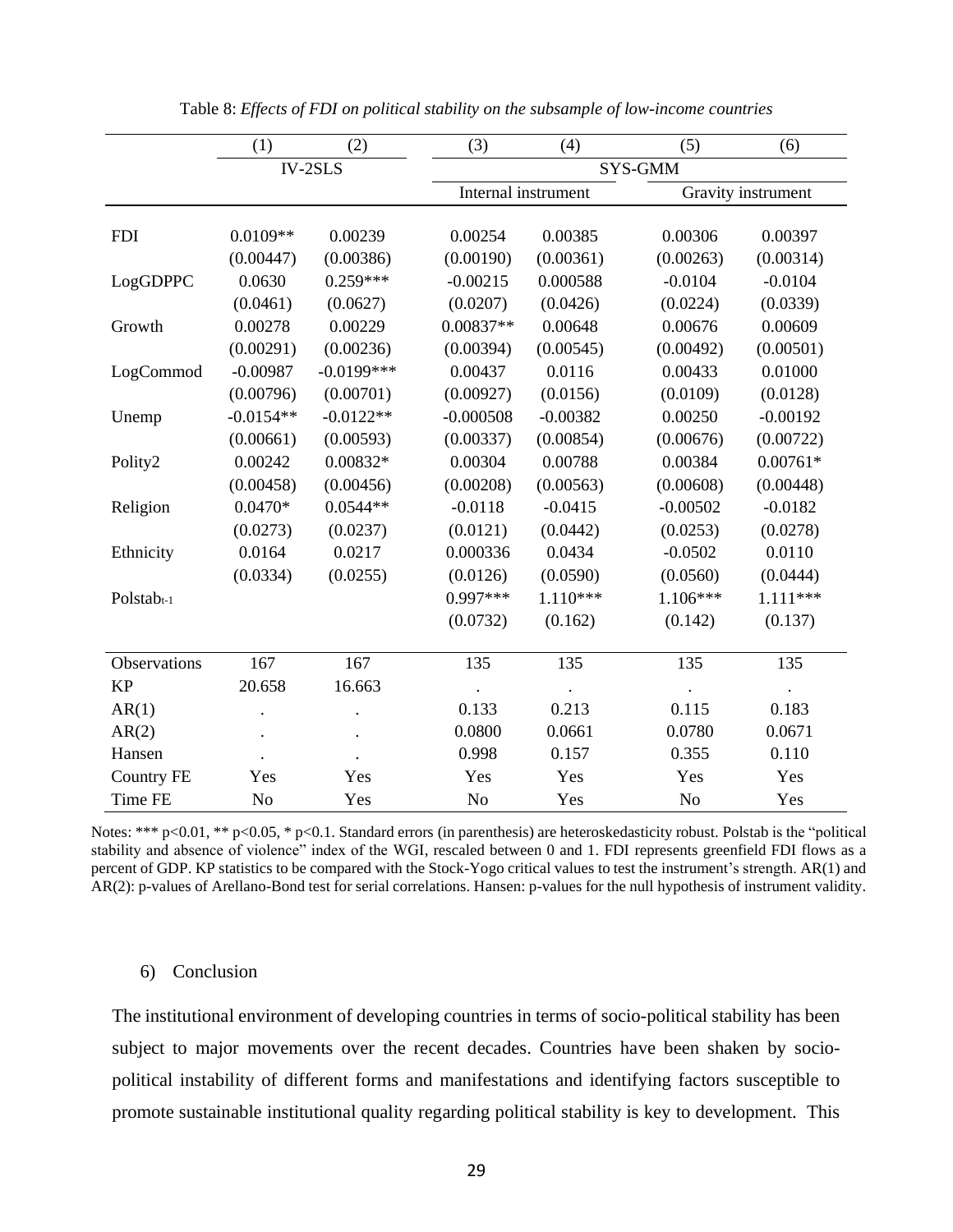paper contributes to examining the question by empirically investigating the impact of FDI on political stability focusing on greenfield projects in a large sample of developing countries.

The results evidence that FDI favours political stability as measured with the political stability and absence of violence index of the WGI. Overall, the results appear quite robust to various specifications and estimations methods, as well as a series of sensitivity tests including the use of an alternative measure of political stability, the provenance of FDI flows (North vs. South), the use of different sub-samples according to dependence on oil resources, and income level.

Beyond the direct economic effects, these findings point another channel through which FDI can contribute to development: the promotion of political stability. The different mechanisms through which greenfield FDI promote a stable socio-political environment in the developing world are not disentangled empirically. Only the overall impact is examined. Borrowing from literature on determinants of political instability, this paper argues that the impact is composed of the various channels highlighted throughout the text and consisting mainly in socio-economic externalities of greenfield FDI, the political agency potential of foreign direct investors, and investment promotion policies by host countries' policy makers.

#### References:

- Acemoglu, D., Robinson, J.A., 2012. Why nations fail: the origins of power, prosperity and poverty, 1st ed. ed. Crown Publishers, New York.
- Alesina, A., Harnoss, J., Rapoport, H., 2016. Birthplace diversity and economic prosperity. J. Econ. Growth 21, 101–138. https://doi.org/10.1007/s10887-016-9127-6
- Alesina, A., La Ferrara, E., 2005. Ethnic Diversity and Economic Performance. J. Econ. Lit. 43, 762–800. https://doi.org/10.1257/002205105774431243
- Ali, F., Fiess, N., Macdonald, R., 2011. Climbing to the top? foreign direct investment and property rights. Econ. Inq. 49, 289–302. https://doi.org/10.1111/j.1465-7295.2010.00319.x
- Alquist, R., Berman, N., Mukherjee, R., Tesar, L.L., 2019. Financial constraints, institutions, and foreign ownership. J. Int. Econ. 118, 63–83. https://doi.org/10.1016/j.jinteco.2019.01.008
- Bahar, D., Hausmann, R., Hidalgo, C.A., 2014. Neighbors and the evolution of the comparative advantage of nations: Evidence of international knowledge diffusion? J. Int. Econ. 92, 111–123. https://doi.org/10.1016/j.jinteco.2013.11.001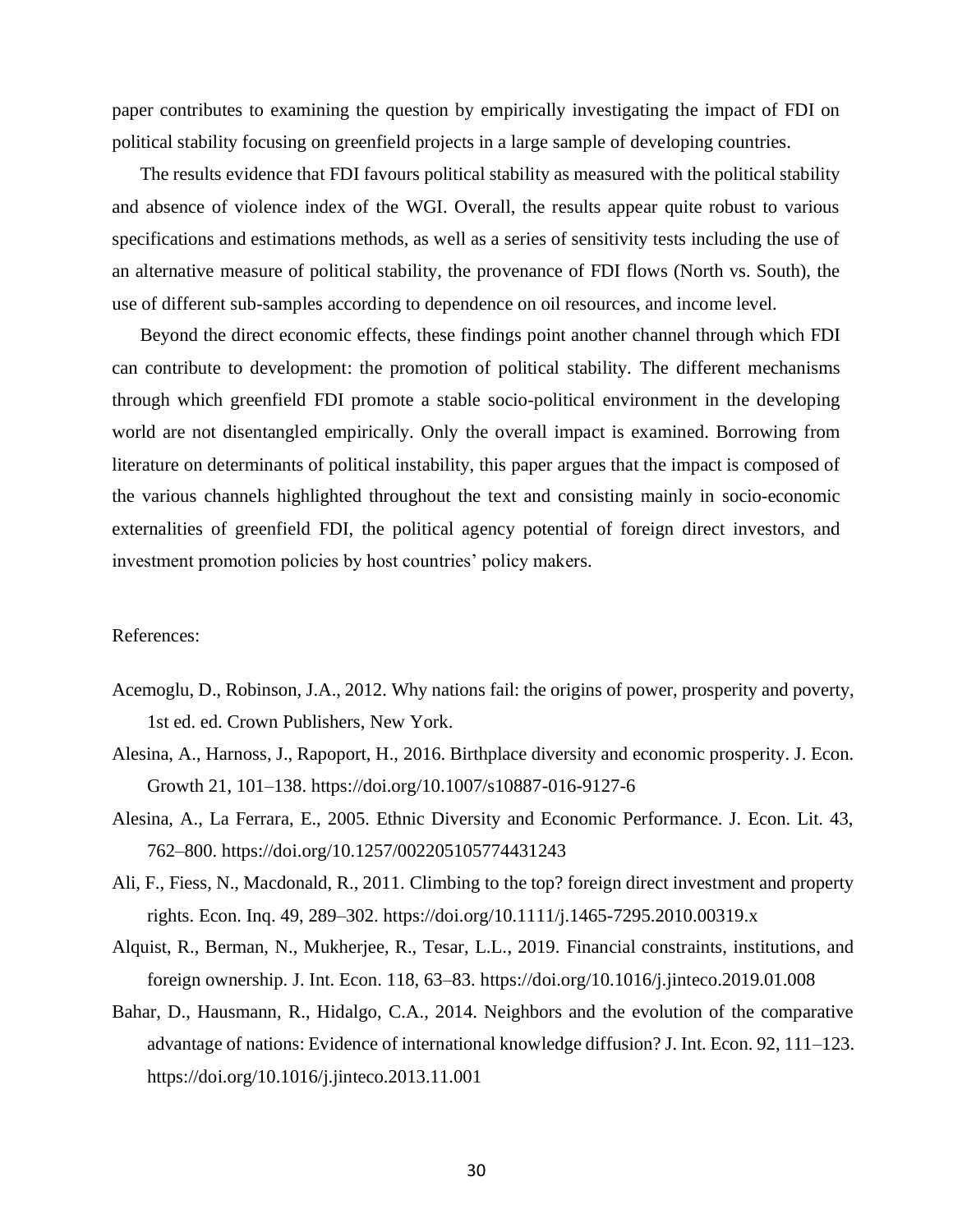- Bailey, N., 2018. Exploring the relationship between institutional factors and FDI attractiveness: A meta-analytic review. Int. Bus. Rev. 27, 139–148. https://doi.org/10.1016/j.ibusrev.2017.05.012
- Barbieri, K., Reuveny, R., 2005. Economic Globalization and Civil War. J. Polit. 67, 1228–1247. https://doi.org/10.1111/j.1468-2508.2005.00358.x
- Batista, C., Vicente, P.C., 2011. Do Migrants Improve Governance at Home? Evidence from a Voting Experiment. World Bank Econ. Rev. 25, 77–104. https://doi.org/10.1093/wber/lhr009
- Bergstrand, J.H., Egger, P., 2013. What determines BITs? J. Int. Econ. 90, 107–122. https://doi.org/10.1016/j.jinteco.2012.11.004
- Berman, N., Couttenier, M., Rohner, D., Thoenig, M., 2017. This Mine is Mine! How Minerals Fuel Conflicts in Africa. Am. Econ. Rev. 107, 1564–1610. https://doi.org/10.1257/aer.20150774
- Blanton, R.G., Apodaca, C., 2007. Economic globalization and violent civil conflict: Is openness a pathway to peace? Soc. Sci. J. 44, 599–619. https://doi.org/10.1016/j.soscij.2007.10.001
- Blundell, R., Bond, S., 1998. Initial conditions and moment restrictions in dynamic panel data models. J. Econom. 87, 115–143. https://doi.org/10.1016/S0304-4076(98)00009-8
- Bussmann, M., 2010. Foreign direct investment and militarized international conflict. J. Peace Res. 47, 143–153. https://doi.org/10.1177/0022343309354143
- Cheong, J., Kwak, D.W., Tang, K.K., 2015. Heterogeneous Effects of Preferential Trade Agreements: How does Partner Similarity Matter? World Dev. 66, 222–236. https://doi.org/10.1016/j.worlddev.2014.08.021
- Collier, P., Hoeffler, A., 2004. Greed and grievance in civil war. Oxf. Econ. Pap. 56, 563–595. https://doi.org/10.1093/oep/gpf064
- Collier, P., Hoeffler, A., 1998. On economic causes of civil war. Oxf. Econ. Pap. 50, 563–573. https://doi.org/10.1093/oep/50.4.563
- Collier, P., Hoeffler, A., Rohner, D., 2008. Beyond greed and grievance: feasibility and civil war. Oxf. Econ. Pap. 61, 1–27. https://doi.org/10.1093/oep/gpn029
- Dang, D.A., 2013. How foreign direct investment promote institutional quality: Evidence from Vietnam. J. Comp. Econ. 41, 1054–1072. https://doi.org/10.1016/j.jce.2013.05.010
- Demir, F., 2016. Effects of FDI Flows on Institutional Development: Does It Matter Where the Investors are from? World Dev. 78, 341–359. https://doi.org/10.1016/j.worlddev.2015.10.001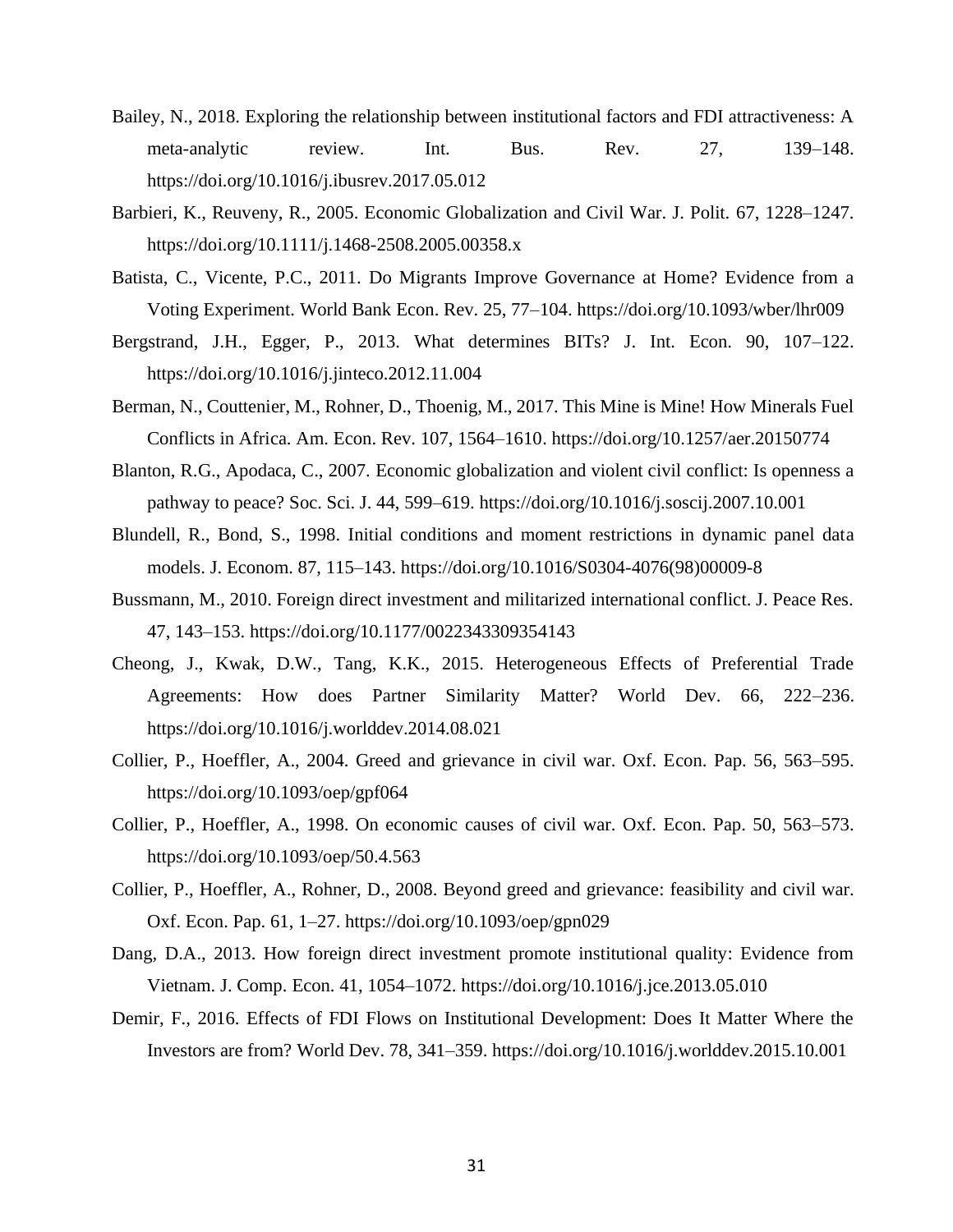- Deng, Z., Jean, R.-J. "Bryan", Sinkovics, R.R., 2018. Rapid expansion of international new ventures across institutional distance. J. Int. Bus. Stud. 49, 1010–1032. https://doi.org/10.1057/s41267- 017-0108-6
- di Giovanni, J., 2005. What drives capital flows? The case of cross-border M&A activity and financial deepening. J. Int. Econ. 65, 127–149. https://doi.org/10.1016/j.jinteco.2003.11.007
- Elbadawi, I., Sambanis, N., 2002. How Much War Will we see?: Explaining the Prevalence of Civil War. J. Confl. Resolut. 46, 307–334. https://doi.org/10.1177/0022002702046003001
- Fearon, J.D., Laitin, D.D., 2003. Ethnicity, Insurgency, and Civil War. Am. Polit. Sci. Rev. 97, 75– 90. https://doi.org/10.1017/S0003055403000534
- Frankel, J.A., Romer, D.H., 1999. Does Trade Cause Growth? Am. Econ. Rev. 89, 379–399. https://doi.org/10.1257/aer.89.3.379
- Gartzke, E., Li, Q., 2003. War, Peace, and the Invisible Hand: Positive Political Externalities of Economic Globalization. Int. Stud. Q. 47, 561–586. https://doi.org/10.1046/j.0020- 8833.2003.00279.x
- Gartzke, E., Li, Q., Boehmer, C., 2001. Investing in the Peace: Economic Interdependence and International Conflict. Int. Organ. 55, 391–438. https://doi.org/10.1162/00208180151140612
- Hahn, C.H., 1999. The role of foreign direct investment in international capital flows, in: International Capital Flows. University of Chicago Press, pp. 350–357.
- Head, K., Ries, J., 2008. FDI as an outcome of the market for corporate control: Theory and evidence. J. Int. Econ. 74, 2–20. https://doi.org/10.1016/j.jinteco.2007.04.004
- Hewko, J., 2002. Foreign direct investment in transitional economies: Does the rule of law matter. E Eur Const Rev 11.
- Hillman, A.J., Hitt, M.A., 1999. Corporate Political Strategy Formulation: A Model of Approach, Participation, and Strategy Decisions. Acad. Manage. Rev. 24, 825–842. https://doi.org/10.5465/amr.1999.2553256
- IMF, 2018. World Economic Outlook: Cyclical Upswing, Structural Change. Washington, DC, April
- IMF, 2009. Balance of Payments and International Investment Position Manual 6th ed (No. 6). Washington, D.C.: International Monetary Fund.
- Koubi, V., Böhmelt, T., 2014. Grievances, economic wealth, and civil conflict. J. Peace Res. 51, 19– 33. https://doi.org/10.1177/0022343313500501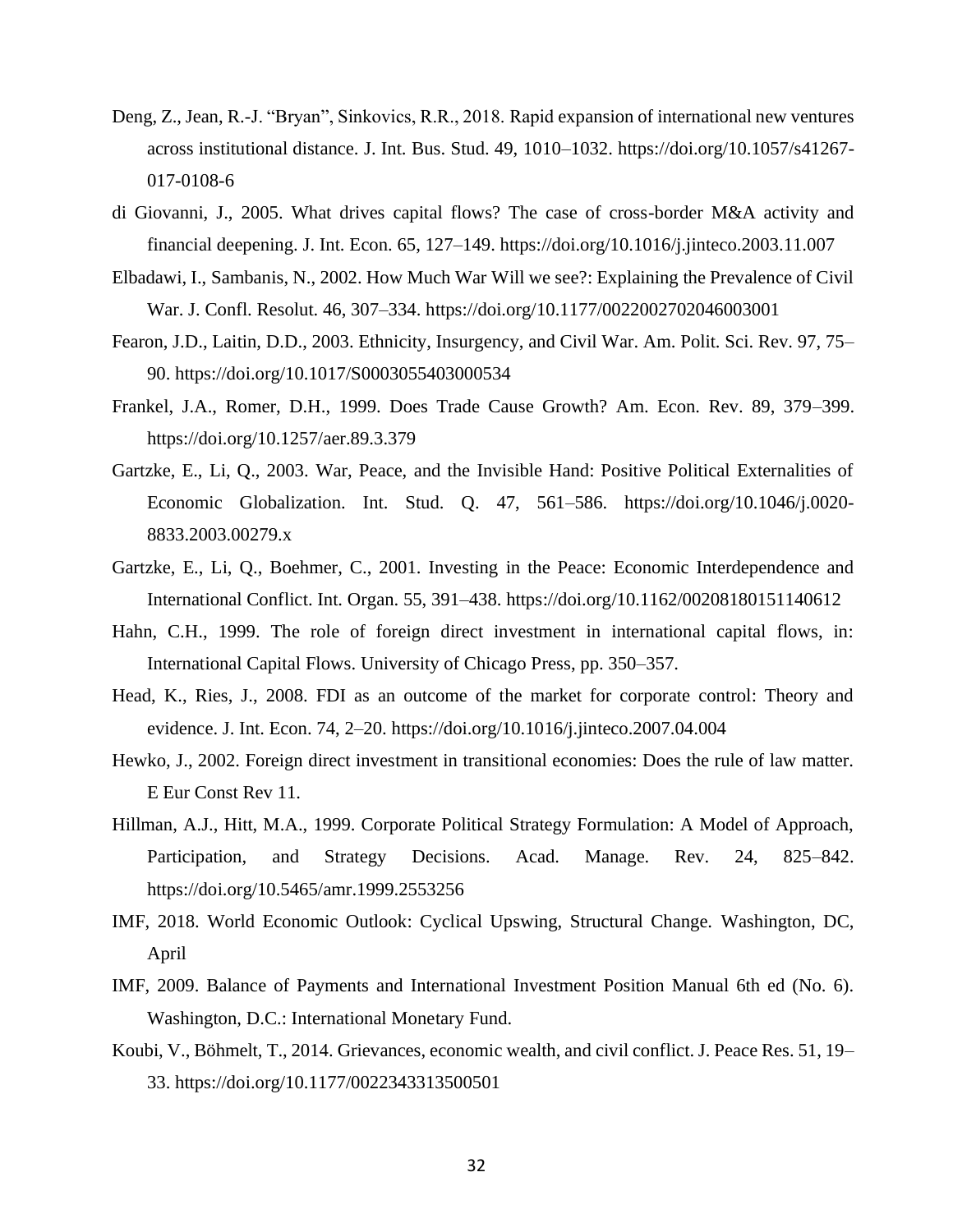- Kwok, C.C.Y., Tadesse, S., 2006. The MNC as an agent of change for host-country institutions: FDI and corruption. J. Int. Bus. Stud. 37, 767–785. https://doi.org/10.1057/palgrave.jibs.8400228
- Larraín B., F., Tavares, J., 2004. Does Foreign Direct Investment Decrease Corruption? Cuad. Econ. 41. https://doi.org/10.4067/S0717-68212004012300003
- Long, C., Yang, J., Zhang, J., 2015. Institutional Impact of Foreign Direct Investment in China. World Dev. 66, 31–48. https://doi.org/10.1016/j.worlddev.2014.08.001
- Magee, C.S.P., Massoud, T.G., 2011. Openness and internal conflict. J. Peace Res. 48, 59–72. https://doi.org/10.1177/0022343310388834
- Malesky, E.J., 2009. Foreign direct investors as agents of economic transition: An instrumental variables analysis. Q. J. Polit. Sci. 4, 59–85.
- Marshall, M.G., Elzinga-Marshall, G.C., 2017. Conflict, Governance, and State Fragility. Center for Systemic Peace.
- Miguel, E., Satyanath, S., Sergenti, E., 2004. Economic Shocks and Civil Conflict: An Instrumental Variables Approach. J. Polit. Econ. 112, 725–753. https://doi.org/10.1086/421174
- Mihalache-O'Keef, A.S., 2018. Whose greed, whose grievance, and whose opportunity? Effects of foreign direct investments (FDI) on internal conflict. World Dev. 106, 187–206. https://doi.org/10.1016/j.worlddev.2018.01.012
- Murtin, F., Wacziarg, R., 2014. The democratic transition. J. Econ. Growth 19, 141–181. https://doi.org/10.1007/s10887-013-9100-6
- Nickell, S., 1981. Biases in Dynamic Models with Fixed Effects. Econometrica 49, 1417–1426. https://doi.org/10.2307/1911408
- North, D.C., 1990. Institutions, Institutional Change and Economic Performance. Cambridge University Press, Cambridge. https://doi.org/10.1017/CBO9780511808678
- Olzak, S., 2011. Does Globalization Breed Ethnic Discontent? J. Confl. Resolut. 55, 3–32. https://doi.org/10.1177/0022002710383666
- Ortega, F., Peri, G., 2014. Openness and income: The roles of trade and migration. J. Int. Econ. 92, 231–251. https://doi.org/10.1016/j.jinteco.2013.11.008
- Pettersson, T., Högbladh, S., Öberg, M., 2019. Organized violence, 1989–2018 and peace agreements. J. Peace Res. 56, 589–603. https://doi.org/10.1177/0022343319856046
- Pinto, P.M., Zhu, B., 2016. Fortune or Evil? The Effect of Inward Foreign Direct Investment on Corruption. Int. Stud. Q. 60, 693–705. https://doi.org/10.1093/isq/sqw025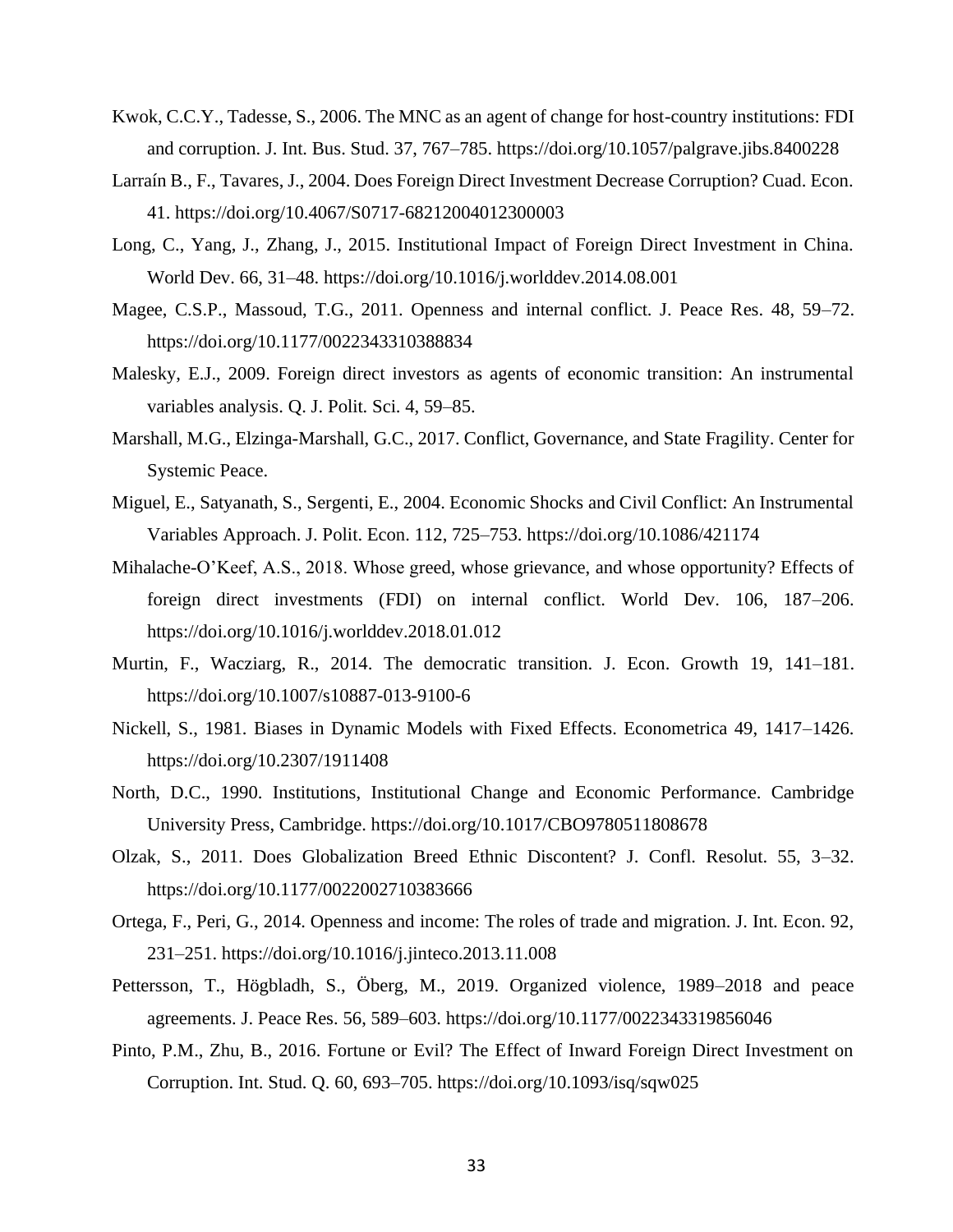- Reed, W., 2003. Information and Economic Interdependence. J. Confl. Resolut. 47, 54–71. https://doi.org/10.1177/0022002702239511
- Ross, M.L., 2001. Does Oil Hinder Democracy? World Polit. 53, 325–361. https://doi.org/10.1353/wp.2001.0011
- Russett, B., Oneal, J., 2001. Triangulating peace. Democr. Interdepend. Int. Organ. N. Y.
- Silva, J.M.C.S., Tenreyro, S., 2011. Poisson: Some Convergence Issues. Stata J. Promot. Commun. Stat. Stata 11, 207–212. https://doi.org/10.1177/1536867X1101100203
- Sorens, J., Ruger, W., 2014. Globalisation and Intrastate Conflict: An Empirical Analysis. Civ. Wars 16, 381–401. https://doi.org/10.1080/13698249.2014.980529
- Stein, E., Daude, C., 2007. Longitude matters: Time zones and the location of foreign direct investment. J. Int. Econ. 71, 96–112. https://doi.org/10.1016/j.jinteco.2006.01.003
- Tsui, K.K., 2011. More Oil, Less Democracy: Evidence from Worldwide Crude Oil Discoveries. Econ. J. 121, 89–115. https://doi.org/10.1111/j.1468-0297.2009.02327.x
- UNCTAD, 2017. World Investment Report 2017: Investment and the Digital Economy, United Nations Conference on Trade and Development (UNCTAD) World Investment Report (WIR). UN. https://doi.org/10.18356/e692e49c-en
- UNCTAD, 2010. World Investment Report 2009: Transnational Corporations, Agricultural Production and Development, United Nations Conference on Trade and Development (UNCTAD) World Investment Report (WIR). UN. https://doi.org/10.18356/c86f33e7-en

Verisk Maplecroft, 2020. Political Risk Outlook 2020.

Webster, A., Piesse, J., 2018. Are Foreign-Owned Firms More Likely to Pay Bribes than Domestic Ones? Evidence from Emerging Markets. World Dev. 101, 142–161. https://doi.org/10.1016/j.worlddev.2017.08.007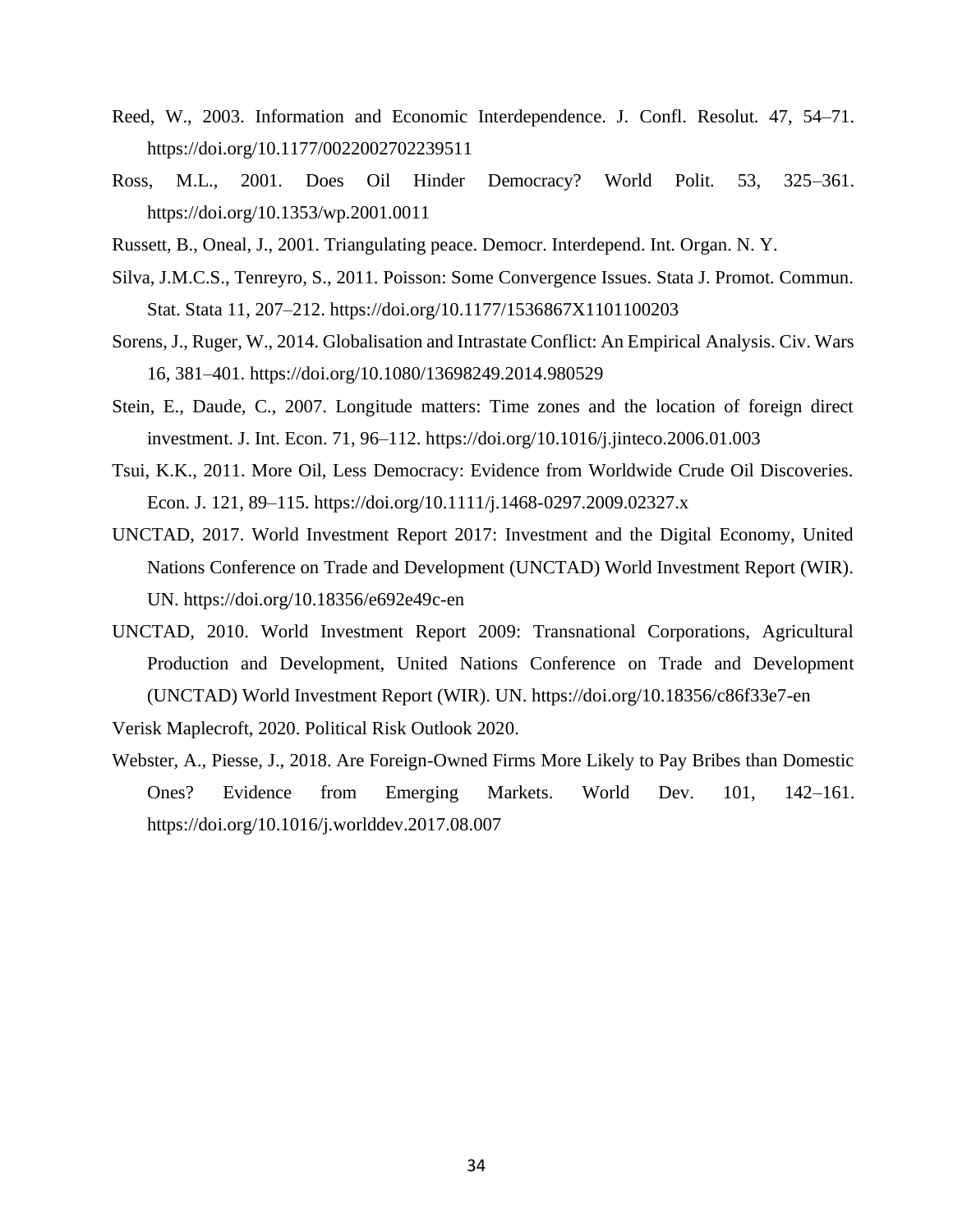# Appendix

| Afghanistan              | 80  | Hungary          | 261 | Poland            | 290    |
|--------------------------|-----|------------------|-----|-------------------|--------|
| Albania                  | 125 | India            | 406 | Qatar             | 250    |
| Algeria                  | 239 | Indonesia        | 281 | Romania           | 304    |
| Andorra                  | 55  | Iran             | 249 | Russia            | 373    |
| Angola                   | 179 | Iraq             | 244 | Rwanda            | 175    |
| Antigua                  | 25  | Jamaica          | 70  | Saudi Arabia      | 279    |
| Argentina                | 269 | Jordan           | 190 | Senegal           | 160    |
| Armenia                  | 160 | Kazakhstan       | 260 | Seychelles        | 49     |
| Aruba                    | 25  | Kenya            | 294 | Sierra Leone      | 75     |
| <b>Brazil</b>            | 313 | Kuwait           | 180 | Singapore         | 369    |
| Bulgaria                 | 255 | Laos             | 100 | Slovakia          | 249    |
| <b>Burkina Faso</b>      | 60  | Latvia           | 175 | Slovenia          | 165    |
| Burundi                  | 70  | Lebanon          | 185 | Somalia           | 65     |
| Cambodia                 | 176 | Lesotho          | 25  | South Africa      | 330    |
| Cameroon                 | 155 | Liberia          | 80  | South Korea       | 255    |
| Cape Verde               | 45  | Libya            | 215 | Sri Lanka         | 190    |
| Central African Republic | 35  | Lithuania        | 200 | Sudan             | 105    |
| Chad                     | 70  | Madagascar       | 65  | Suriname          | 30     |
| Chile                    | 238 | Malawi           | 65  | Syria             | 185    |
| China                    | 473 | Malaysia         | 320 | Tajikistan        | 110    |
| Colombia                 | 253 | Mali             | 84  | Tanzania          | 195    |
| Comoros                  | 15  | Malta            | 184 | Thailand          | 276    |
| Costa Rica               | 214 | Mauritania       | 90  | Togo              | 70     |
| Cote d Ivoire            | 205 | Mauritius        | 114 | Trinidad & Tobago | 86     |
| Croatia                  | 195 | Mexico           | 279 | Tunisia           | 210    |
| Cuba                     | 134 | Moldova          | 141 | Turkey            | 296    |
| Czech Republic           | 274 | Mongolia         | 135 | <b>UAE</b>        | 412    |
| Egypt                    | 293 | Morocco          | 244 | Uganda            | 190    |
| Estonia                  | 174 | Mozambique       | 235 | Ukraine           | 246    |
| Eswantini                | 50  | Myanmar          | 195 | Uruguay           | 159    |
| Ethiopia                 | 220 | Namibia          | 134 | Uzbekistan        | 190    |
| Gabon                    | 105 | Niger            | 45  | Venezuela         | 176    |
| Gambia                   | 50  | Nigeria          | 295 | Vietnam           | 304    |
| Georgia                  | 215 | Oman             | 214 | Yemen             | 125    |
| Ghana                    | 266 | Pakistan         | 210 | Zambia            | 180    |
| Guatemala                | 143 | Panama           | 244 | Zimbabwe          | 125    |
| Guinea                   | 100 | Papua New Guinea | 100 | Total             | 20.839 |
| Guinea Bissau            | 45  | Paraguay         | 119 |                   |        |
| Haiti                    | 54  | Peru             | 234 |                   |        |
| Honduras                 | 129 | Philippines      | 249 |                   |        |

Table 9*: List of host developing countries and number of observations for bilateral greenfield FDI flows*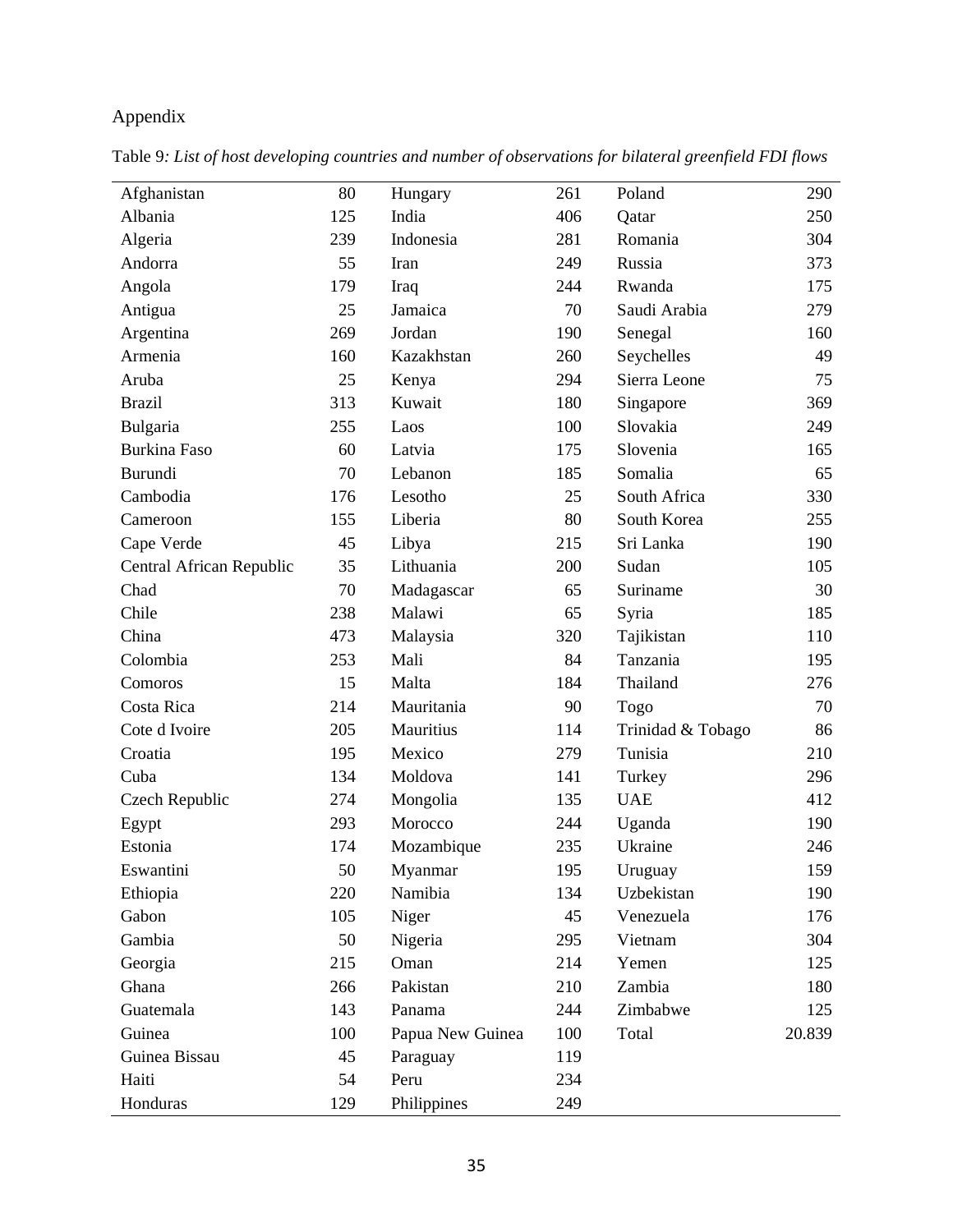| Afghanistan         | 15  | Czech Republic               | 240 | Kuwait          | 265 | Russia            | 375            |
|---------------------|-----|------------------------------|-----|-----------------|-----|-------------------|----------------|
| Albania             | 5   | Democratic Republic of Congo | 15  | Kyrgyzstan      | 20  | Rwanda            | 10             |
| Algeria             | 40  | Denmark                      | 370 | Laos            | 15  | Samoa             | 10             |
| Andorra             | 15  | Djibouti                     | 15  | Latvia          | 130 | Saudi Arabia      | 260            |
| Angola              | 55  | Dominican Republic           | 15  | Lebanon         | 140 | Senegal           | 30             |
| Antigua             | 5   | Ecuador                      | 40  | Libya           | 30  | Seychelles        | $\mathfrak{S}$ |
| Argentina           | 135 | Egypt                        | 210 | Lithuania       | 110 | Sierra Leone      | 5              |
| Armenia             | 15  | El Salvador                  | 30  | Luxembourg      | 335 | Singapore         | 305            |
| Australia           | 385 | <b>Equatorial Guinea</b>     | 10  | Macau           | 30  | Slovakia          | 85             |
| Austria             | 295 | Estonia                      | 95  | Malawi          | 5   | Slovenia          | 100            |
| Azerbaijan          | 65  | Ethiopia                     | 15  | Malaysia        | 270 | South Africa      | 370            |
| <b>Bahamas</b>      | 45  | Fiji                         | 10  | Mali            | 20  | South Korea       | 400            |
| Bahrain             | 170 | Finland                      | 310 | Malta           | 110 | Spain             | 435            |
| Bangladesh          | 65  | France                       | 515 | Mauritius       | 125 | Sri Lanka         | 70             |
| <b>Barbados</b>     | 15  | Gabon                        | 10  | Mexico          | 170 | Sudan             | 15             |
| <b>Belarus</b>      | 140 | Gambia                       | 5   | Moldova         | 5   | Sweden            | 385            |
| Belgium             | 315 | Georgia                      | 40  | Mongolia        | 10  | Switzerland       | 455            |
| Belize              | 25  | Germany                      | 485 | Morocco         | 150 | Syria             | 10             |
| Bermuda             | 152 | Ghana                        | 50  | Mozambique      | 5   | Tajikistan        | 15             |
| Bhutan              | 5   | Greece                       | 200 | Myanmar         | 25  | Tanzania          | 75             |
| <b>Bolivia</b>      | 10  | Greenland                    | 10  | Namibia         | 15  | Thailand          | 195            |
| Bosnia-Herzegovina  | 35  | Guatemala                    | 40  | Nepal           | 45  | Togo              | 115            |
| <b>Botswana</b>     | 50  | Guyana                       | 5   | Netherlands     | 420 | Trinidad & Tobago | 5              |
| <b>Brazil</b>       | 270 | Haiti                        | 5   | New Zealand     | 150 | Tunisia           | 110            |
| Brunei              | 25  | Honduras                     | 15  | Nicaragua       | 30  | Turkey            | 305            |
| Bulgaria            | 100 | Hong Kong                    | 340 | Nigeria         | 170 | Turkmenistan      | 5              |
| <b>Burkina Faso</b> | 35  | Hungary                      | 155 | North Macedonia | 40  | <b>UAE</b>        | 400            |
| Burundi             | 20  | Iceland                      | 105 | Norway          | 305 | Uganda            | 20             |
| Cambodia            | 30  | India                        | 480 | Oman            | 105 | Ukraine           | 165            |

Table 10*: List of origin countries and number of observations for bilateral greenfield FDI flows*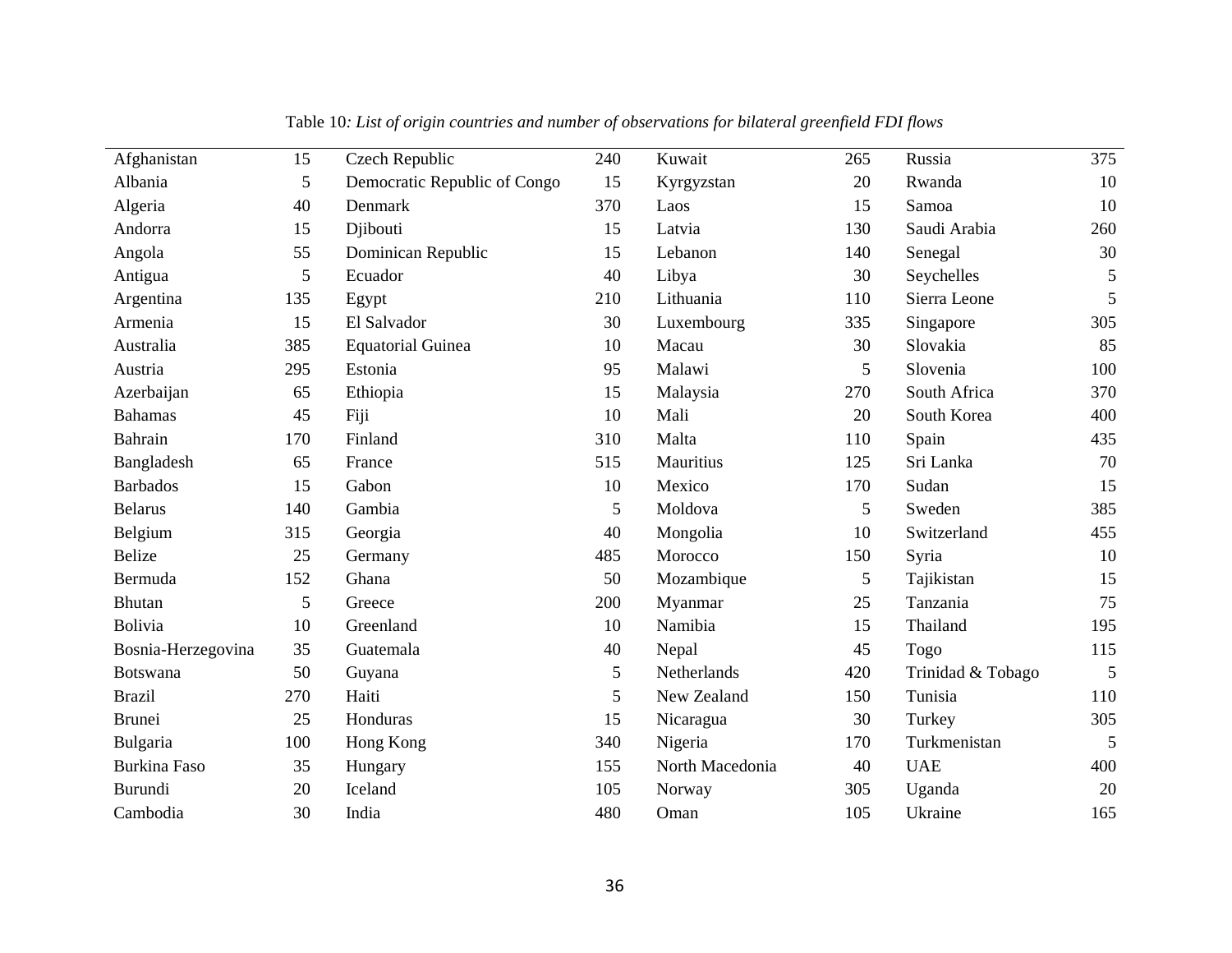| Cameroon       | 10  | Indonesia  | 120 | Pakistan              | 110 | United Kingdom       | 530    |
|----------------|-----|------------|-----|-----------------------|-----|----------------------|--------|
| Canada         | 470 | Iran       | 150 | Panama                | 85  | <b>United States</b> | 538    |
| Cayman Islands | 26  | Iraq       | 30  | Papua New Guinea      | 5   | Uruguay              | 35     |
| Chile          | 130 | Ireland    | 310 | Paraguay              | 10  | Vanuatu              | 15     |
| China          | 485 | Israel     | 235 | Peru                  | 60  | Venezuela            | 88     |
| Colombia       | 65  | Italy      | 400 | Philippines           | 150 | Vietnam              | 165    |
| Costa Rica     | 45  | Jamaica    | 40  | Poland                | 195 | Yemen                | 45     |
| Cote d Ivoire  | 90  | Japan      | 435 | Portugal              | 225 | Zambia               | 15     |
| Croatia        | 100 | Jordan     | 125 | Qatar                 | 245 | Zimbabwe             | 40     |
| Cuba           | 20  | Kazakhstan | 90  | Republic of the Congo | 20  |                      |        |
| Cyprus         | 245 | Kenya      | 145 | Romania               | 140 | Total                | 20.839 |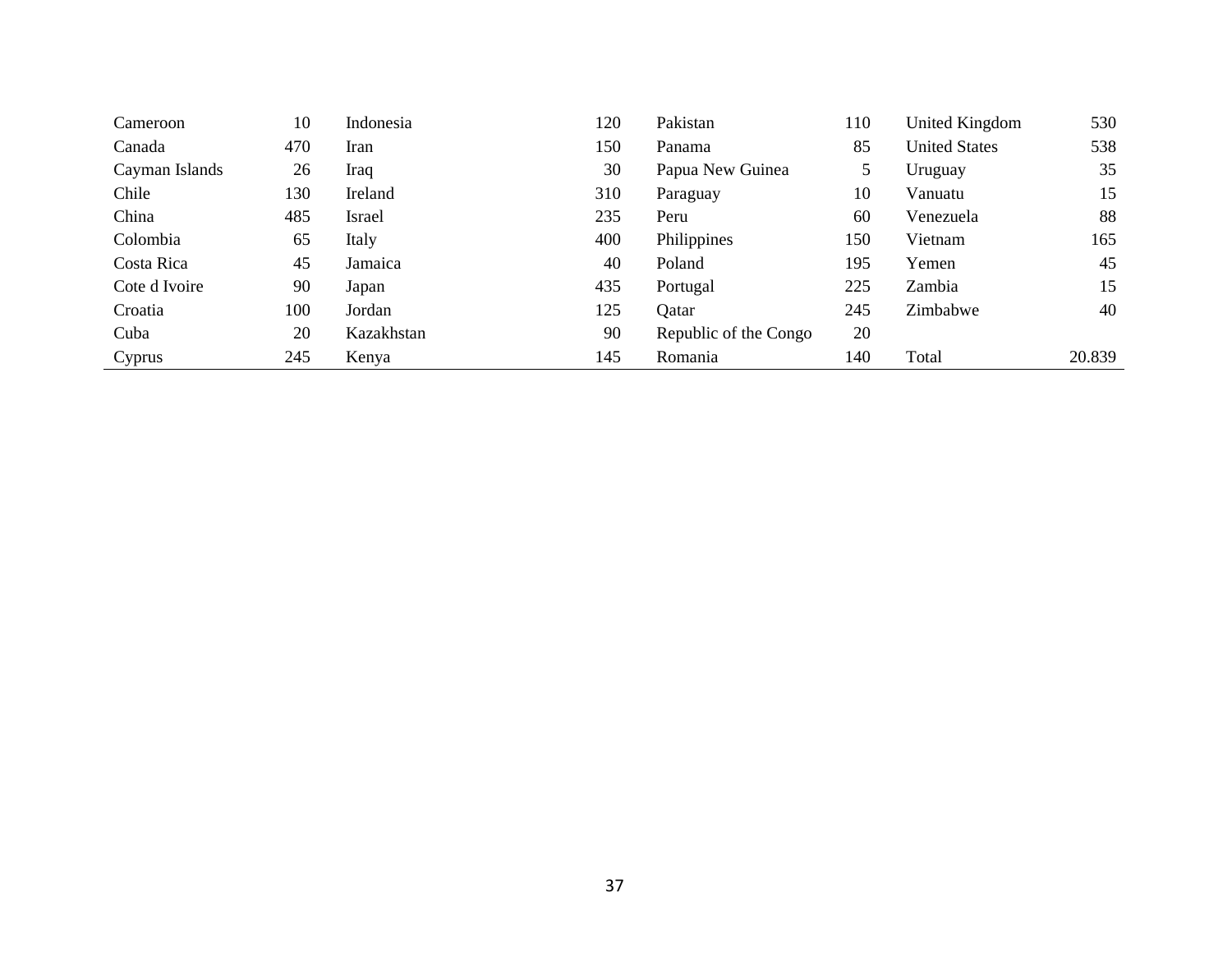|                     | (1)                                | (2)         | (3)            | (4)         |
|---------------------|------------------------------------|-------------|----------------|-------------|
|                     | Greenfield FDI as a percent of GDP |             |                |             |
|                     |                                    |             |                |             |
| Instrument          | $0.127***$                         | $0.0936***$ | $0.0834***$    | $0.0767***$ |
|                     | (0.0290)                           | (0.0201)    | (0.0260)       | (0.0230)    |
| LogGDPPC            | $-0.232$                           | 3.654       | $-1.035$       | 0.613       |
|                     | (2.037)                            | (2.697)     | (2.483)        | (3.608)     |
| Growth              | $0.329***$                         | $0.216***$  | $0.289**$      | $0.185*$    |
|                     | (0.0623)                           | (0.0720)    | (0.113)        | (0.104)     |
| Commodity           | 0.160                              | $-0.0927$   | $-0.296$       | $-0.356$    |
|                     | (0.318)                            | (0.376)     | (0.377)        | (0.433)     |
| Unemp               | $0.309**$                          | $0.333***$  | 0.181          | $0.244*$    |
|                     | (0.126)                            | (0.117)     | (0.120)        | (0.131)     |
| Polity2             | 0.0542                             | 0.145       | 0.125          | 0.154       |
|                     | (0.121)                            | (0.120)     | (0.147)        | (0.141)     |
| Religion            | 0.521                              | 0.380       | 1.230          | 1.041       |
|                     | (0.820)                            | (0.731)     | (1.149)        | (1.080)     |
| Ethnicity           | 0.467                              | 0.401       | $-0.156$       | $-0.163$    |
|                     | (0.490)                            | (0.500)     | (0.732)        | (0.770)     |
| LogPop              |                                    |             | $-14.76*$      | $-12.47$    |
|                     |                                    |             | (8.376)        | (9.989)     |
| LogEduc             |                                    |             | 6.168          | 7.524       |
|                     |                                    |             | (5.093)        | (5.207)     |
| <b>Observations</b> | 415                                | 415         | 346            | 346         |
| R-squared           | 0.189                              | 0.234       | 0.248          | 0.273       |
| <b>Country FE</b>   | Yes                                | Yes         | Yes            | Yes         |
| Time FE             | N <sub>o</sub>                     | Yes         | N <sub>o</sub> | Yes         |

Table 11*: First-stage regression results for the 2SLS models*

Notes: \*\*\* p<0.01, \*\* p<0.05, \* p<0.1. Standard errors (in parenthesis) are heteroskedasticity robust. The instrument is the fitted FDI from the gravity model. The sample is made up of 116 destination developing countries and 158 source developing and developed countries.



Figure 4*: Correlation between Greenfield FDI inflows as a percent of GDP and its fitted values*